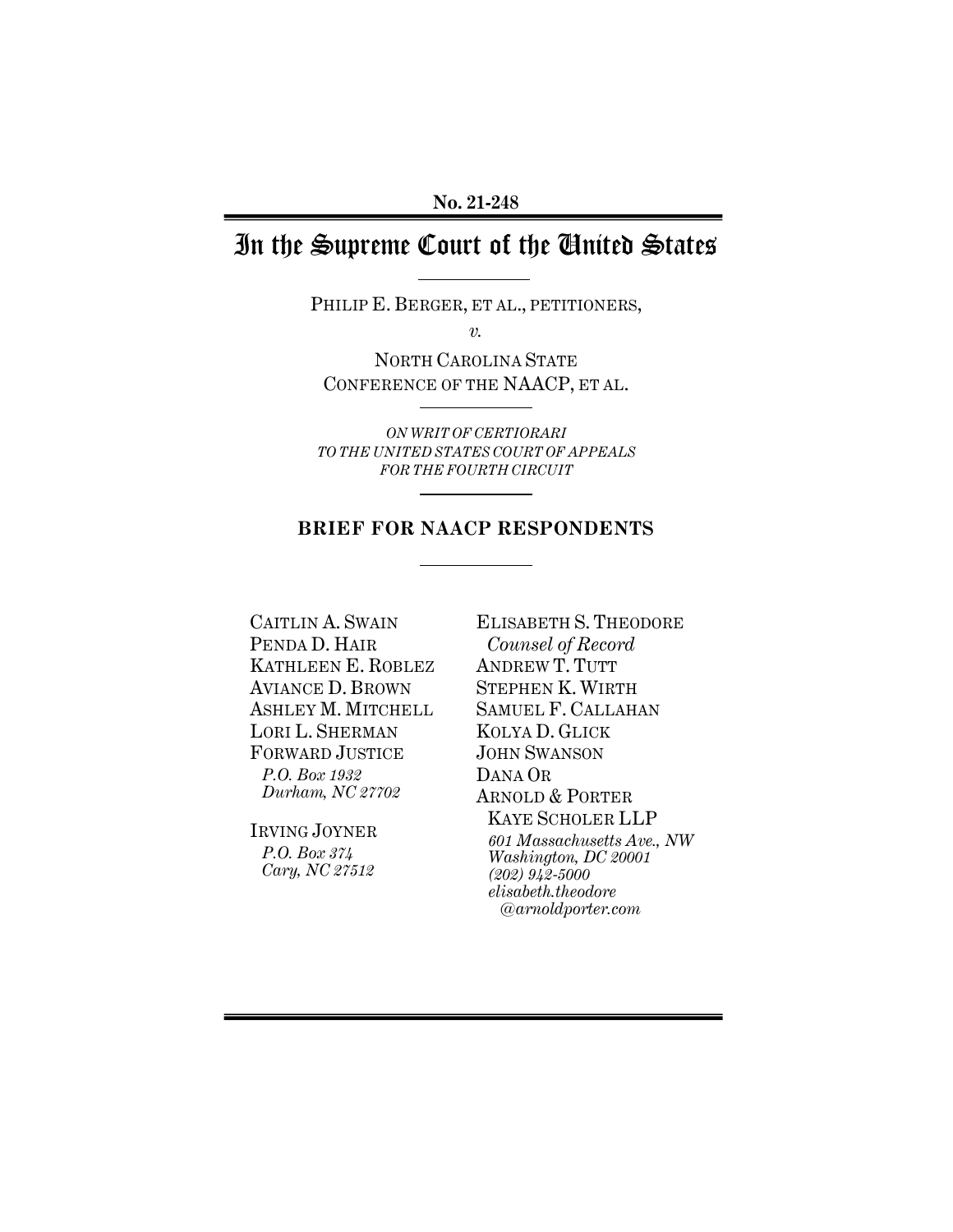#### **QUESTIONS PRESENTED**

1. Whether—as this Court and every circuit has held—a litigant who seeks to intervene to represent the same interest as an existing litigant must overcome a presumption of adequate representation, or whether Rule 24 entitles states to require federal courts to admit multiple state agents representing the same sovereign interest on a "minimal" showing of inadequacy.

2. Whether the Court should review a district court's adequacy determination *de novo* or for abuse of discretion.

3. Whether petitioners were entitled to intervene as of right.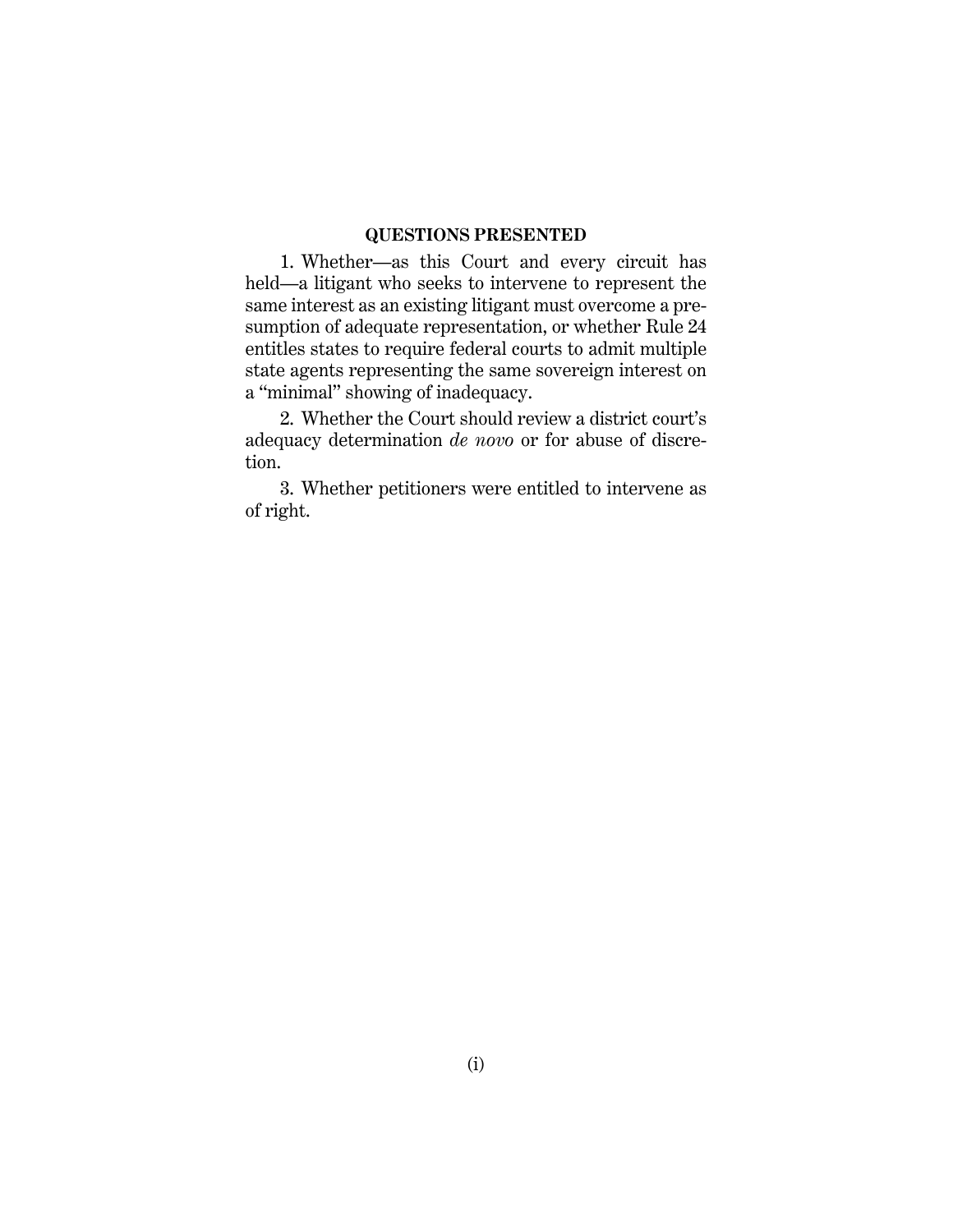# **TABLE OF CONTENTS**

| Page                                                                                                                                          |
|-----------------------------------------------------------------------------------------------------------------------------------------------|
|                                                                                                                                               |
|                                                                                                                                               |
|                                                                                                                                               |
|                                                                                                                                               |
|                                                                                                                                               |
|                                                                                                                                               |
|                                                                                                                                               |
| Petitioners Assert Interests Only as Agents of<br>Ι.<br>an Existing Party and thus Cannot Intervene                                           |
| A. Rule 24(a) Applies to Third Parties, Not                                                                                                   |
| B. Petitioners Seek to Join This Case as Agents<br>of an Existing Party, Not as Third Parties 13                                              |
| The Attorney General Is Entitled to a<br>П.<br>Presumption that He Adequately Represents                                                      |
| A. This Court's Precedent and Rule 24's Text,<br>History, and Context Establish a Presumption<br>of Adequacy in Identity-of-Interest Cases 15 |
| B. The Presumption of Adequacy Applies With<br>Greater Force Where the State Represents<br>the Proposed Intervenors' Interest23               |
| C. Eliminating the Presumption Would Burden<br>the Judiciary and Existing Parties and Draw                                                    |
| D. Petitioners' Remaining Arguments Lack                                                                                                      |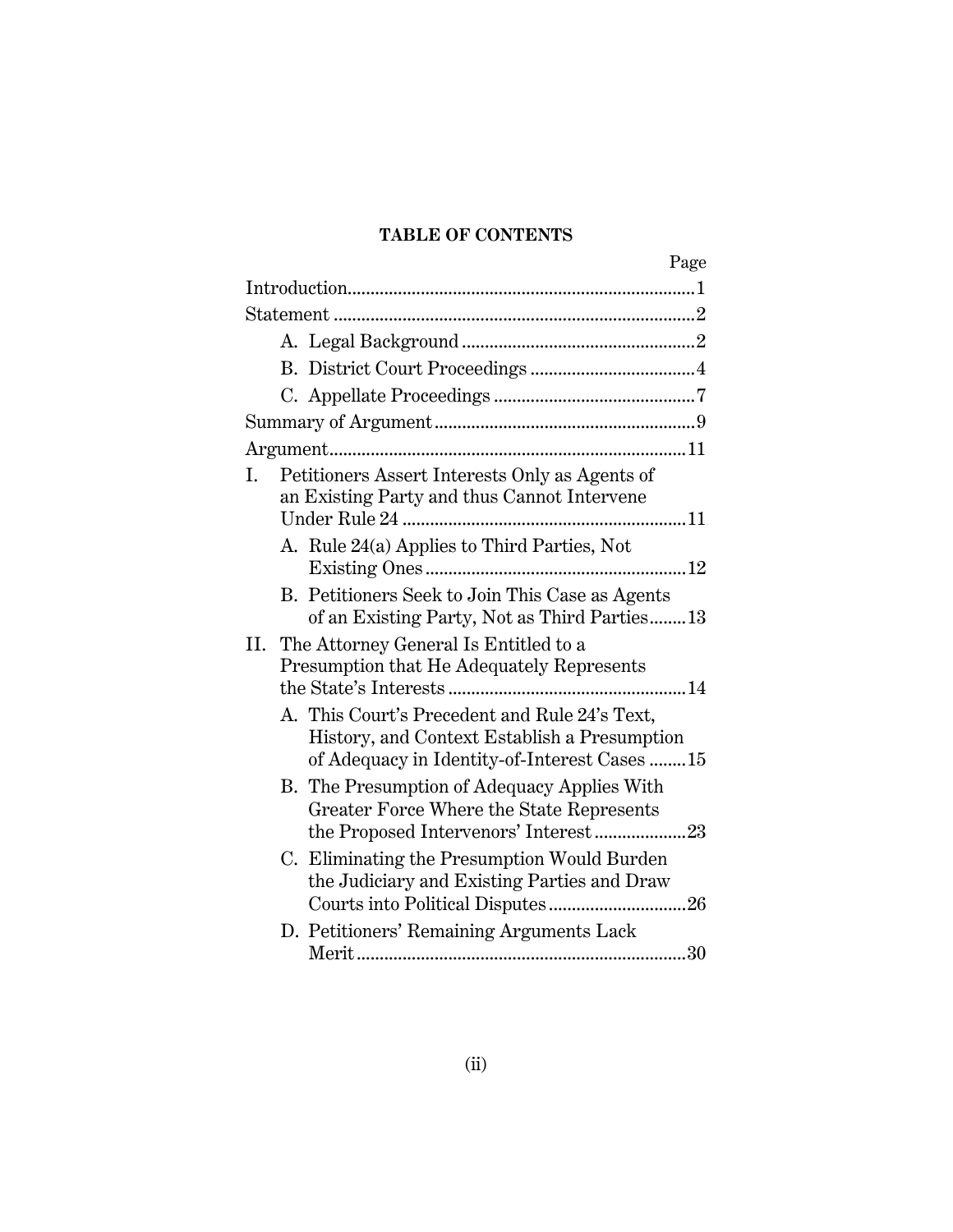| III. Adequacy Determinations Are Reviewed for                                                 |
|-----------------------------------------------------------------------------------------------|
| A. This Court's Precedent Requires Abuse-of-                                                  |
| B. Rule $24(a)(2)$ 's Text, Structure, and History<br>Support Abuse-of-Discretion Review37    |
| C. District Courts Are Best Positioned To Assess                                              |
| IV. The Court Should Affirm the Denial of<br>Intervention or, at Minimum, Remand41            |
| A. If the Court Reaches the Question, It Can<br>Affirm Denial of Intervention With or Without |
| B. Rule $24(a)(2)$ 's Interest Prong Requires                                                 |
|                                                                                               |

# iii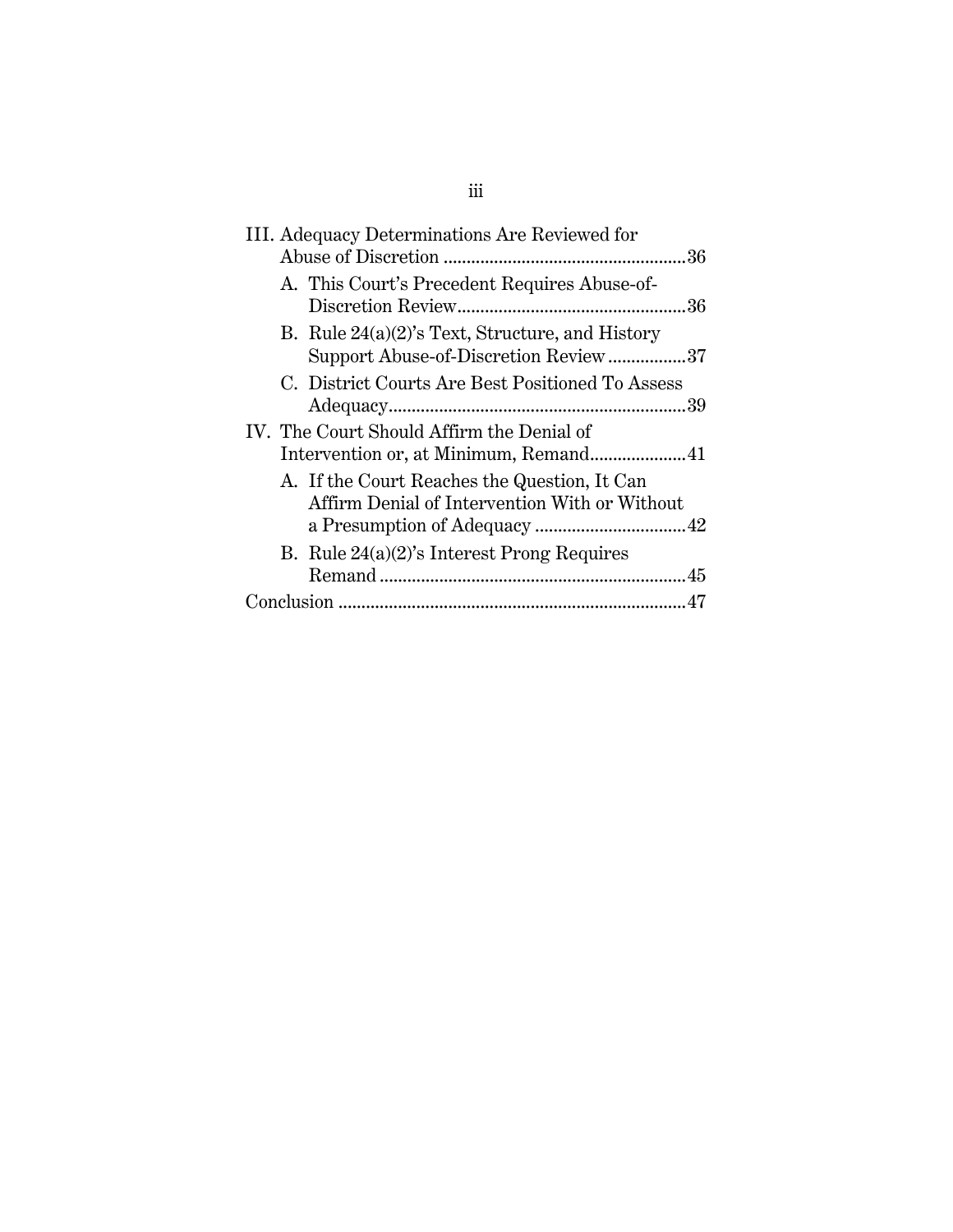# **TABLE OF AUTHORITIES**

| <b>Cases</b>                                              | Page(s) |
|-----------------------------------------------------------|---------|
| Alden v. Maine,                                           |         |
| Alleghany Corp. v. Kirby,                                 |         |
| Allen Calculators, Inc. v. Nat'l Cash Reg. Co.,           |         |
| In re Ambac Fin. Grp., Inc., Derivative Litig.,           |         |
| Amchem Prods., Inc. v. Windsor,                           |         |
| Andershock's Fruitland, Inc. v. U.S. Dep't of Agric.,     |         |
| Arakaki v. Cayetano,                                      |         |
| Athens Lumber Co. v. FEC,                                 |         |
| Atlantic Refining Co. v. Standard Oil Co.,                |         |
| Baker v. Wade,                                            |         |
| Bhd. of R.R. Trainmen v. Balt. & O. R. Co.,               |         |
| Bowen v. Massachusetts,                                   |         |
| Bumgarner v. Ute Indian Tribe of Uintah &<br>Ouray Rsrv., |         |
|                                                           |         |
| Butler, Fitzgerald & Potter v. Sequa Corp.,               |         |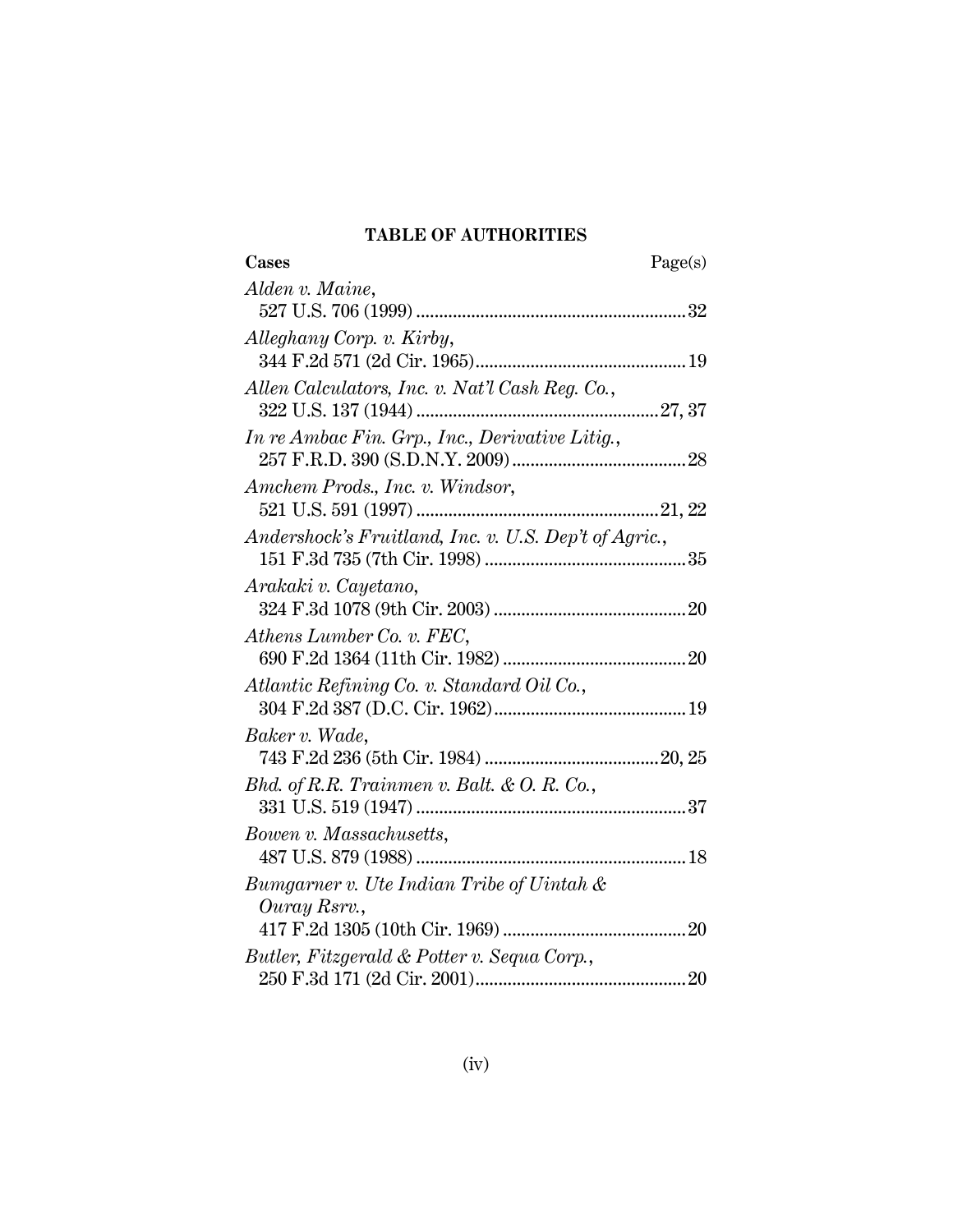| Cases-Continued                                    | Page(s) |
|----------------------------------------------------|---------|
| Califano v. Yamasaki,                              |         |
|                                                    |         |
| Cascade Nat. Gas Corp. v. El Paso Nat. Gas Co.,    |         |
|                                                    |         |
| <i>Chance v. Bd. of Educ.,</i>                     |         |
| City of N.Y. v. N.Y. Tel. Co.,                     |         |
|                                                    |         |
| Cooter & Gell v. Hartmarx Corp.,                   |         |
|                                                    |         |
| Del. Valley Citizens' Council for Clean Air v.     |         |
| Pennsylvania,                                      |         |
|                                                    |         |
| Diamond v. Charles,                                |         |
|                                                    |         |
| Env't Def. Fund, Inc. v. Higginson,                |         |
|                                                    |         |
| Frisby v. Schultz,                                 |         |
|                                                    |         |
| Fund For Animals, Inc. v. Norton,                  |         |
| Gen. Tel. Co. of the Nw. v. Equal Emp. Opportunity |         |
| $Comm\,n,$                                         |         |
|                                                    |         |
| Gen. Tel. Co. of Sw. v. Falcon,                    |         |
|                                                    |         |
| Georgia v. Ashcroft,                               |         |
|                                                    |         |
| Greenlaw v. United States,                         |         |
|                                                    |         |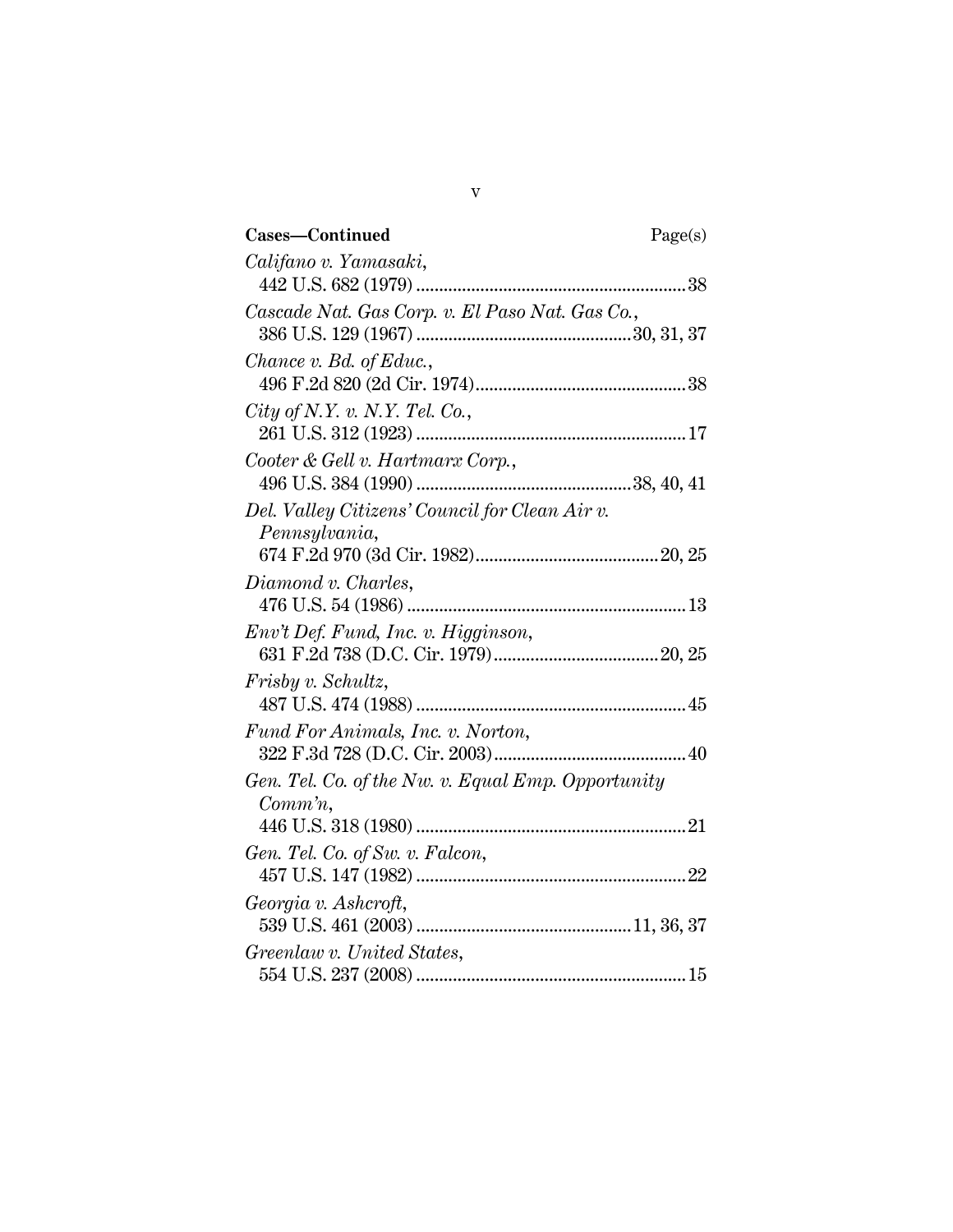| Cases-Continued                                      | Page(s) |
|------------------------------------------------------|---------|
| Halliburton Co. v. Erica P. John Fund, Inc.,         |         |
|                                                      |         |
| Hamling v. United States,                            |         |
|                                                      |         |
| Harris Cnty. Comm'rs Ct. v. Moore,                   |         |
|                                                      |         |
| Highmark Inc. v. Allcare Health Mgmt. Sys., Inc.,    |         |
|                                                      |         |
| Hollingsworth v. Perry,                              |         |
|                                                      |         |
| Karcher v. May,                                      |         |
|                                                      |         |
| Kimble v. Marvel Ent., LLC,                          |         |
|                                                      |         |
| LaTele Television, C.A. v. Telemundo Commc'ns        |         |
| Grp.                                                 |         |
|                                                      |         |
| Lelsz v. Kavanagh,                                   |         |
|                                                      |         |
| Lorillard v. Pons,                                   |         |
|                                                      |         |
| Martin v. Thornburg,                                 |         |
|                                                      |         |
| Matamoros v. Starbucks Corp.,                        |         |
|                                                      |         |
| McKesson v. Doe,                                     |         |
|                                                      |         |
| McLane Co. v. EEOC,                                  |         |
|                                                      |         |
| N.C. All. for Retired Ams. v. N.C. Bd. of Elections, |         |
| 2020 WL 10758664 (N.C. Super. Oct. 5, 2020) 46       |         |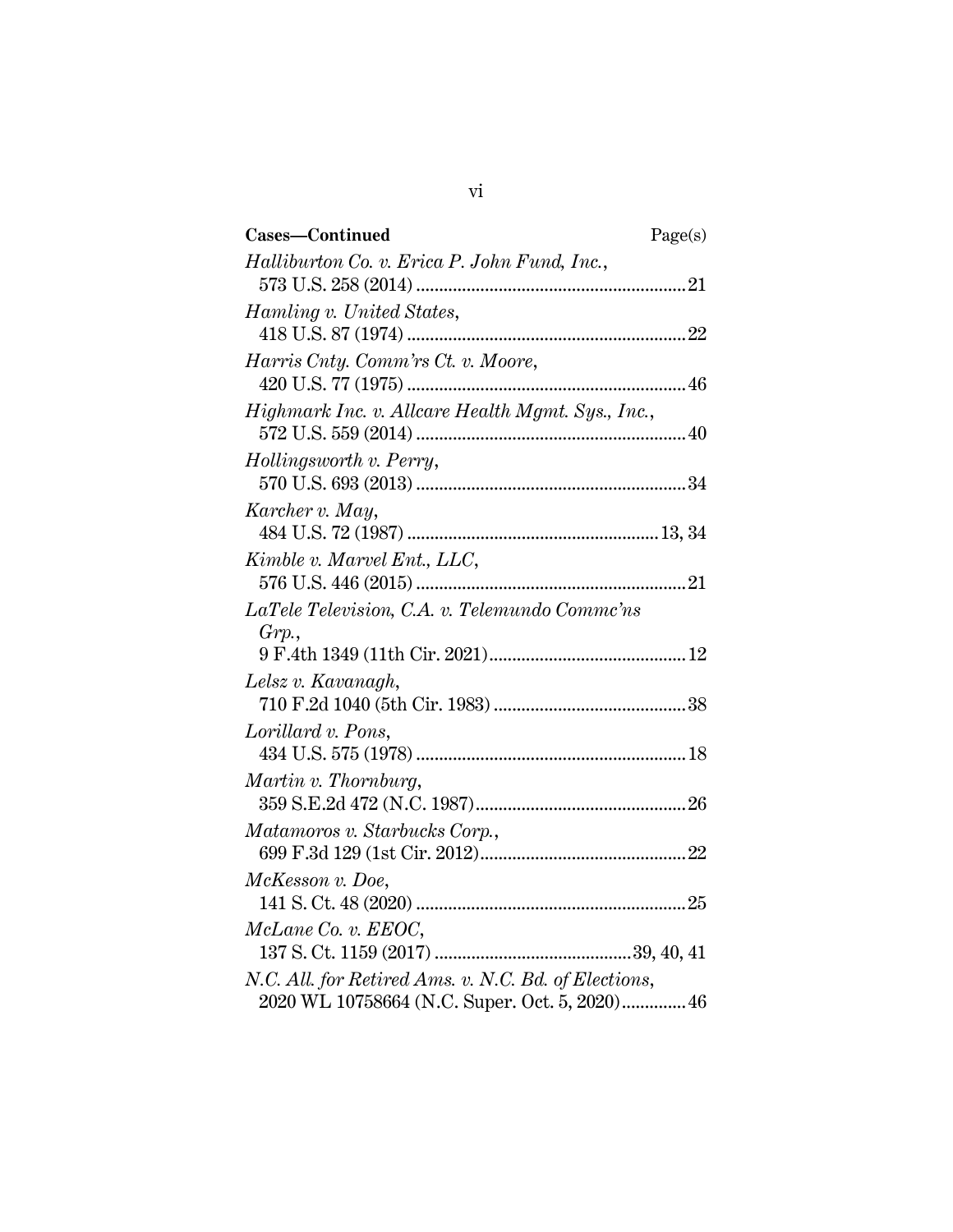| Cases-Continued                                     | Page(s) |
|-----------------------------------------------------|---------|
| N.C. State Conference of NAACP v. Cooper,           |         |
|                                                     |         |
| N.C. State Conference of NAACP v. Cooper,           |         |
|                                                     |         |
| NAACP v. New York,                                  |         |
|                                                     |         |
| Nat. Res. Def. Council v. Costle,                   |         |
|                                                     |         |
| New Jersey v. New York,                             |         |
|                                                     |         |
| N.M. Off-Highway Vehicle All. v. U.S. Forest Serv., |         |
|                                                     |         |
| O'Connell v. Pac. Gas & Elec. Co.,                  |         |
|                                                     |         |
| Patterson v. McLean Credit Union,                   |         |
|                                                     |         |
| Perdue v. Kenny A.,                                 |         |
|                                                     |         |
|                                                     |         |
| Pierce v. Underwood,                                |         |
|                                                     |         |
| Planned Parenthood of Wis., Inc. v. Kaul,           |         |
|                                                     |         |
| Printz v. United States,                            |         |
|                                                     |         |
| Rocca v. Thompson,                                  |         |
|                                                     |         |
| Sam Fox Publ'g Co. v. United States,                |         |
|                                                     |         |
| Schaffer v. Weast,                                  |         |
|                                                     |         |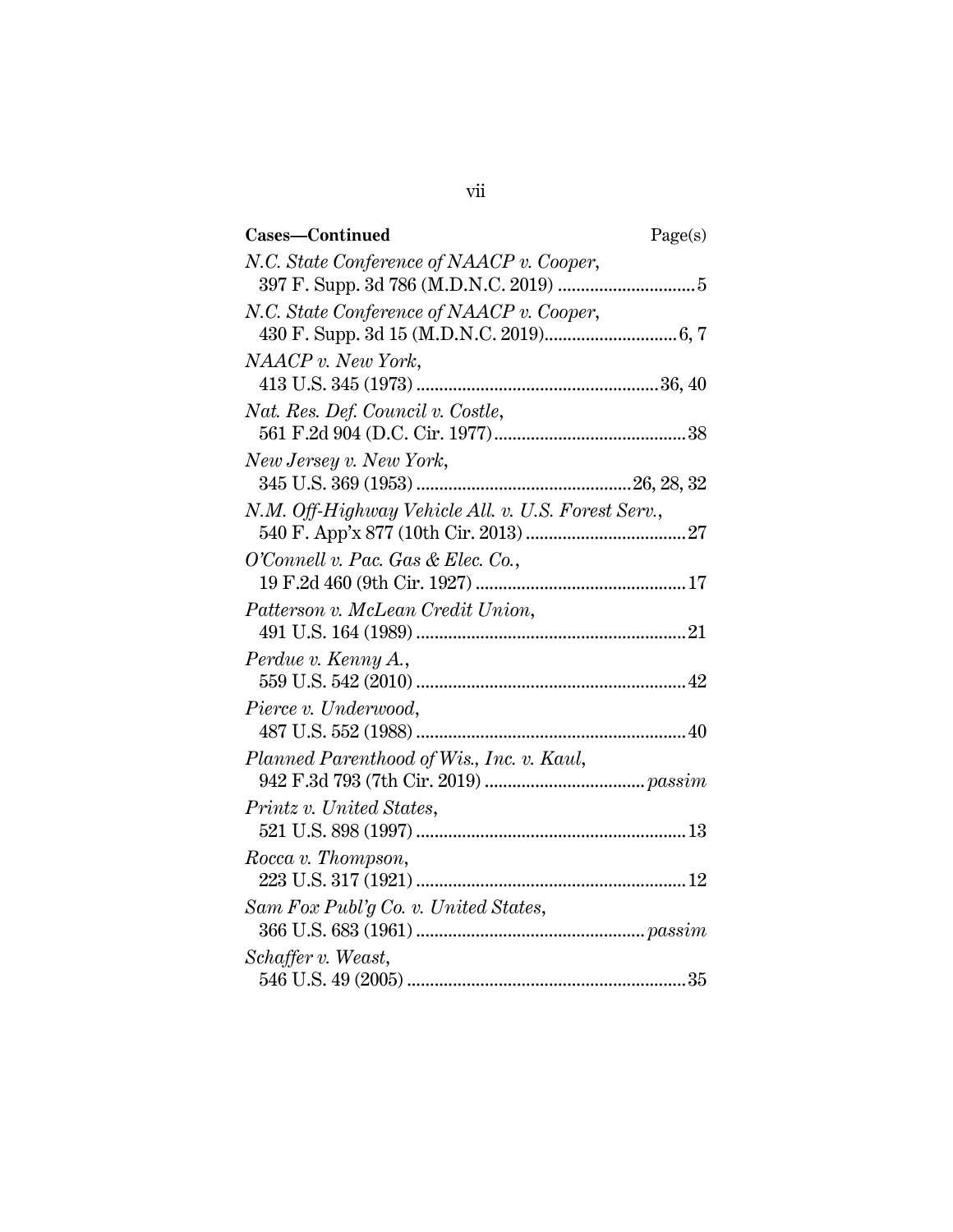| Cases-Continued                                                              | Page(s) |
|------------------------------------------------------------------------------|---------|
| Semtek Int'l Inc. v. Lockheed Martin Corp.,                                  |         |
| Shady Grove Orthopedic Assocs. v. Allstate Ins.,                             |         |
| Solid Waste Agency of N. Cook Cnty. v. U.S. Army<br>Corps of Eng'rs,         |         |
| Sosna v. Iowa,                                                               |         |
| South Carolina v. North Carolina,                                            |         |
| Sprint/United Mgmt. Co. v. Mendelsohn,                                       |         |
| Stadin v. Union Elec. Co.,                                                   |         |
| Strickland v. Washington,                                                    |         |
| Stuart v. Huff,                                                              |         |
| Teva Pharms. USA, Inc. v. Sandoz, Inc.,                                      |         |
| Trbovich v. United Mine Workers of America,                                  |         |
| Tri-State Generation & Transmission Ass'n, Inc.<br>v. N.M. Pub. Reg. Comm'n, |         |
| United Nuclear Corp. v. Cannon,                                              |         |
| United States v. City of N.Y.,                                               |         |

viii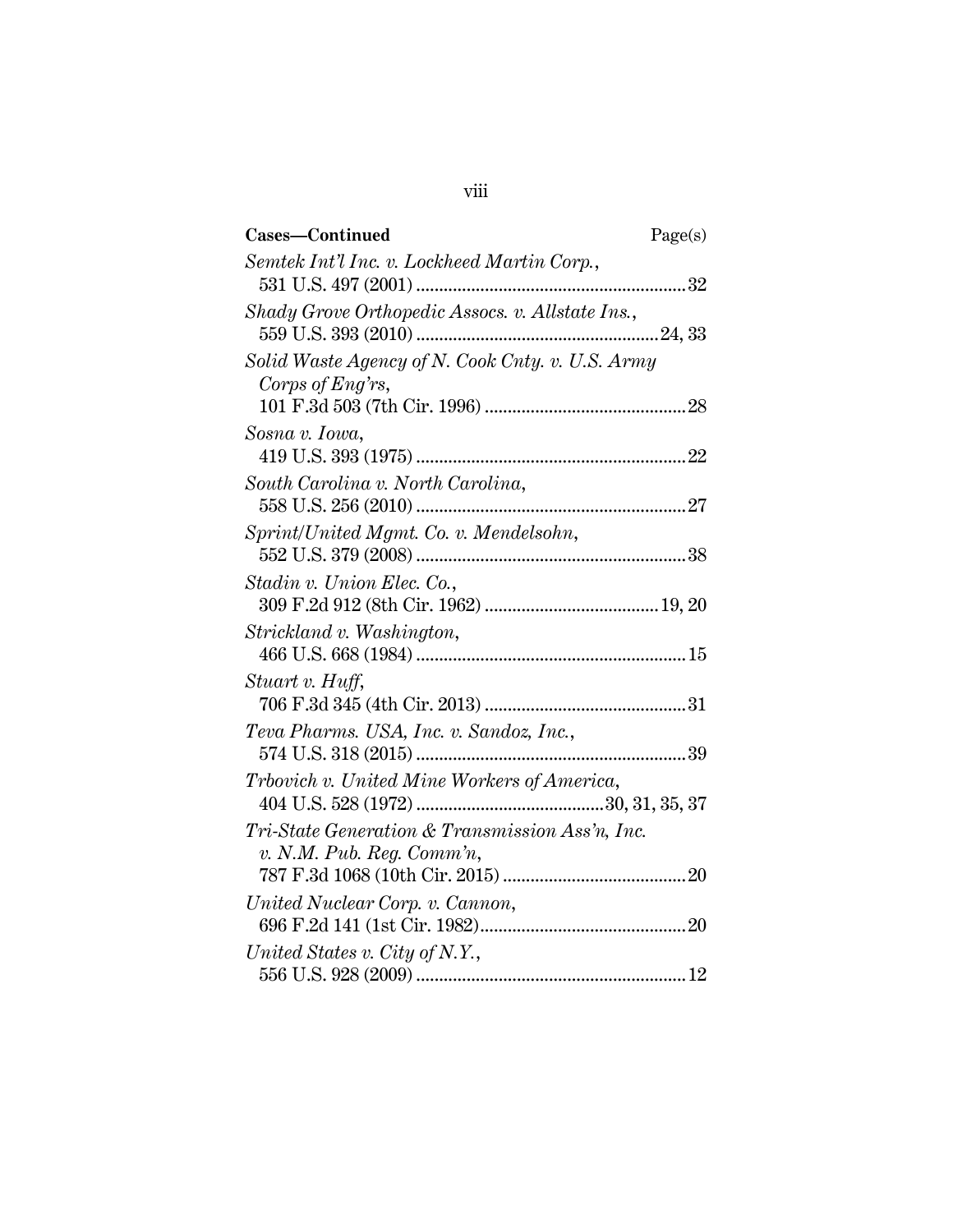| Cases-Continued                                  | Page(s) |
|--------------------------------------------------|---------|
| United States v. Clarke,                         |         |
|                                                  |         |
| United States v. Hooker Chems. & Plastics Corp., |         |
|                                                  |         |
| United States v. Michigan,                       |         |
|                                                  |         |
| United States v. N.Y. State Bd. of Elections,    |         |
|                                                  |         |
| United States v. Paramount Pictures, Inc.,       |         |
|                                                  |         |
| United States v. Stitt,                          |         |
|                                                  |         |
| United States v. Windsor,                        |         |
|                                                  |         |
| Va. House of Delegates v. Bethune-Hill,          |         |
|                                                  |         |
| Virginia v. Westinghouse Elec. Corp.,            |         |
|                                                  |         |
| Ward v. Dixie Nat. Life Ins. Co.,                |         |
|                                                  |         |
| <b>Constitutions, Statutes &amp; Rules</b>       |         |
|                                                  |         |
|                                                  |         |
| 42 U.S.C.                                        |         |
|                                                  |         |
|                                                  |         |
| North Carolina General Statutes                  |         |
|                                                  |         |
|                                                  |         |
|                                                  |         |
|                                                  |         |

ix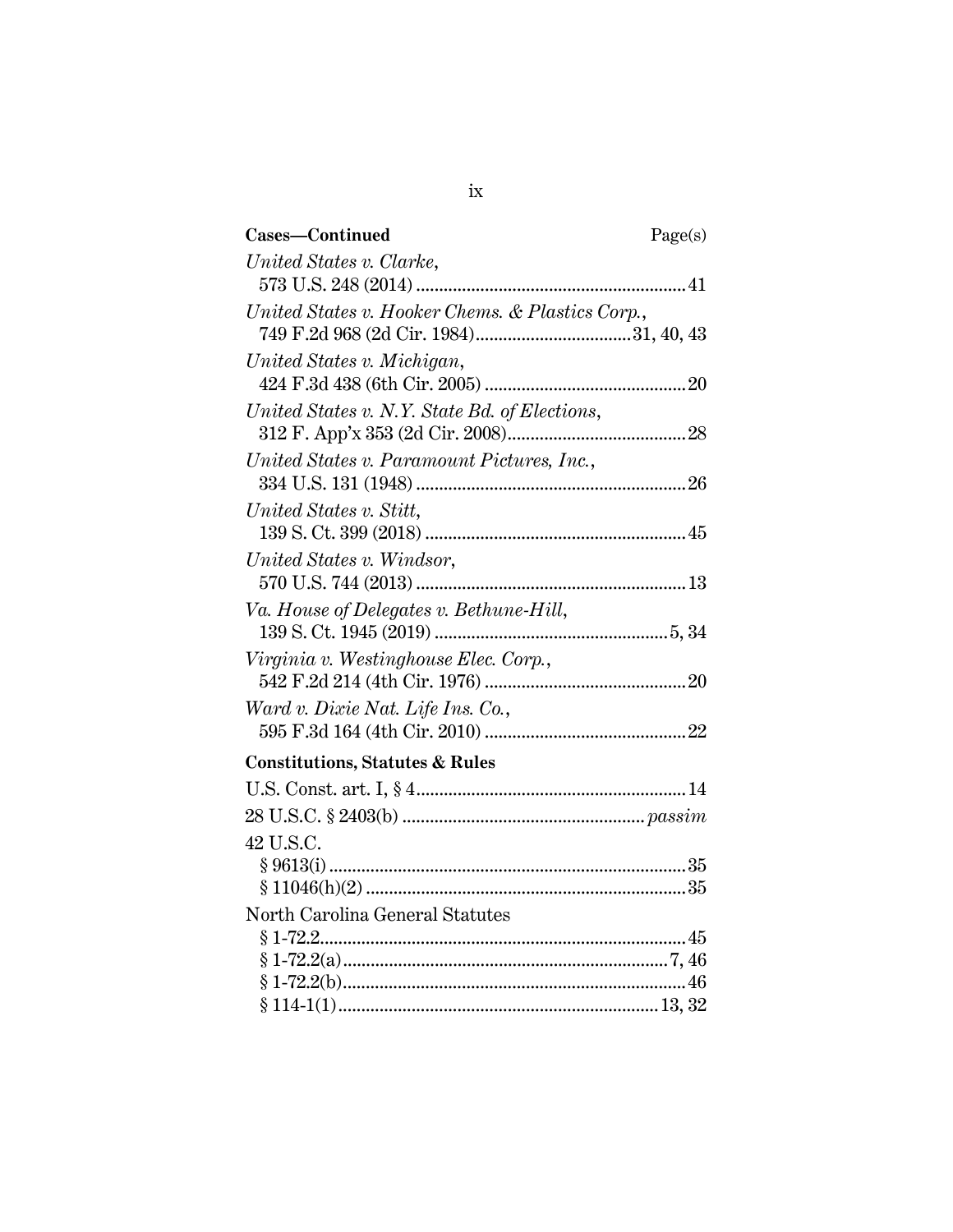| Statutes & Regulations—Continued               | Page(s) |
|------------------------------------------------|---------|
| North Carolina General Statutes (cont.)        |         |
|                                                |         |
|                                                |         |
|                                                |         |
| Federal Rules of Civil Procedure               |         |
|                                                |         |
|                                                |         |
| Advisory Committee's note to 2006 amendment  4 |         |
|                                                |         |
|                                                |         |
|                                                |         |
|                                                |         |
|                                                |         |
|                                                |         |
| Advisory Committee's note to                   |         |
|                                                |         |
| 1966 amendment3, 19, 22, 23, 35, 38            |         |
|                                                |         |
|                                                |         |
|                                                |         |
|                                                |         |
|                                                |         |
|                                                |         |
| <b>Treatises</b>                               |         |
| James Wm. Moore & Joseph Friedman,             |         |
| Moore's Federal Practice                       |         |
|                                                |         |
|                                                |         |
| William Rubenstein et al.,                     |         |
| Newberg on Class Actions (5th ed. 2021)38      |         |
| Thomas Atkins Street,                          |         |
|                                                |         |
|                                                |         |

| ٧ |  |
|---|--|
|   |  |
|   |  |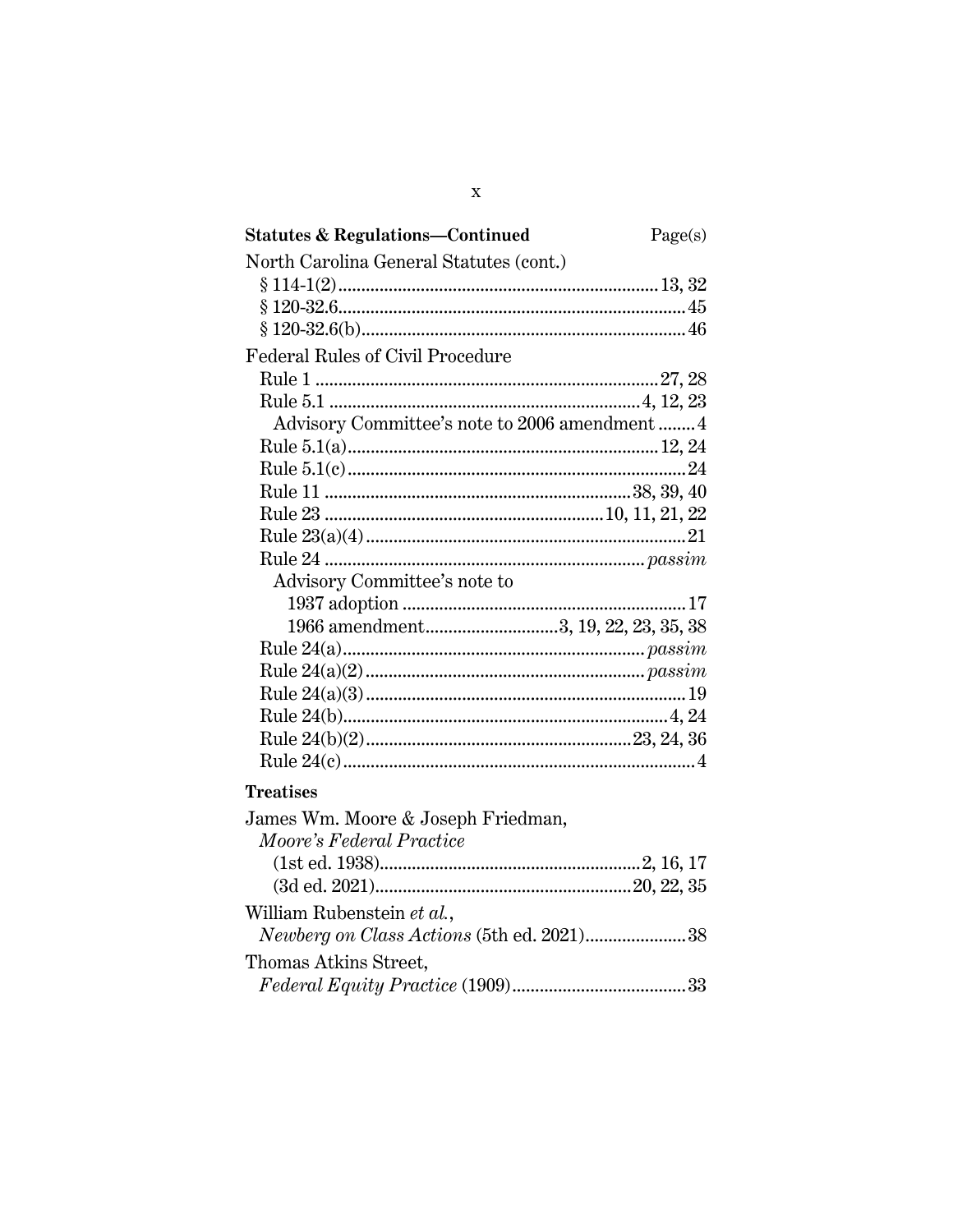| Treatises—Continued                                                                                                                                     | Page(s) |
|---------------------------------------------------------------------------------------------------------------------------------------------------------|---------|
| Charles Alan Wright & Arthur R. Miller,<br>Federal Practice and Procedure (3d ed. 2021)  passim                                                         |         |
| <b>Articles</b>                                                                                                                                         |         |
| Benjamin Kaplan, Continuing Work of the Civil<br>Committee: 1966 Amendments of the Federal Rules<br>of Civil Procedure, 81 Harv. L. Rev. 356 (1967)  18 |         |
| James Wm. Moore & Edward Hirsch Levi, Federal<br>Intervention I. The Right to Intervene and                                                             |         |
| <b>Dictionaries</b>                                                                                                                                     |         |
| <b>Black's Law Dictionary</b>                                                                                                                           |         |
| Oxford English Dictionary                                                                                                                               |         |
| Webster's New International Dictionary                                                                                                                  |         |
| <b>Other Authorities</b>                                                                                                                                |         |
| Report of Comm. on Rules to the Judicial<br>Conference of the United States (Sept. 1965)3                                                               |         |
| Judicial Conference's Recommendation for More<br>Judgeships, S. Comm. on the Judiciary, 117th                                                           |         |
| Proceedings of Advisory Comm. on Rules for Civil                                                                                                        |         |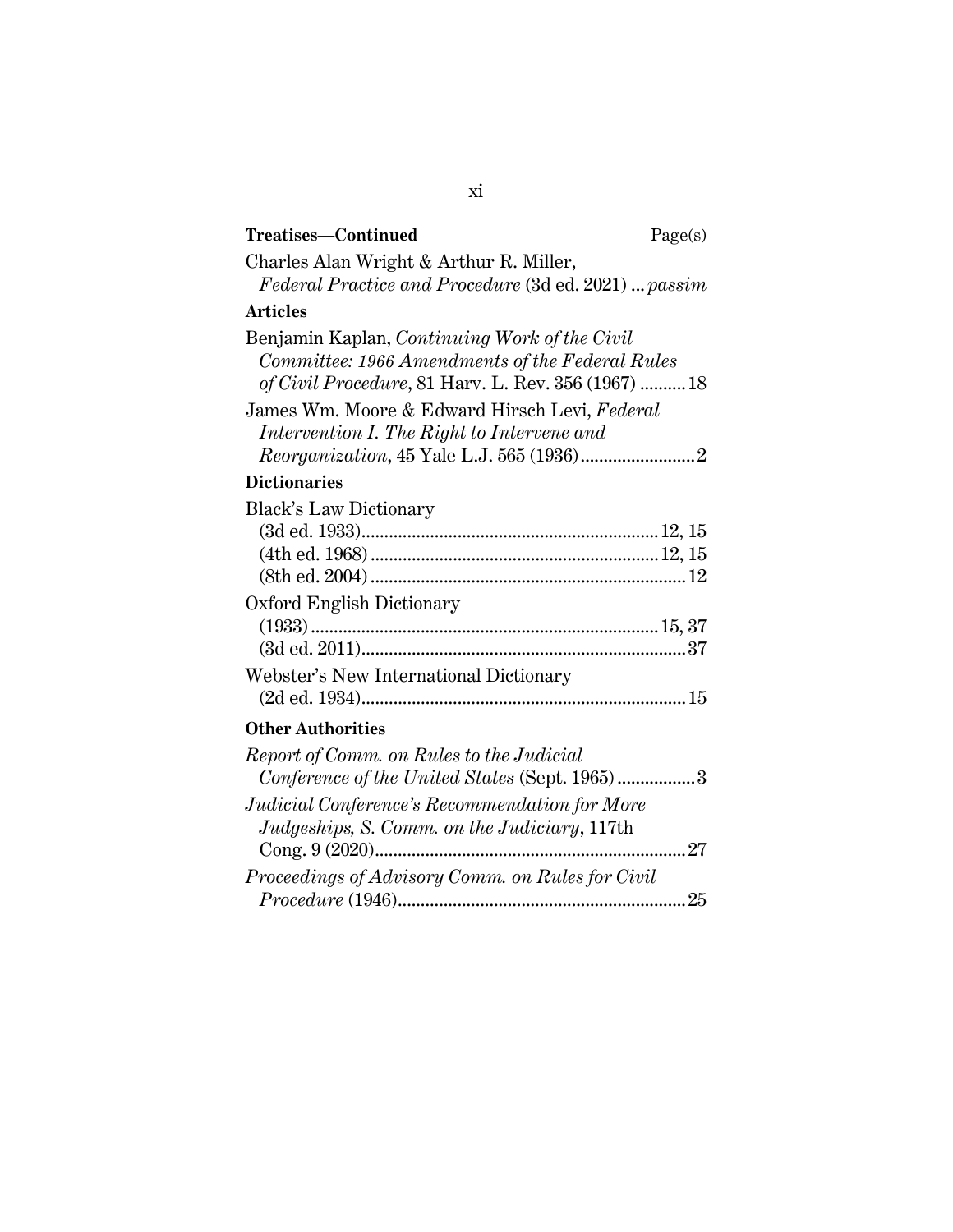#### **INTRODUCTION**

For 80 years, every federal court of appeals, both major treatises, the drafters of the federal rules, and this Court itself have all understood Federal Rule of Civil Procedure 24(a)(2) to embody a simple, commonsense rule: parties seeking to intervene as of right to represent the same interest as an existing party must overcome a presumption that the existing party adequately represents that interest. Would-be intervenors may demonstrate collusion, or malfeasance, or negligence. But they cannot force federal courts to accept two, or three, or ten entities all representing the same interest merely by pointing to disagreements about litigation tactics. A different standard, courts have universally recognized, would needlessly clutter and prolong litigation, burden litigants and the courts with duplicative (or inconsistent) filings and evidence, and promote chaos and confusion.

Respect for state sovereignty does not require upending this settled understanding. North Carolina remains perfectly free to choose who will represent its sovereign state interest in enforcing and defending its laws, including in federal court. So far as federal law is concerned, North Carolina may entirely displace the Attorney General as its agent. But neither Rule 24 nor any federalism principle entitles North Carolina to insist on *two*  representatives in federal court.

In fact, Congress has spoken directly to the question whether a state may intervene as of right in federal lawsuits when it is already represented by a state official. The answer is no. Under 28 U.S.C. § 2403(b), "the State" may intervene as of right only if an "agency, officer, or employee thereof is not a party." That is for good reason: federal courts should not be in the business of adjudicating internecine disputes between state officials. Nor should federal courts be in the business of routinely declaring—as petitioners' rule would require—that a state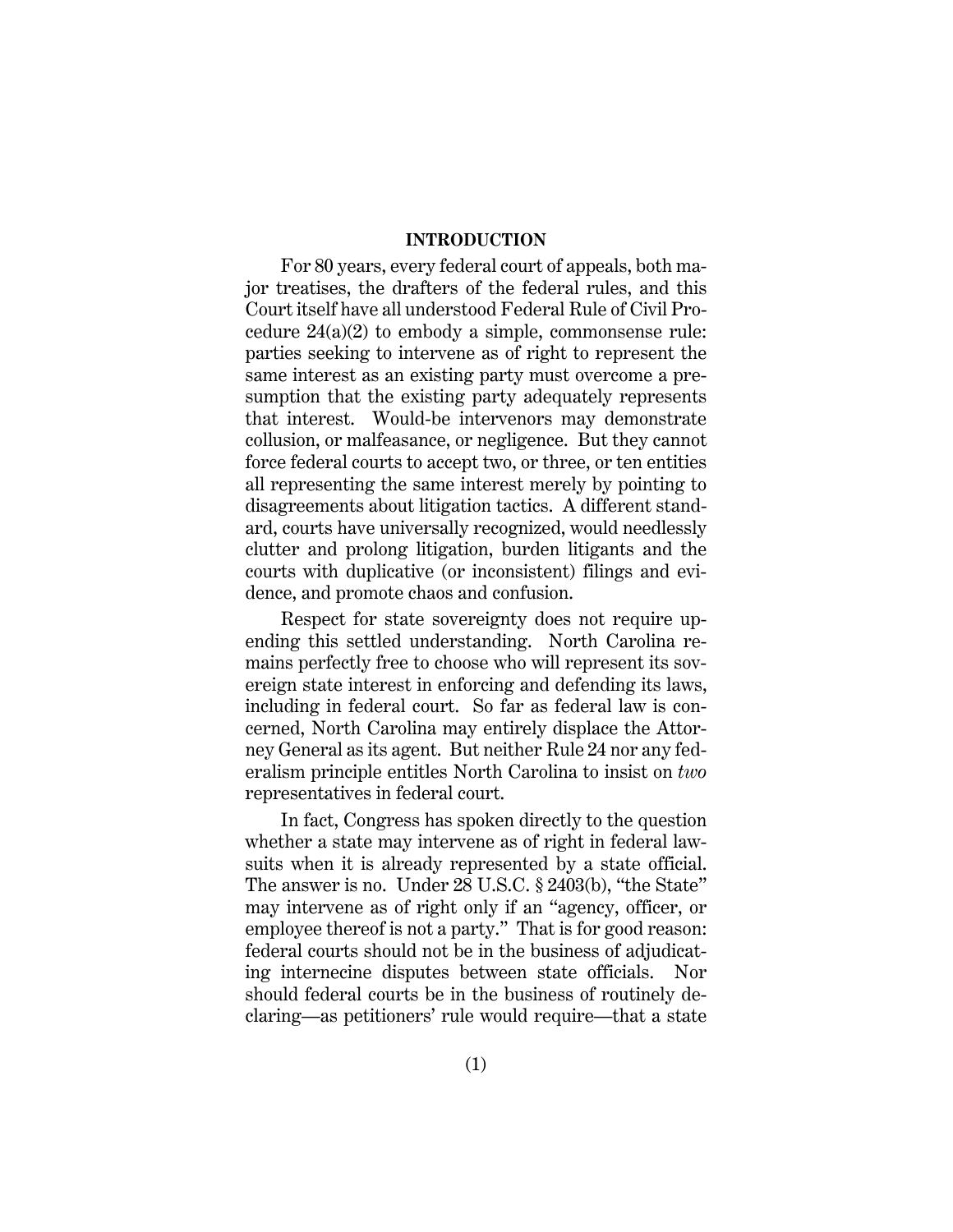constitutional officer charged with defending state law is doing an "inadequate" job. That is especially so where the claimed inadequacy rests principally on the insulting notion—belied by decades of practice before this Court that a Democrat or Republican cannot set aside his or her own political preferences and zealously defend a law enacted by a different party. If anything undermines a state's dignity, it would be a rule requiring federal courts to routinely flyspeck the litigation choices of state attorneys general and grade them on their "adequacy" in carrying out their constitutional duties.

#### **STATEMENT**

#### **A. Legal Background**

As originally adopted in 1938, Federal Rule of Civil Procedure 24(a) allowed for intervention of right in three circumstances: when required by federal statute, when the movant's property was likely to be affected by the pending case, and, key here, "when the representation of the applicant's interest by existing parties is or may be inadequate and the applicant is or may be bound by a judgment in the action." Fed. R. Civ. P.  $24(a)(2)$  (1938). Given longstanding equity practice rejecting intervention where the movant and party's interests were the same, the drafters understood Rule  $24(a)(2)$  to require a strong showing of inadequacy in such cases: unless "the representative has or represents some interest adverse to that of the [proposed intervenor]," the intervenor must show "proof of collusion between the representative and an opposing party" or "non-feasance in [the representative's] duty of representation." 2 James Wm. Moore & Joseph Friedman, *Moore's Federal Practice* § 24.07, at 2333-34 (1st ed. 1938); *see* James Wm. Moore & Edward Hirsch Levi, *Federal Intervention: I. The Right to Intervene and Reorganization*, 45 Yale L.J. 565, 591-92 (1936) (same).

In 1961, this Court issued *Sam Fox Publishing Co. v. United States*, 366 U.S. 683 (1961), a major decision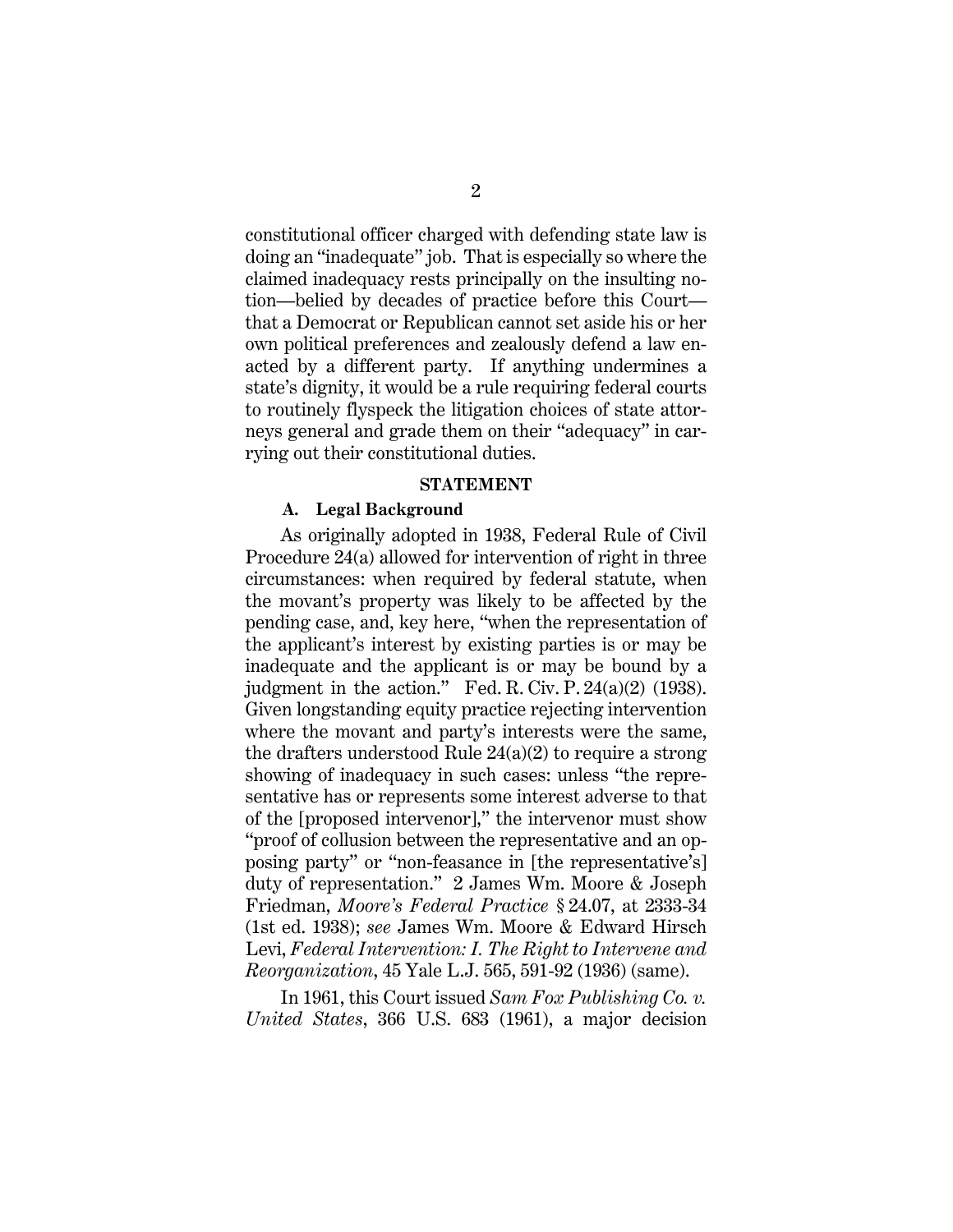interpreting Rule 24(a)(2). The Court denied an intervention request by small music publishers seeking to enter an antitrust lawsuit against their trade group, the American Society of Composers, Authors and Publishers (ASCAP). The case involved two antitrust claims. As to the first count, related to ASCAP's internal operations, ASCAP did not share the small publishers' interest, but Rule  $24(a)(2)$  did not require intervention because the small publishers would not be "bound" by a judgment in a res judicata sense. *Id.* at 691. But as to the second, charging restraints of trade in ASCAP's external affairs, the Court held that ASCAP's representation was "entirely adequate." *Id.* at 692. Because ASCAP has "the same interests as appellants on this aspect of the litigation," *Sam Fox* held, "inadequacy of representation could arise … only on some showing that ASCAP … was in fact conducting the litigation in bad faith, collusively, or negligently." *Id.* at 692 n.4.

Rule 24(a)(2) was amended in 1966 to address *Sam Fox*'s res judicata requirement, which commentators believed was too rigid. *See* Fed. R. Civ. P. 24 Advisory Committee's note to 1966 amendment (hereinafter, "1966 Advisory Committee's Notes").<sup>1</sup> As to "the meaning of [the] concept" of "adequacy of representation," however, "there is no indication that any change was intended" in 1966. 7C Charles Alan Wright & Arthur R. Miller, *Federal Practice and Procedure* § 1909 (3d ed. 2021).

Amended Rule 24(a)(2), which has not substantively changed since 1966, now allows intervention of right when a movant claims a significantly protectable interest and "disposing of the action may as a practical matter impair

<sup>1</sup> *See also Report of Comm. on Rules to the Judicial Conference of the United States* 29 (Sept. 1965), https://www.uscourts.gov/ sites/default/files/fr\_import/ST09-1965-1.pdf.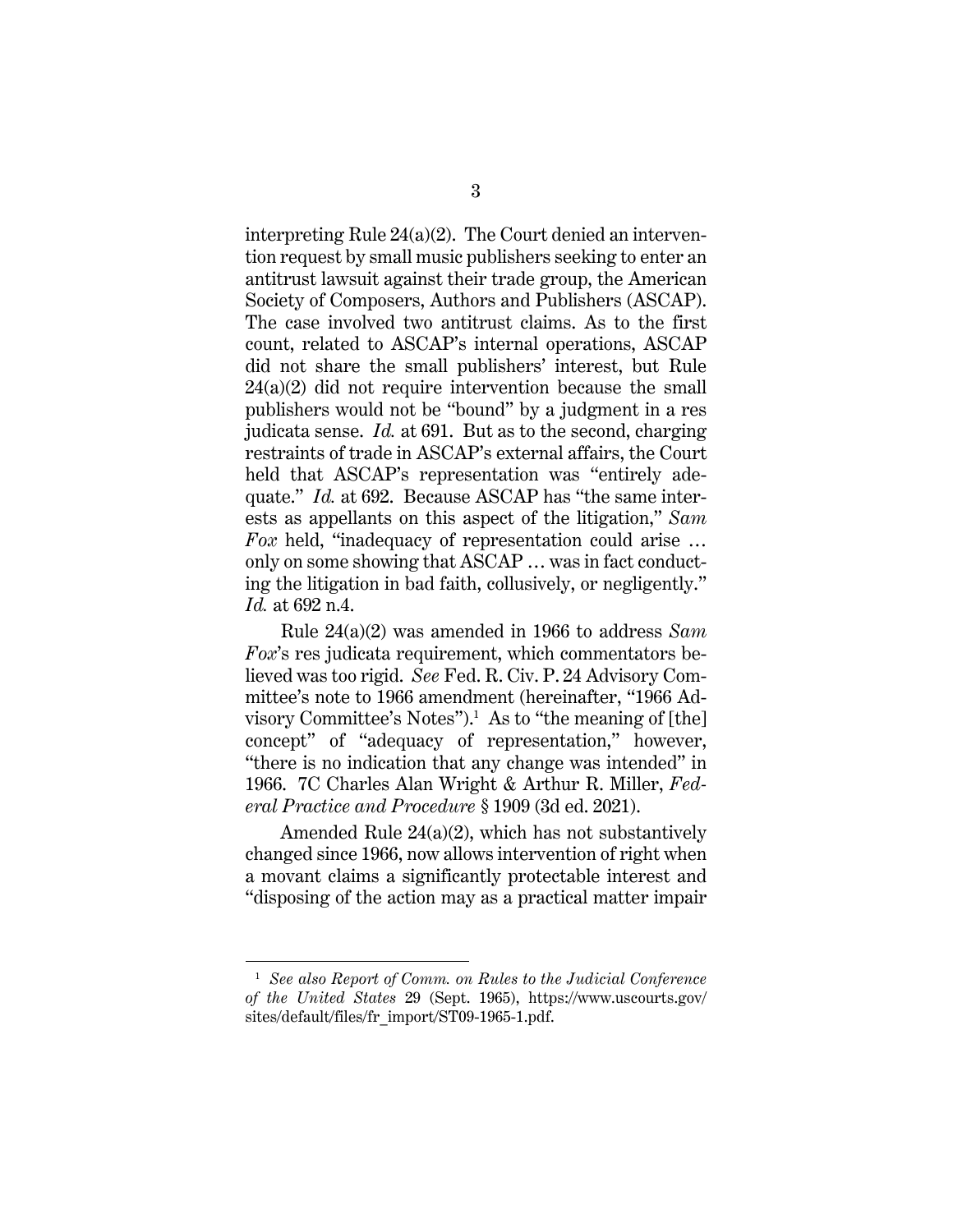or impede the movant's ability to protect its interest, unless existing parties adequately represent that interest."

Elsewhere, Congress and the Advisory Committee have specifically addressed intervention by state entities seeking to vindicate state law. In 1946, Rule 24(b) was amended to allow *permissive* intervention by a "state governmental officer or agency" that "administers" a statute on which the parties rely. Fed. R. Civ. P. 24(b) (1946).

In 1976, Congress addressed intervention by states in lawsuits challenging the constitutionality of state statutes. Pub. L. 94-381, § 5. That law, 28 U.S.C. § 2403(b), allows intervention of right where "a State or any agency, officer, or employee thereof is not a party." In 1991, Rule 24(c) was amended to provide for notification to state attorneys general to implement 28 U.S.C. § 2403(b)'s intervention guarantee; in 2006, that language was moved to Rule 5.1, where it remains. *See* Fed. R. Civ. P. 5.1 Advisory Committee's note to 2006 amendment.

#### **B. District Court Proceedings**

1. Plaintiffs (the NAACP respondents here) brought this lawsuit to enjoin enforcement of a North Carolina law—Senate Bill 824—that requires photo voter ID and vastly increases the number of poll observers. Plaintiffs allege that S.B. 824 violates the Fourteenth and Fifteenth Amendments and Section 2 of the Voting Rights Act by discriminating against Black and Latino voters.

Plaintiffs sought declaratory and injunctive relief against the Governor and members of the North Carolina State Board of Elections, the parties who enforce S.B. 824 and thus the only parties capable of effecting relief. The Governor and State Board, represented by the Attorney General, moved to dismiss or to stay the proceedings. The State Board argued that the case should be dismissed for lack of jurisdiction under principles of federalism and abstention. C.A. App. 233-48. The Governor, meanwhile,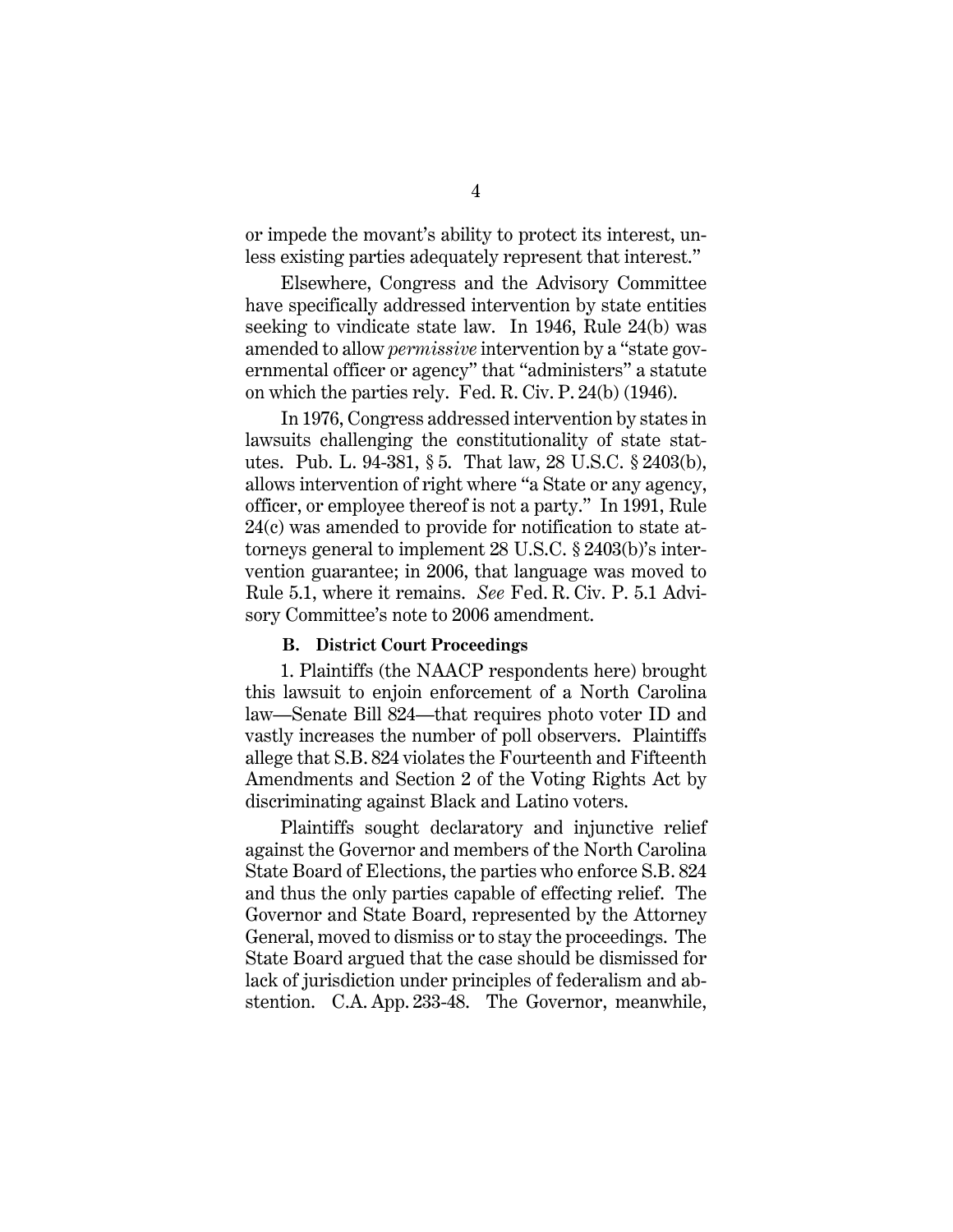argued that he was not a proper party. C.A. App. 249-72. The district court denied the State Board's motion but granted the Governor's and dismissed him from the litigation. 397 F. Supp. 3d 786.

2. Petitioners, the President Pro Tempore of the North Carolina Senate and Speaker of the North Carolina House of Representatives, moved to intervene as defendants under Rule 24. J.A. 52-73. The district court denied intervention, holding that petitioners lacked a protectable interest and that the State's interests were being adequately defended by the State Board, represented by North Carolina's Attorney General and Department of Justice. Pet. App. 163-78. The court held that petitioners' participation would "unnecessarily complicate and delay the various stages of this case," through lengthy and repetitious motions, which will "hinder, rather than enhance, judicial economy." Pet. App. 180. The court granted petitioners *amicus* status and said they could renew their intervention motion if they "can demonstrate that Defendants have, in fact, declined to defend the lawsuit." Pet. App. 157.

Petitioners did not appeal. Instead, they filed a renewed motion to intervene six weeks later. J.A. 145-70. Petitioners cited *Virginia House of Delegates v. Bethune-Hill*, 139 S. Ct. 1945 (2019), and the State Board's conduct in another case, *Holmes v. Moore*, 18 CVS 15292 (N.C. Super. Ct.), which petitioners said presented new evidence of inadequacy.

Notwithstanding their own delay, petitioners filed a "Motion for Ruling on Renewed Motion to Intervene" less than two months later, demanding court action within three days. D.C. Dkt. 71; Pet. App. 186. Less than a week later, petitioners began a deluge of filings. Petitioners improperly appealed the "de facto" denial of their renewed motion, and then filed a mandamus petition along with multiple stay motions. Pet. App. 186-87. The Fourth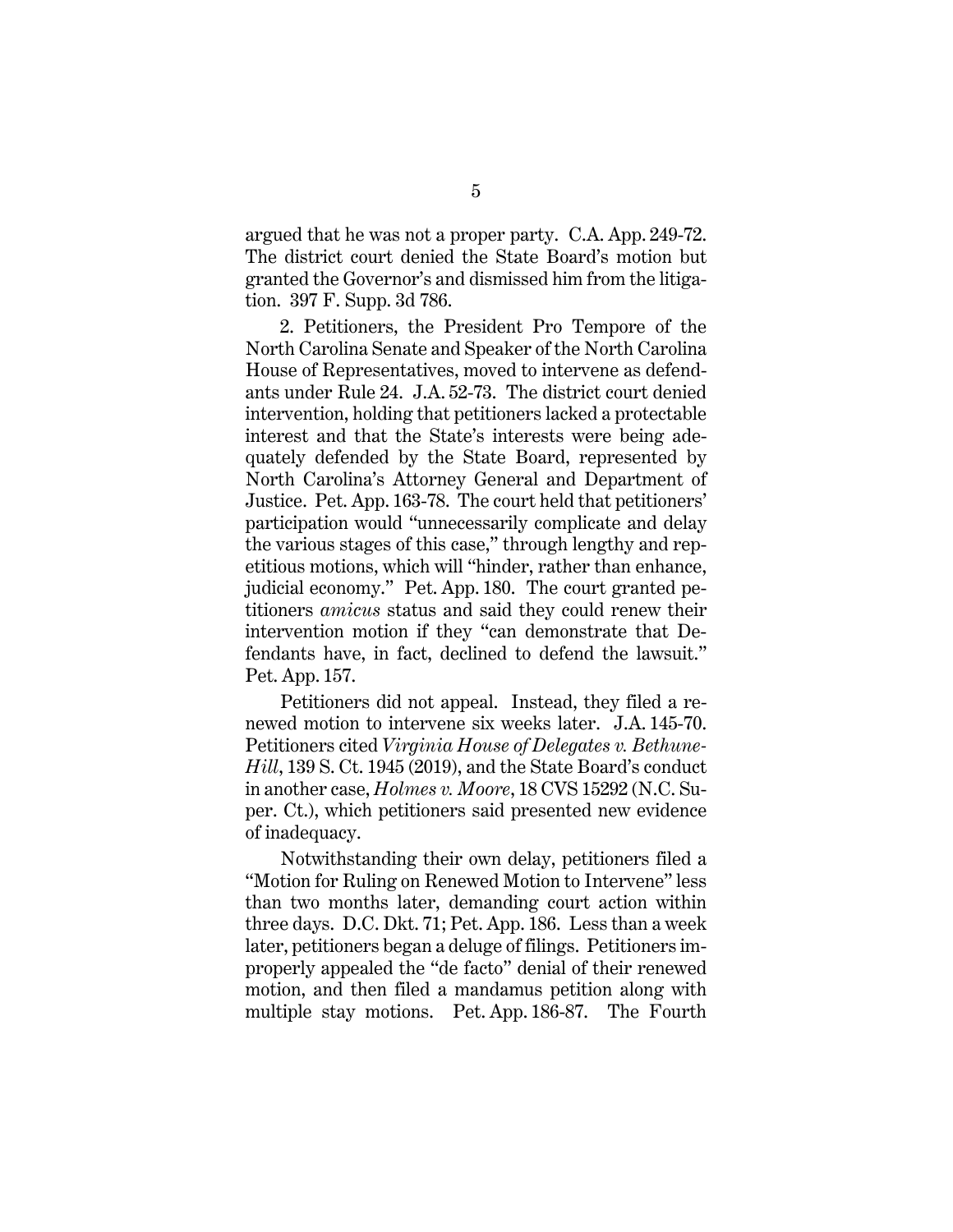Circuit dismissed petitioners' appeal, and denied their mandamus and stay requests.

The district court denied petitioners' renewed motion to intervene. Pet. App. 184-94. Given petitioners' failure to appeal the original denial, the court addressed only the "narrow exception" left open in that original order: whether movants presented any "newly available" "hard evidence" that the State Board had declined to defend this lawsuit. Pet. App. 187-88.

On this question, the court found it "abundantly clear that the State Board is actively and adequately defending this lawsuit," noting that the Attorney General had filed an "expansive" brief opposing plaintiffs' motion for a preliminary injunction. Pet. App. 189. The district court again denied permissive intervention, explaining that petitioners' recent litigation conduct "further" confirmed that "intervention would only distract from the pressing issues in this case." Pet. App. 193-94. Petitioners appealed.

3. Meanwhile, the case proceeded in district court. The parties exchanged discovery, and Department of Justice attorneys deposed plaintiffs' experts. Plaintiffs moved for a preliminary injunction, C.A. App. 797-842, and the State Board opposed, submitting over 1,400 pages of evidence in response, C.A. App. 1751-3230.

Without seeking leave or providing notice to the parties, petitioners filed a brief opposing preliminary relief and attaching hundreds of additional pages of new evidence, including new expert testimony. C.A. App. 1341- 2425. The court struck petitioners' brief but permitted them to submit a compliant *amicus* brief. D.C. Dkt. 117.

The district court granted plaintiffs' motion for a preliminary injunction. 430 F. Supp. 3d 15. The court found that S.B. 824 was "impermissibly motivated, at least in part, by discriminatory intent," and that the voter-ID and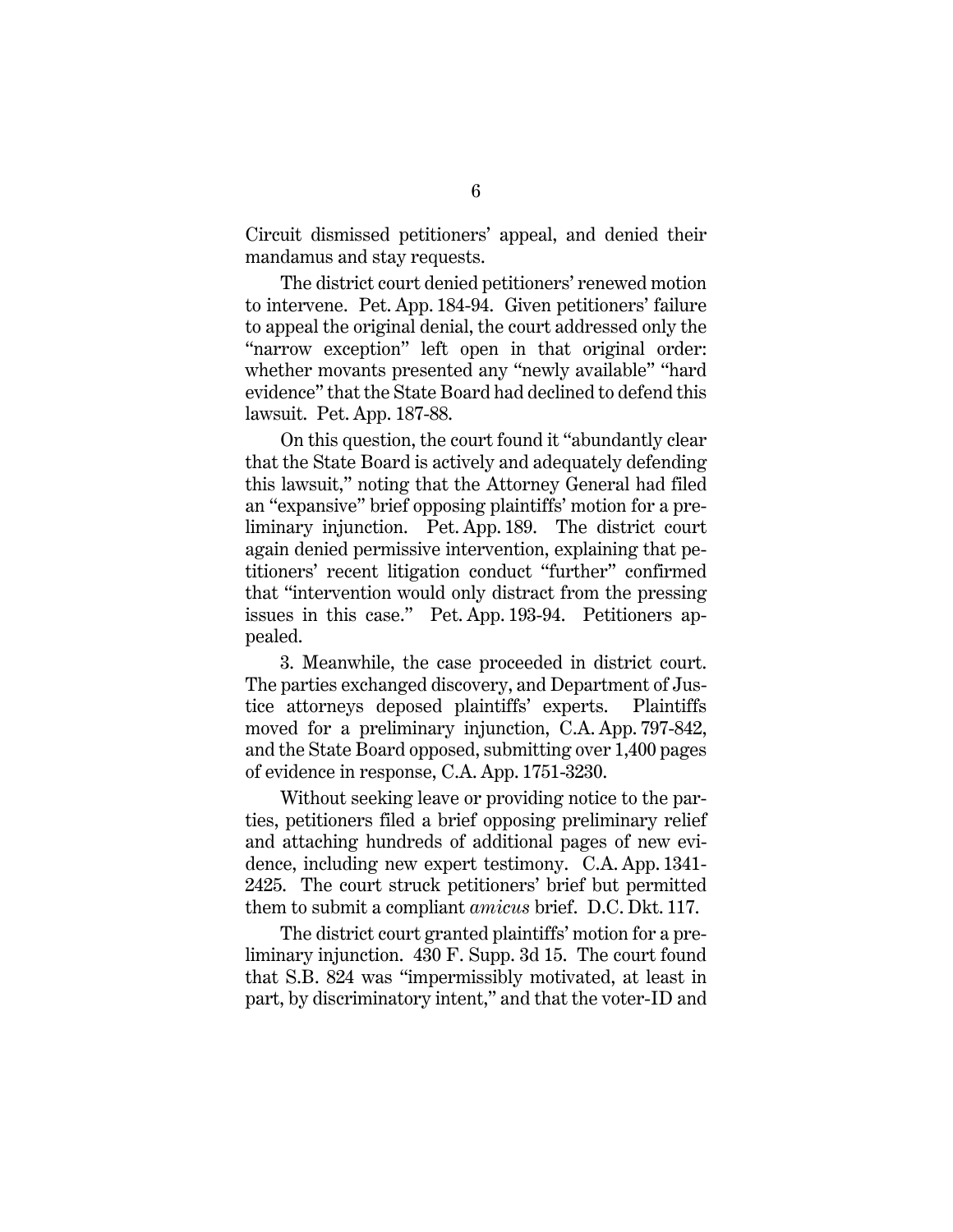ballot-challenge provisions likely violated the constitution. *Id.* at 53. The State Board appealed.

#### **C. Appellate Proceedings**

Petitioners' intervention appeal and the State Board's preliminary injunction appeal were assigned to the same three-judge panel.

1. On intervention, the panel divided 2-1. The majority construed N.C. Gen. Stat. § 1-72.2(a) to permit petitioners to represent the State's interest in defending challenges to state law and held that, given that interpretation, the district court should not have imposed a "strong" presumption that the Attorney General adequately represents the State's interest. Pet. App. 111-18. The panel then vacated and remanded for the district court to reconsider petitioners' intervention motion. Pet. App. 120.

Judge Harris dissented. As for petitioners' purported interest, she observed that § 1-72.2 empowers petitioners to act only "on behalf of the General Assembly," not the *State*. Pet. App. 145-46 (quoting § 1-72.2(b)). But she concluded that it was unnecessary to decide that unsettled question of state law because the Attorney General adequately represented the State's interests. Pet. App. 121-42, 147-49.

The Fourth Circuit granted rehearing *en banc*.

2. The same three-judge panel unanimously reversed the district court's preliminary injunction of S.B. 824. As the *en banc* court later noted, this "reversal was based on the record the Attorney General created in the district court." Pet. App. 44.

3. The *en banc* court affirmed denial of intervention 9-6.

Writing for the majority, Judge Harris first explained that, because petitioners had not appealed the denial of their first intervention motion, they could no longer assert the General Assembly's "institutional interest."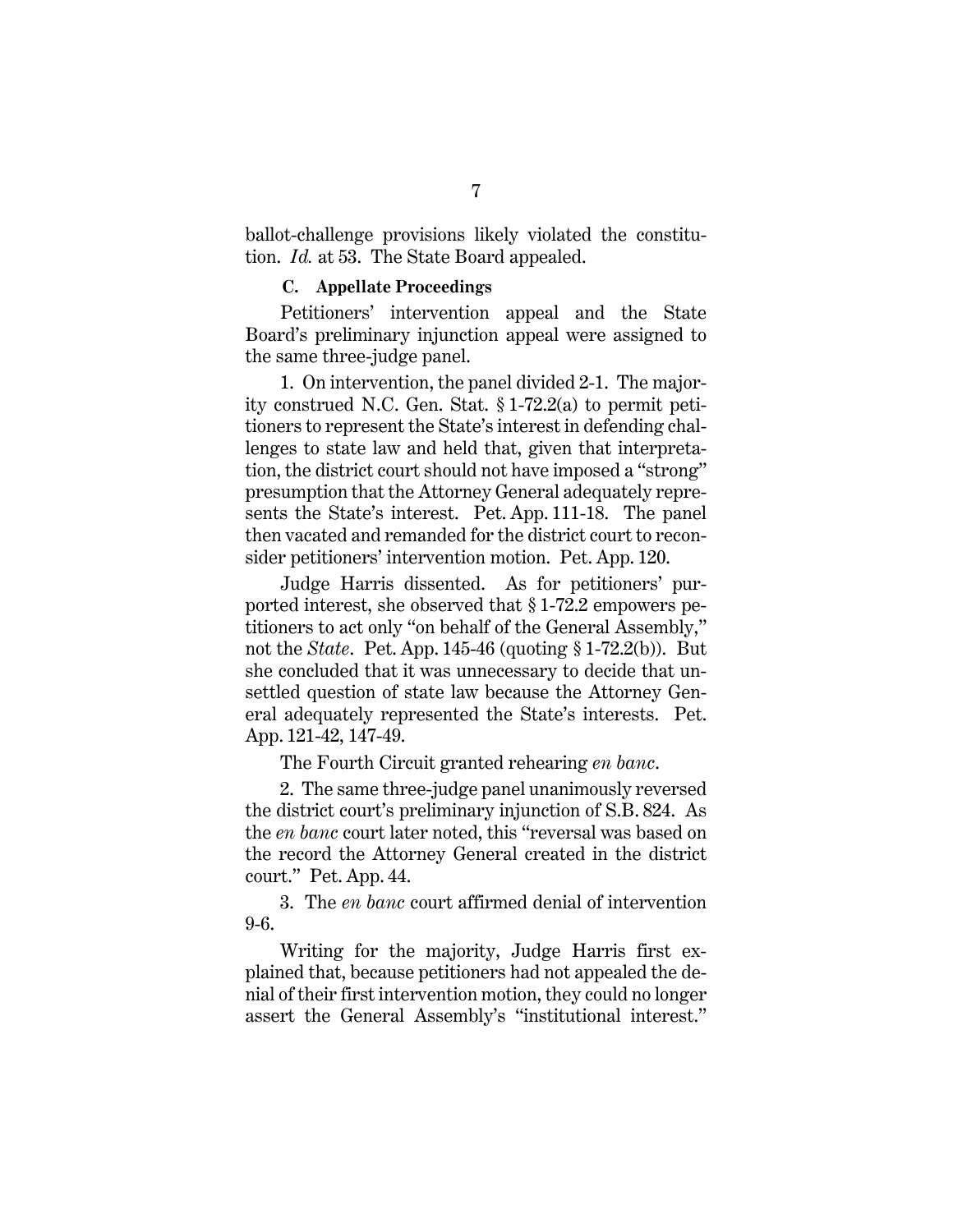Pet. App. 21. Rather, appellate jurisdiction—at least with regard to petitioners' purported interest—was limited to whether petitioners could intervene on behalf of the State. Pet. App. 16-23. But the *en banc* court declined to reach that unsettled question of state law. Instead, the court "assume[d]" *arguendo* that petitioners could rely on the State's interest in defending S.B. 824, but affirmed because the Attorney General was "adequately representing" that interest under Rule 24. Pet. App. 23-49.

The court applied Rule 24's "well-established presumption of adequacy, which may be overcome on a showing of adversity of interest, collusion, or malfeasance—but not by mere 'disagreement over how to approach the conduct of the litigation' in question." Pet. App. 32. That presumption flows from the fact that petitioners and the existing State Board defendants share not only the same objective but "precisely the same" interest: the State's interest in the enforcement of state law. Pet. App. 37. The court explained that petitioners must offer an especially "strong" showing of inadequacy because the State's interest in defending S.B. 824 is already represented by the Attorney General, the constitutional officer state law charges with representing the State's interests in court. Pet. App. 37-38. But the "heightened presumption was not critical" because petitioners could not overcome even the standard presumption. Pet. App. 40.

The court emphasized that it did not "question [North Carolina's] authority to designate its preferred legal representative in court proceedings" or even to "remove the Attorney General and substitute some other representative." Pet. App. 39. But petitioners instead sought to intervene *alongside* the Attorney General, "to designate not one but two representatives … purporting to speak for the state." *Id.* Rule 24, the court held, does not require federal courts to "accommodate that cacophony of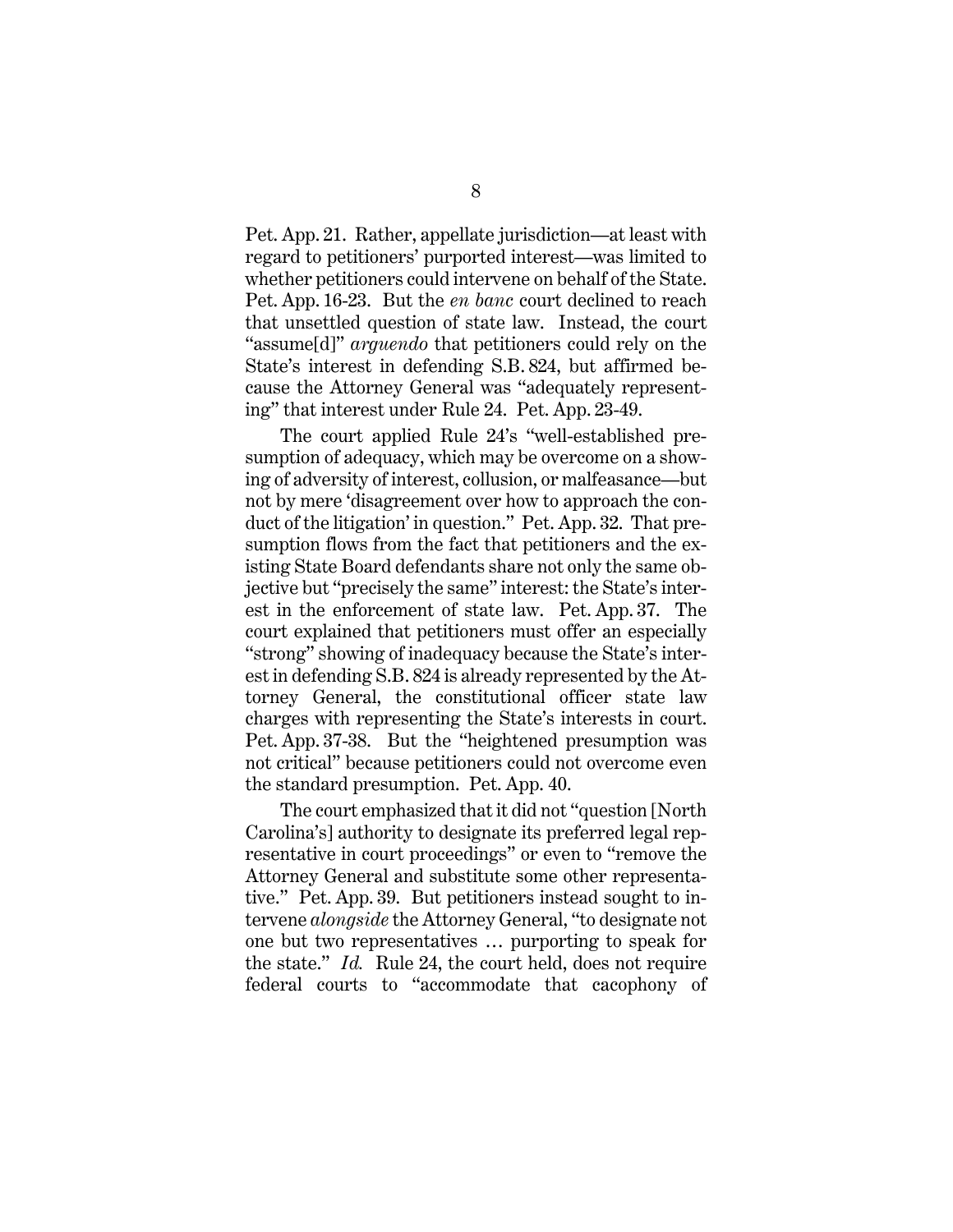parties" unless petitioners overcome a presumption of adequacy. *Id.*

The court then held that the district court had not abused its discretion in finding that petitioners raised only "garden-variety disagreements over litigation strategy," which did not demonstrate inadequacy, especially given the Attorney General's successful preliminary injunction appeal. Pet. App. 42. The court also rejected petitioners' "startling accusation" that the Governor's and Attorney General's policy preferences meant they "cannot be trusted to defend S.B. 824." Pet. App. 46-47. If the Attorney General ever abandoned defense of the law, the court reiterated, petitioners could renew their motion. Pet. App. 48-49.

Back in district court, the State Board moved for summary judgment. D.C. Dkt. 177. The district court subsequently stayed further proceedings pending this Court's decision. D.C. Dkt. 194.

#### **SUMMARY OF ARGUMENT**

I. Intervention under Rule 24(a) applies to third parties, not "existing parties." Petitioners, however, seek to intervene not on their own behalf, nor on behalf of North Carolina's legislature, but as "additional agents" of a party that is already present and represented in this lawsuit—the State. Pet. Br. 24, 34. Rule 24 simply doesn't cover requests to admit additional representatives of an existing party, and the Court may affirm (or dismiss) on that basis alone.

II. As the drafters of Rule 24(a)(2) recognized from inception, and as this Court and every court of appeals has confirmed, would-be intervenors are presumptively adequately represented when their interests are identical to an existing party's. Echoing the leading treatise and the principal article cited in the Advisory Committee's notes, this Court held in *Sam Fox Publishing Co. v. United*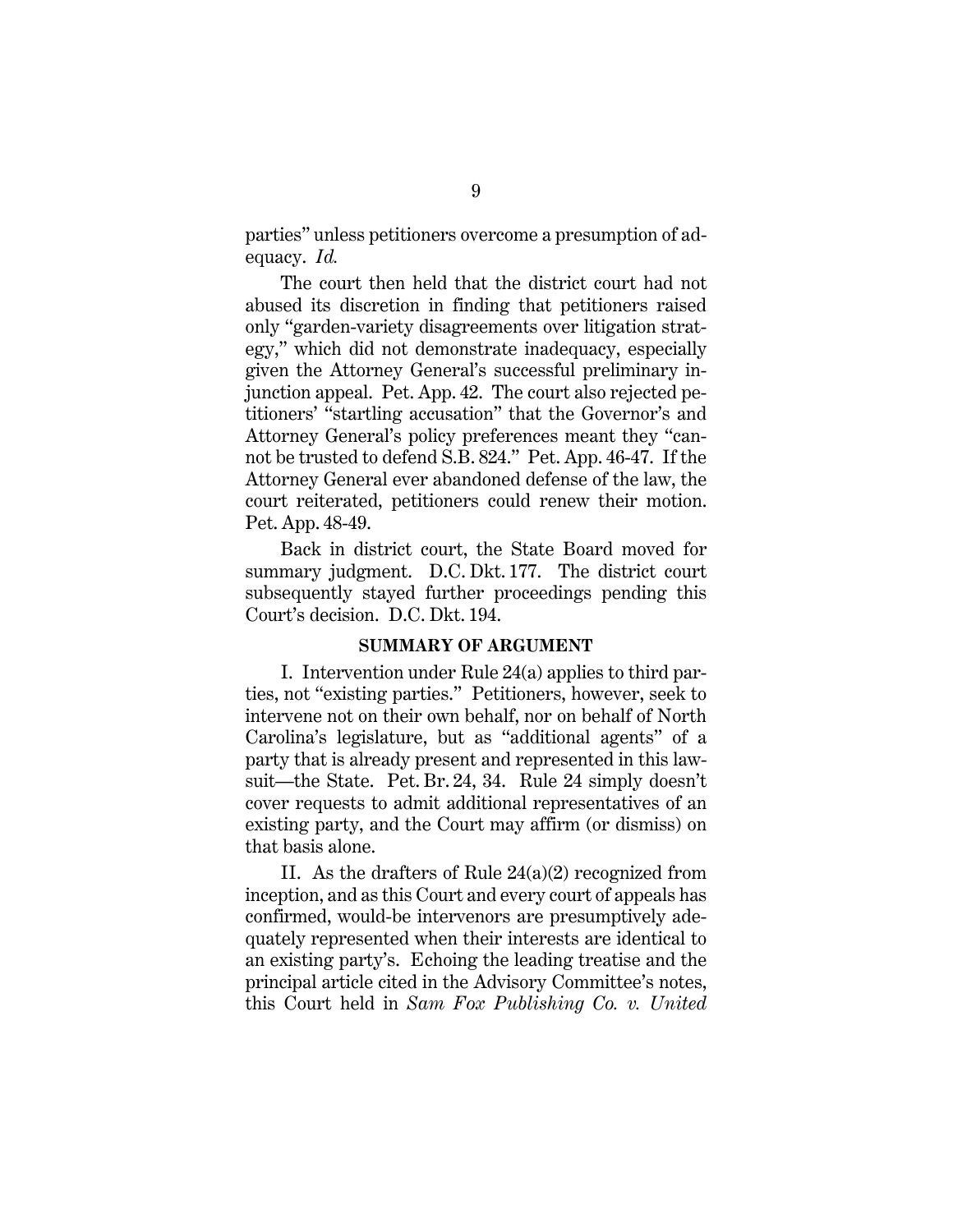*States*, 366 U.S. 683 (1961), that intervenors who have the "same interest" as existing parties must show "bad faith, collusi[on], or negligen[ce]." Petitioners offer no justification sufficient to disturb that settled interpretation, which is compelled by Rule 24's text and is consistent with this Court's many cases interpreting materially identical language in Rule 23 to focus solely on identifying conflicts of interest.

Nothing about a presumption of adequacy in this context offends state sovereignty. North Carolina is free to pick its representative in federal court, but Rule 24 does not obligate district courts to accept two representatives. Congress made clear in 28 U.S.C. § 2403(b) that state representatives may intervene of right in litigation like this *only if* the state or one of its agencies or officers "is not [already] a party." And as this Court has repeatedly recognized, the presumption that a party adequately represents its own interest is at its zenith for government officials like the Attorney General, who is charged by law and oath with faithfully defending state statutes.

Jettisoning the presumption of adequacy would lead to intractable practical problems and drastically increase the burden and expense of litigation. Petitioners' theory means that intervenors could prove inadequacy, even when an existing party shares their same interest, by identifying differences in litigation strategy. But that standard is easily satisfied in every case and would require federal courts to let in dozens of parties with the same interest—say, dozens of shareholder-defendants or dozens of counties with identical laws—all serving their own discovery and expert reports and briefs. Jettisoning the presumption in the state context would be worse yet, because it would require federal courts to routinely malign state officials by declaring them to be inadequate representatives of their own state.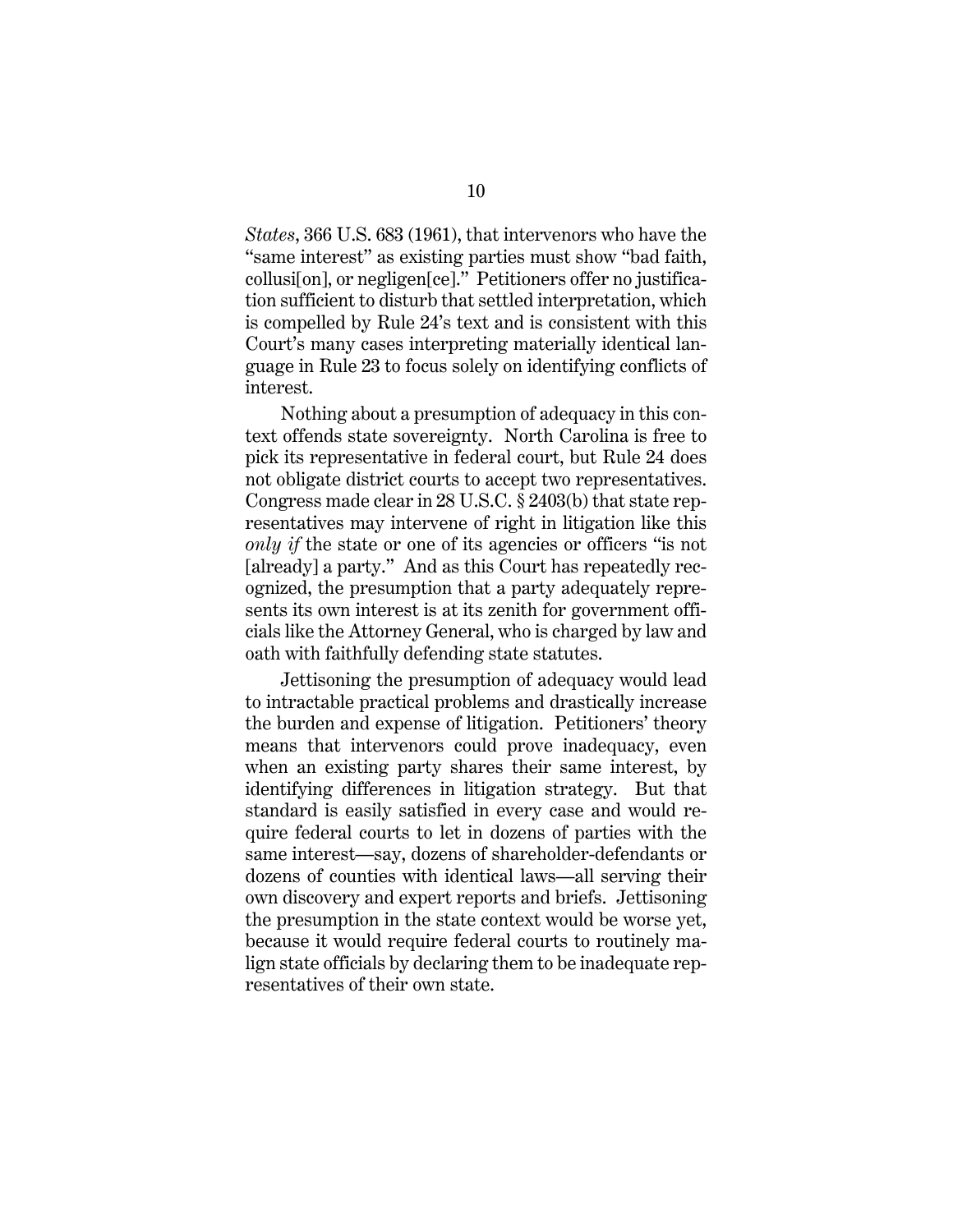III. This Court held in *Georgia v. Ashcroft*, 539 U.S. 461 (2003), that Rule 24(a)(2) adequacy determinations are reviewed for abuse of discretion. That decision is controlling and correct. This Court has repeatedly held that abuse of discretion review applies to assessments that turn on factual determinations and familiarity with the issues and litigants. As petitioners' arguments in this case show, "adequacy" is an inherently fact-specific and context-sensitive inquiry that calls for deference to district courts' on-the-scene judgments. That is why the analogous determination of adequate representation under Rule 23 is uniformly reviewed for abuse of discretion.

IV. Finally, if this Court determines that *any* presumption of adequacy applies, it must affirm. Petitioners' evidence of inadequacy comprises strategic differences or hypotheticals in which the attorney general reverses his position, and petitioners do not contend that they can overcome any presumption or establish collusion or malfeasance. But if the Court announces a new adequacy standard, it should remand. Not only is the district court best situated to address adequacy under any new standard, but petitioners' interest argument depends on disputed questions of state statutory and constitutional law that the lower courts should address in the first instance.

#### **ARGUMENT**

## **I. Petitioners Assert Interests Only as Agents of an Existing Party and thus Cannot Intervene Under Rule 24**

Petitioners are ineligible to seek intervention under Rule 24 because they are not third parties. Rather, they seek to intervene as additional agents of a party already present—the State of North Carolina. The decision below can be affirmed on this basis alone.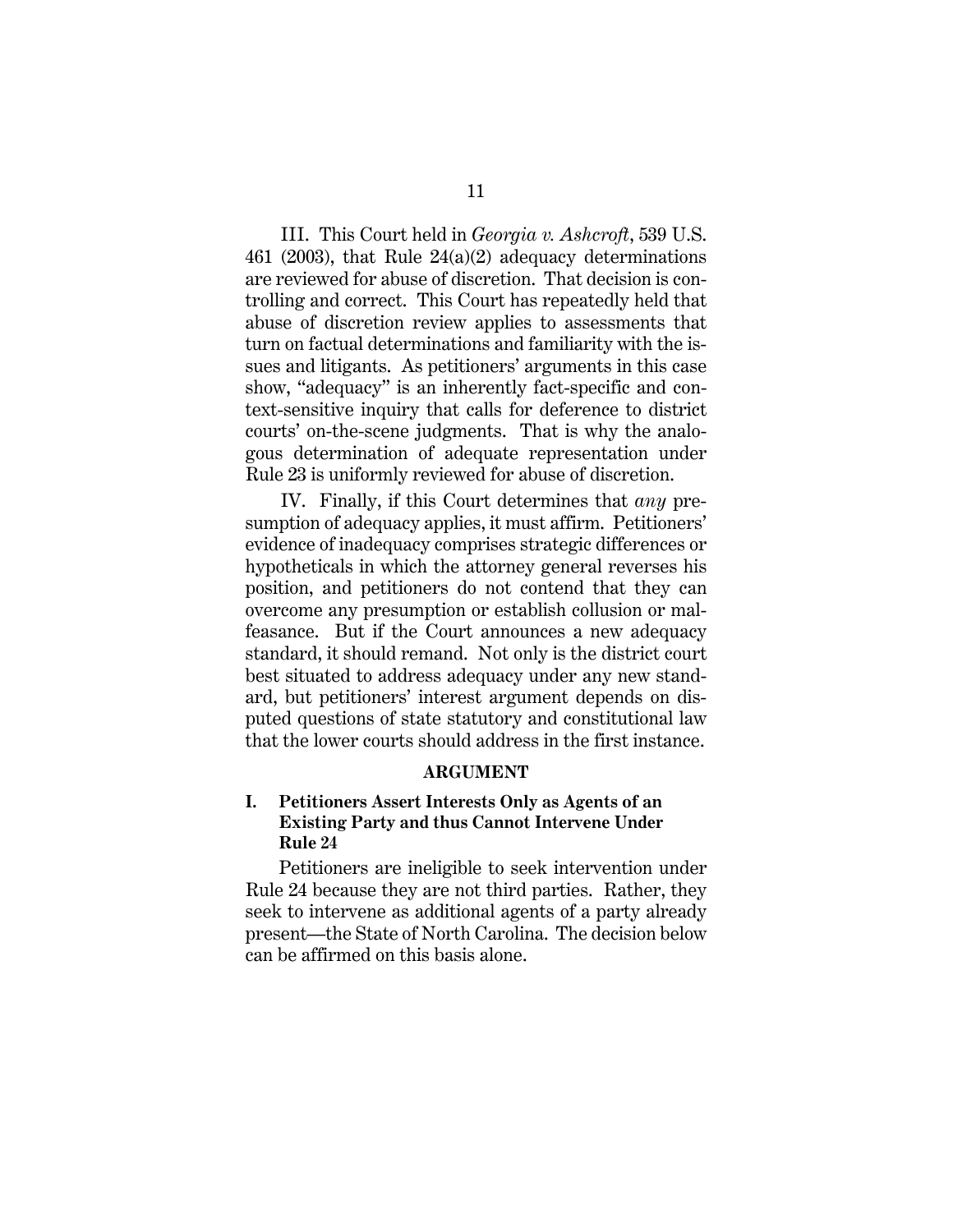#### **A. Rule 24(a) Applies to Third Parties, Not Existing Ones**

Rule 24(a) authorizes intervention of right by anyone who "claims an interest relating to" the case "unless existing parties adequately represent that interest." The Rule's text reflects that "intervention" has long been understood to be a right of third parties—not "existing parties." This Court has held, for example, that "intervention" is "[t]he legal procedure by which … a third party is allowed to become a party to the litigation." *United States v. City of New York*, 556 U.S. 928, 933 (2009) (quoting Black's Law Dictionary 1154 (8th ed. 2004)). "[T]he term to intervene … covers the right of one to interpose in, or *become a party to*, a proceeding already instituted." *Id.* (quoting *Rocca v. Thompson*, 223 U.S. 317, 330 (1912)) (cleaned up). This definition of intervention has remained constant through all the amendments to Rule  $24.^2$ 

Rule 24 thus enables entry of third parties with an interest in the litigation, including in some (rare) cases when that interest is the same as an existing party's. But Rule 24(a) does not contemplate intervention by an additional representative of an existing party. Disputes about who should speak for a principal present questions of agency, not intervention. *See, e.g.*, *LaTele Television, C.A. v. Telemundo Commc'ns Grp.*, 9 F.4th 1349, 1351, 1358 (11th Cir. 2021).

Rule 5.1 and 28 U.S.C. § 2403(b) confirm the oneparty-one-representative principle and expressly apply it to constitutional litigation against states. Those authorities provide that any party questioning the constitutionality of a state statute must, to enable intervention, notify

<sup>2</sup> Black's Law Dictionary 1003 (3d ed. 1933) ("The act by which a third party demands to be received as a party in a suit pending between other persons."); Black's Law Dictionary 956 (4th ed. 1968) (same).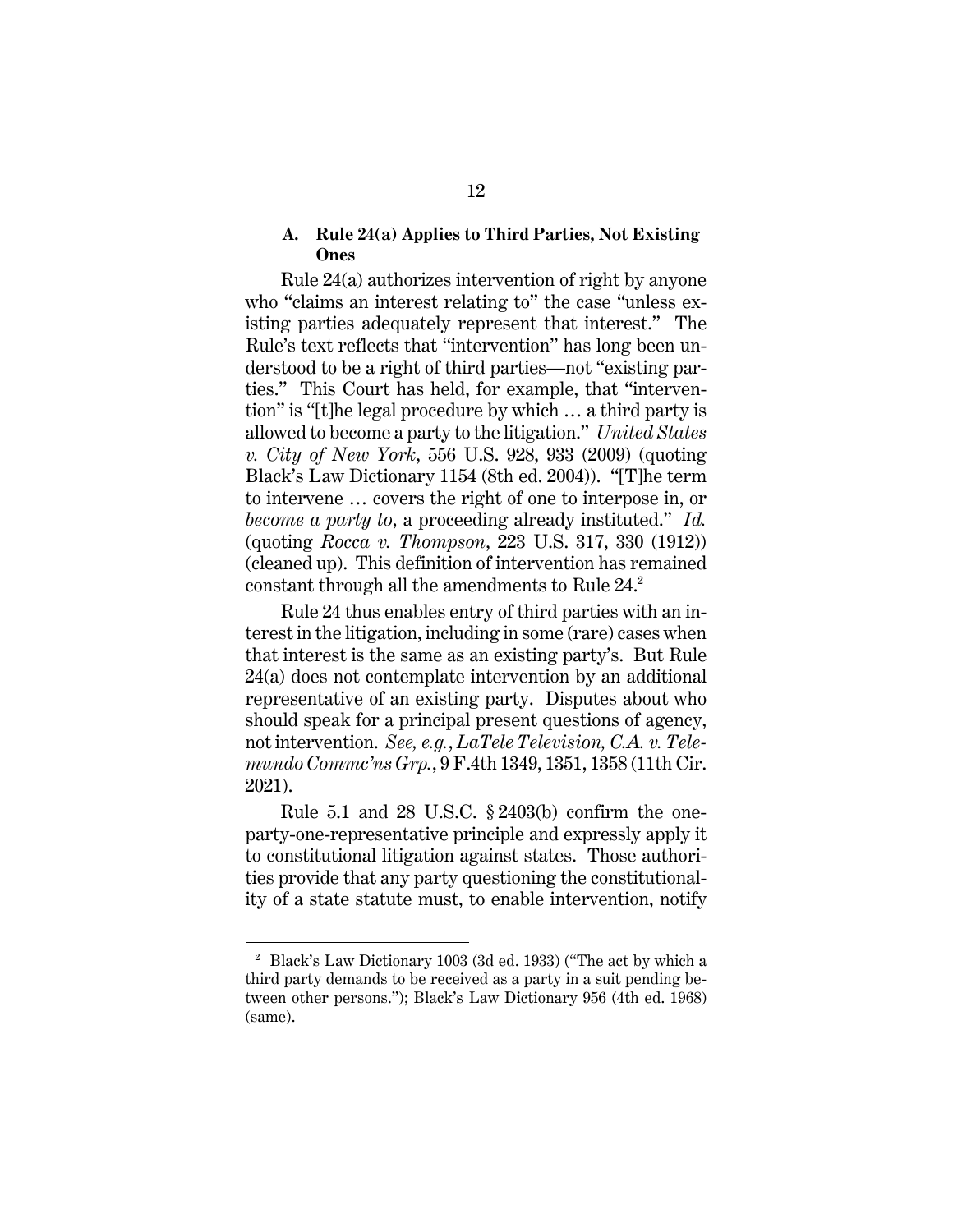"the state attorney general" unless the existing parties to the lawsuit "include the state, one of its agencies, or one of its officers or employees in an official capacity." Fed. R. Civ. P. 5.1(a); *see* 28 U.S.C. § 2403(b). In other words, notice and intervention are required only if "the state" or "one" of its representatives is not already a party. *Id.*

#### **B. Petitioners Seek to Join This Case as Agents of an Existing Party, Not as Third Parties**

These principles make petitioners ineligible for intervention. This action seeks declaratory and injunctive relief against officers of the State Board of Elections in their official capacities. Thus, for all relevant purposes, the State of North Carolina is "the real party in interest." *Karcher v. May*, 484 U.S. 72, 78 (1987). "A suit against a state officer in his official capacity is, of course, a suit against the State." *Diamond v. Charles*, 476 U.S. 54, 57 n.2 (1986); *see Printz v. United States,* 521 U.S. 898, 930- 31 (1997) (similar).

Petitioners have never sought to displace the Attorney General or challenged his statutory authority, *see*  N.C. Gen. Stat. § 114-1(1), (2), to act as the State's agent here. Nor has the executive declined to defend the law such that *no* existing agent in the case represents the State's interest as a party. *Cf. United States v. Windsor*, 570 U.S. 744, 754 (2013).

Rather, petitioners seek to appear only as "additional agents" of the State, Pet. Br. 24, 34—an existing party because they believe the Attorney General and official-capacity defendants are not adequately representing the sovereign interest "in defending the validity of its laws," Pet. Br. 43; *see* Pet. i (asserting only "the State's interest"); Pet. Br. 1 (asserting only "sovereign authority"). While petitioners below asserted a right to intervene to protect both (1) interests "of the Legislature" and (2) sovereign interests in defending legislation "as agents of the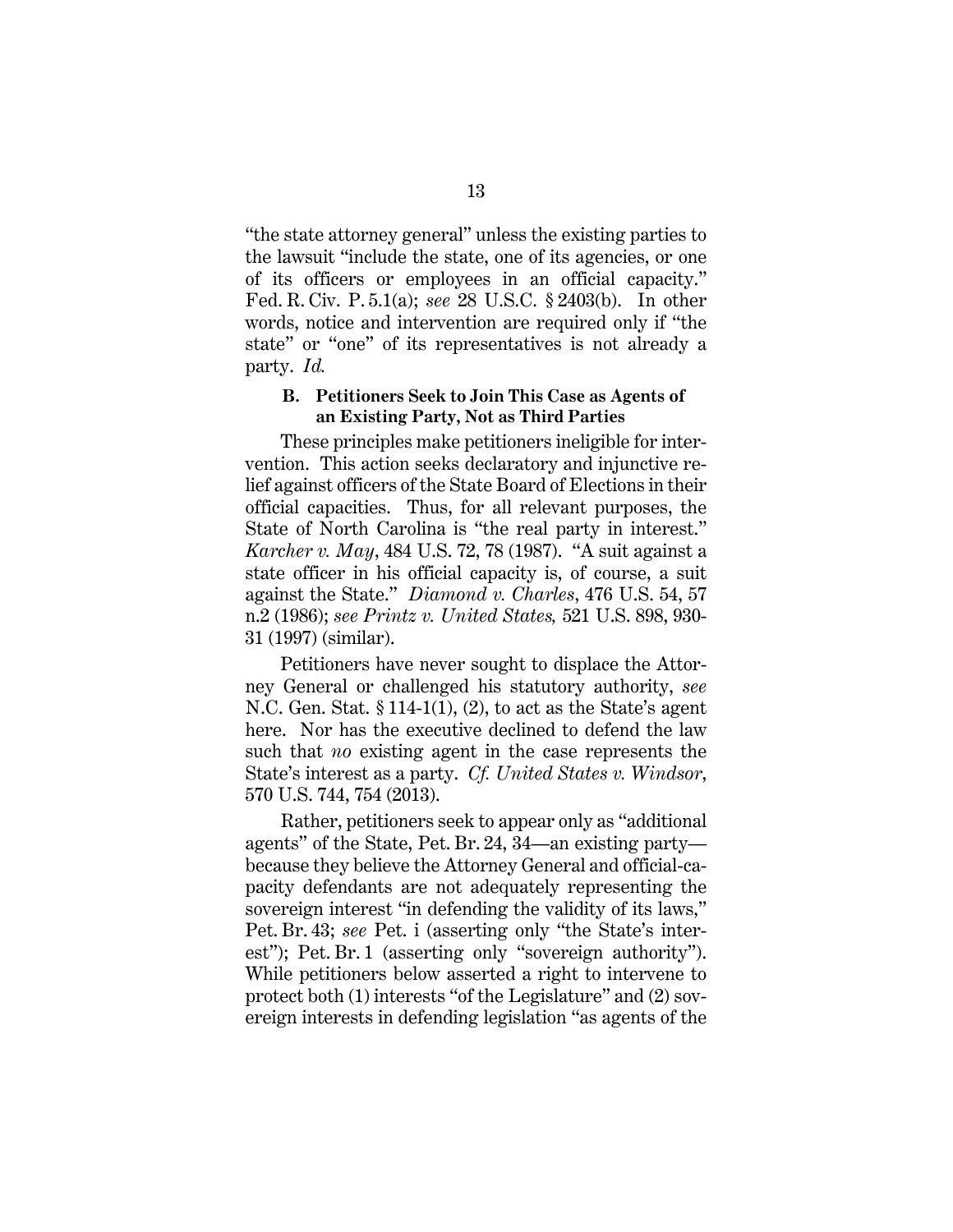State," C.A. Br. 22; *see* J.A. 159, petitioners have since unambiguously disavowed their first theory of intervention. Pet. 18 n.4 ("Petitioners raise only their right to intervene to defend the State's interest," and disclaim "the General Assembly's institutional interest").3

Petitioners thus go "further than sharing a goal with the Attorney General." *Planned Parenthood of Wisconsin, Inc. v. Kaul*, 942 F.3d 793, 801 (7th Cir. 2019). They "intend[] to represent the same client—the State of [North Carolina]." *Id.* Under these circumstances, invocation of Rule 24(a) is a category error. Petitioners cannot meet Rule 24's threshold "third-party" requirement; they do not qualify as "third parties" any more than a defendant-company's board member who believes the general counsel is doing a poor job. The decision below can be affirmed, or the writ dismissed as improvidently granted, on that basis alone.

# **II. The Attorney General Is Entitled to a Presumption that He Adequately Represents the State's Interests**

Under Rule 24(a)(2), courts must permit intervention when someone "claims an interest relating to the property or transaction that is the subject of the action, and is so situated that disposing of the action may as a practical matter impair or impede the movant's ability to protect its interest, unless existing parties adequately represent that interest." Petitioners seek to intervene exclusively to represent the very same interest—the State's sovereign interest in defending and enforcing its laws—as an existing party, the State Board represented by the Attorney General.

Every interpretive tool—text, history, precedent, and purpose—confirms that Rule 24 establishes a presumption of adequacy where the would-be intervenor's

<sup>&</sup>lt;sup>3</sup> Because of this disclaimer in the petition for certiorari, the Elections Clause, U.S. Const. art. I, § 4, is not implicated here.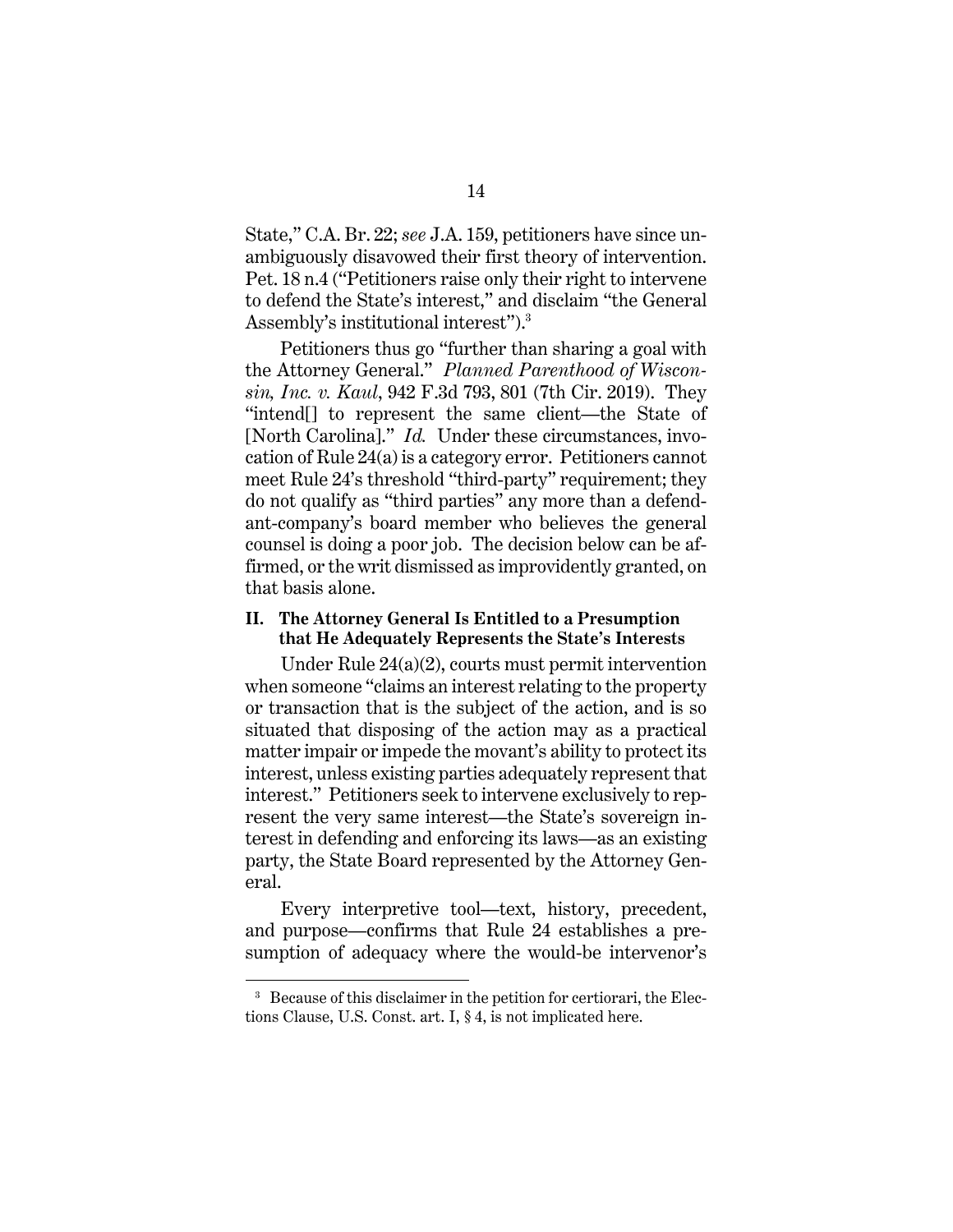interests are identical to an existing party's. That presumption is only stronger where the existing party is the state.

### **A. This Court's Precedent and Rule 24's Text, History, and Context Establish a Presumption of Adequacy in Identity-of-Interest Cases**

Since the federal rules were adopted in 1938, this Court, every single federal courts of appeals, and Rule 24's drafters have understood the rule, consistent with its plain terms, to embody a presumption of adequate representation when intervenors seek to assert the same interest as an existing party. Petitioners thus ask this Court to upset the universal, unbroken understanding that has governed federal intervention practice for 80 years.

1. Rule 24(a)(2) mandates intervention for parties with a protectable interest "unless existing parties adequately represent that interest." "Adequately" is not a high bar—it means simply "in a manner fitted to satisfy the requirements of the case; sufficiently, suitably." Oxford English Dictionary 108 (1933); Webster's New International Dictionary 31 (2d ed. 1934) (defining "adequate" as "[e]qual to or sufficient for some (specific) requirement; proportionate, or correspondent; fully sufficient"); Black's Law Dictionary 53 (3d ed. 1933) ("Sufficient; proportionate; equally efficient; equal to what is required; suitable to the case or occasion; satisfactory."); Black's Law Dictionary 61 (4th ed. 1968) (same).

As a matter of plain English and common sense, an existing party presumptively represents its *own* interest "in a matter fitted to satisfy the requirements of the case." Indeed, "our adversary system" of litigation depends on this understanding: it "is designed around the premise that the parties know what is best for them, and are responsible for advancing the facts and arguments entitling them to relief." *Greenlaw v. United States*, 554 U.S. 237, 244 (2008); *see also Strickland v. Washington*, 466 U.S.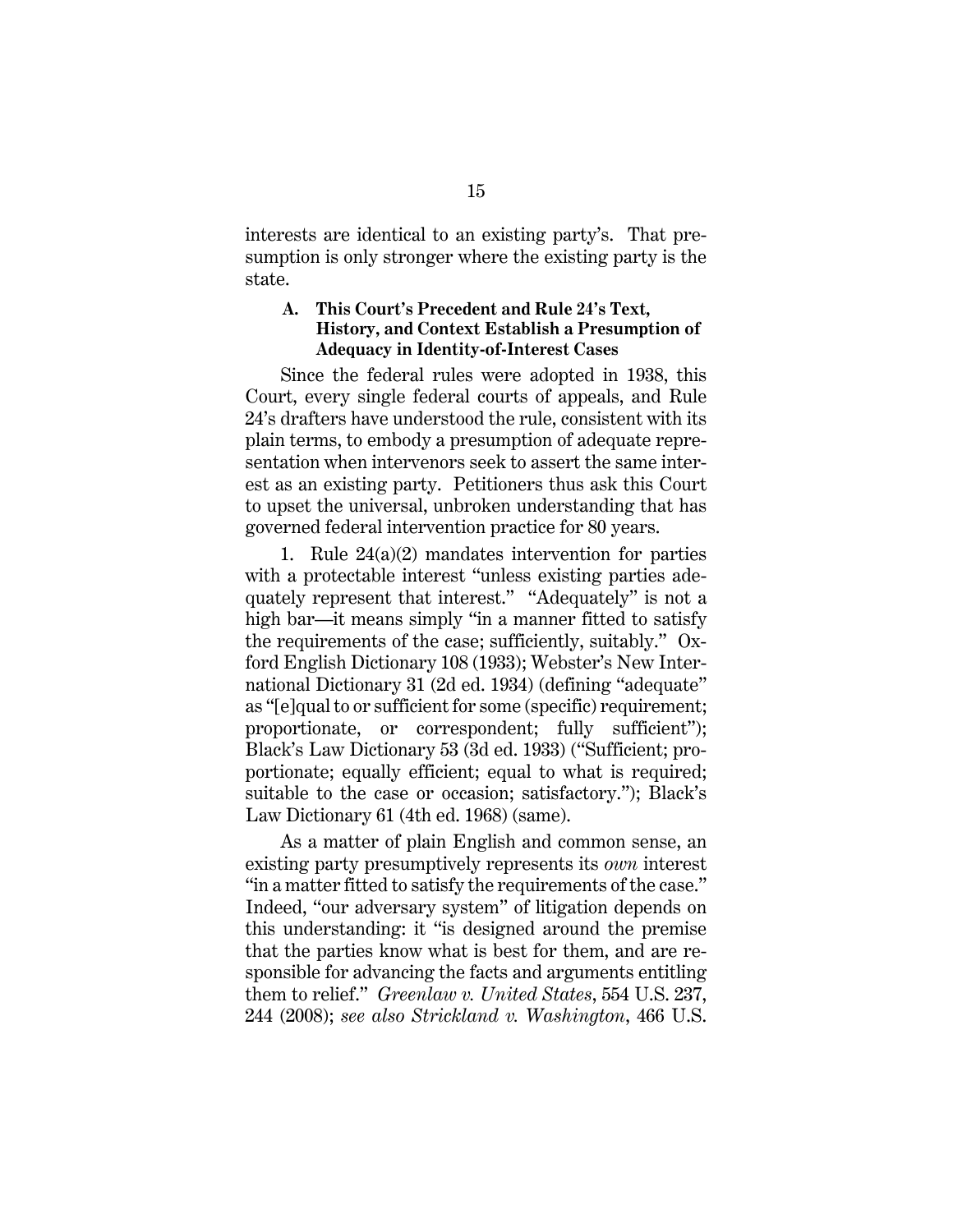668, 689-90 (1984) ("counsel is strongly presumed to have rendered adequate assistance" and "judicial scrutiny of counsel's performance must be highly deferential").

The presumption of adequacy merely enforces this commonsense understanding. Courts properly require that intervenors who seek to represent the same interest as existing parties must offer something concrete—not differing tactical decisions, but actual malfeasance or other evidence of insufficiency—to disprove the premise embedded in our law that parties adequately represent their own interest. If the Advisory Committee or Congress had intended petitioners' interpretation, they would have used a term far more demanding than "adequately."

2. The uniform understanding of Rule 24 since its adoption confirms that parties are presumed to adequately represent their own interest. Since 1938, the leading treatise on the federal rules—created by James Moore, one of the rules' drafters—has recognized that a proposed intervenor must show that an existing party sharing the same interest engaged in "collusion" or "nonfeasance." 2 *Moore's Federal Practice* § 24.07, at 2333-34  $(1st ed. 1938).<sup>4</sup>$  Otherwise, the existing party is deemed adequate to represent both parties' shared interest. Even before the federal rules were adopted, in 1936, Professor Moore explained that federal courts routinely denied intervention in identity-of-interest cases unless the proposed intervenor could show "collusion" or "nonfeasance." *See* Moore & Levi, *supra*, at 591-92. "The theory is that stockholders are represented by the directors and officers, bondholders by the trustees, and all creditors by the receiver," because the directors and officers have the

<sup>4</sup> The full quote reads: "Inadequacy of representation is shown if there is proof of collusion between the representative and an opposing party, if the representative has or represents some interest adverse to that of the petitioner, or fails because of non-feasance in his duty of representation."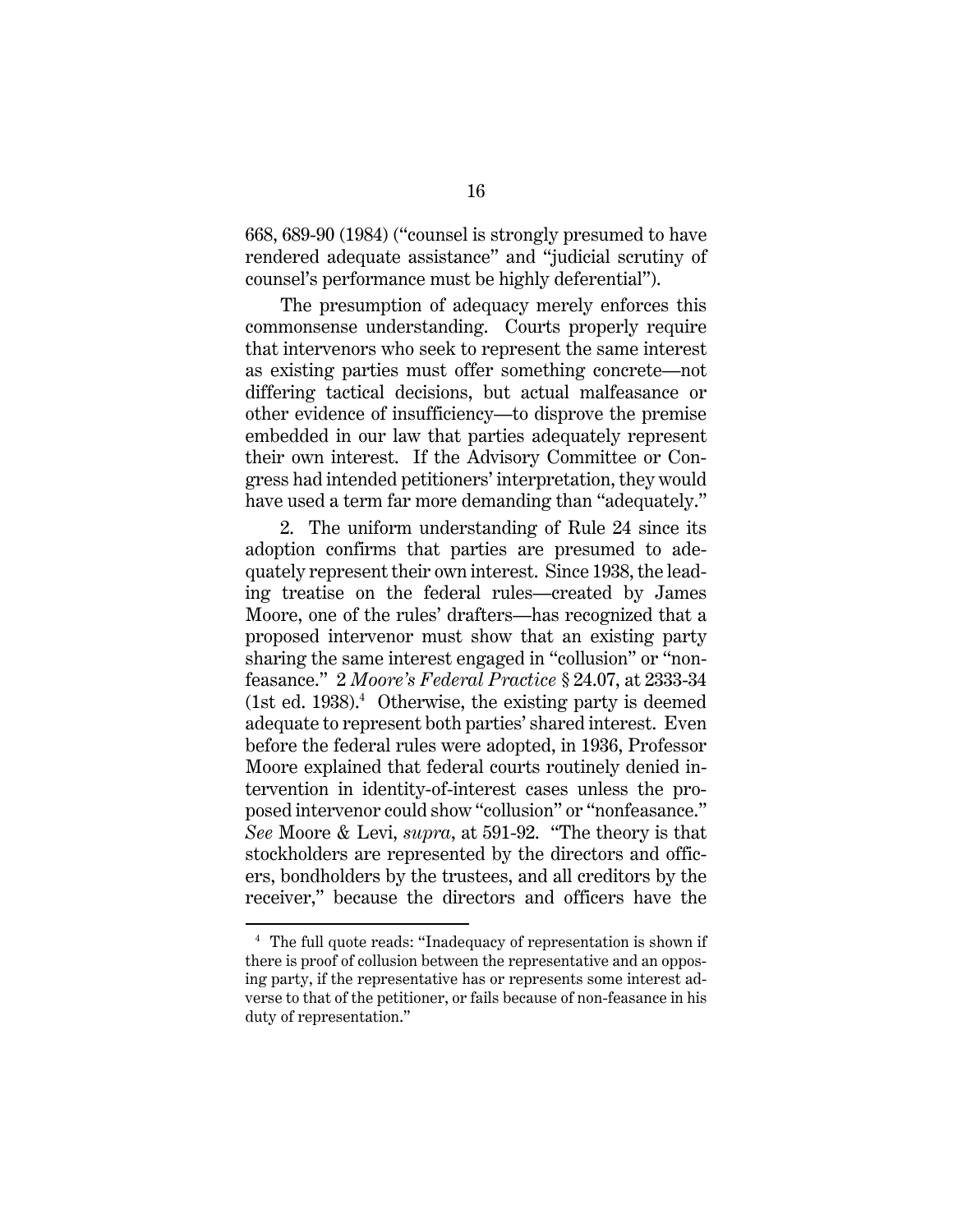same interest as the shareholder, the trustee has the same interest as the bondholder, and so on. *Id.* Moore's article was the principal source cited in the 1937 Advisory Committee's notes. *See* Fed. R. Civ. Pro. 24 Advisory Committee's note to 1937 adoption.

This basic rule thus long predates the adoption of the federal rules and reflects the existing equity practice on which Rule 24 drew: parties had no absolute right to intervene when their interests were the same as an existing party's. *See, e.g.*, *O'Connell v. Pac. Gas & Elec. Co.*, 19 F.2d 460, 461 (9th Cir. 1927) (denying intervention where proposed intervenors sought to represent the same interest as the defendant city because there was "no allegation of fraud," "collusion," or "bad faith"); *City of New York v. New York Telephone Co.*, 261 U.S. 312, 316 (1923) ("completely within the discretion of the District Court" to deny intervention to New York City where state Public Service Commission "fully represented" its same interests).

3. In a controlling 1961 decision that petitioners have not asked this Court to overrule, this Court adopted this settled understanding. The Court held in *Sam Fox* that adequacy is presumed under Rule 24(a) where a would-be intervenor seeks to represent the "same interests" as an existing party. 366 U.S. at 692 n.4. Specifically, where a proposed intervenor has "the same interests as [an existing party]," the proposed intervenor can establish "inadequacy of representation … only on some showing that [the existing party] was in fact conducting the litigation in bad faith, collusively, or negligently." *Id.* That holding was dispositive of intervention with respect to the government's antitrust claims relating to the trade group ASCAP's "external affairs." *Id.* at 692. As to those claims, the Court held, ASCAP and its members were aligned, "the representation of ASCAP is entirely adequate," and intervention was accordingly denied. *Id.*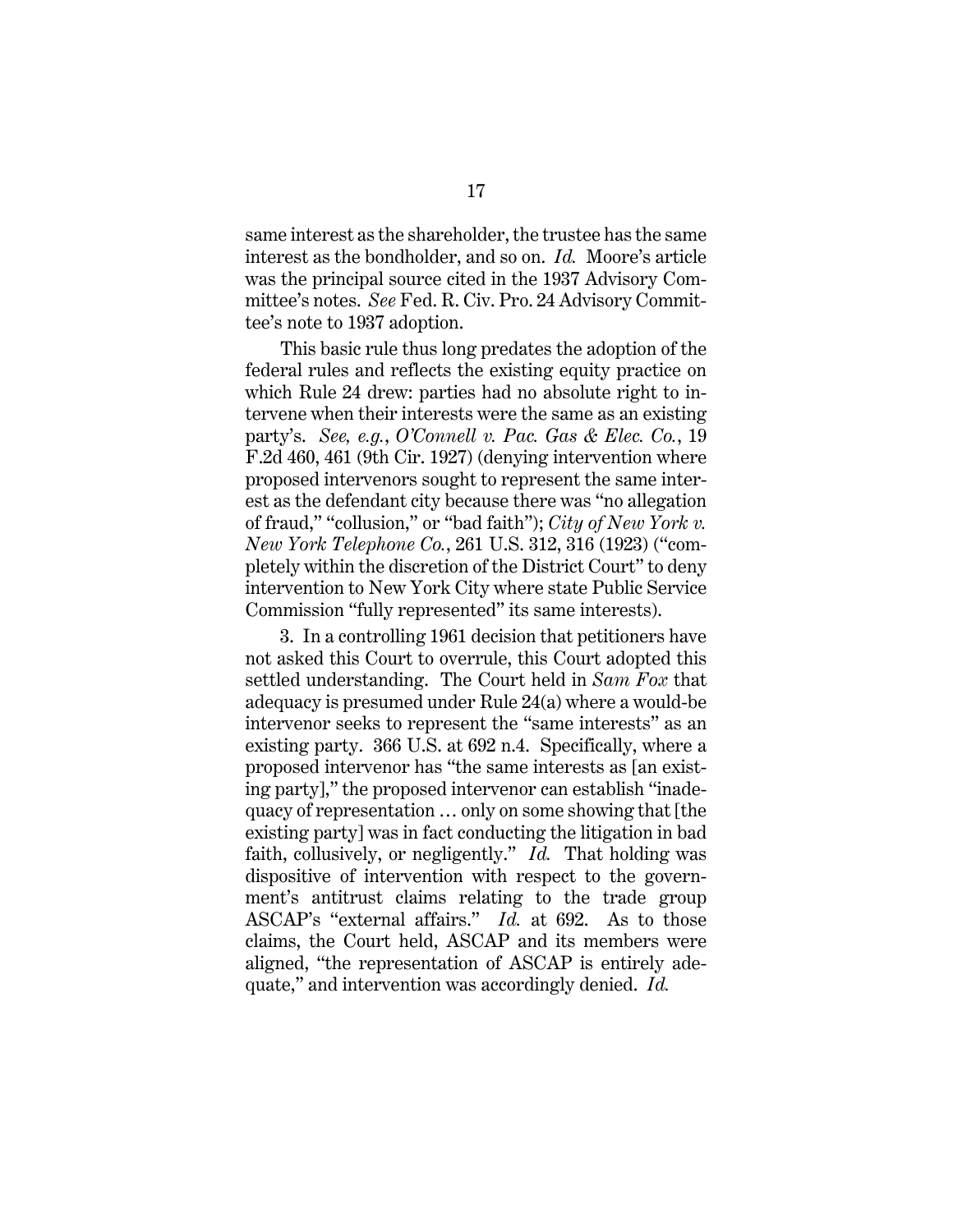The 1966 amendments to Rule 24 ratified *Sam Fox*'s holding that proposed intervenors who share the same interest as an existing party must show bad faith, collusion, or negligence to prove inadequacy. *See Lorillard v. Pons*, 434 U.S. 575, 580 (1978). The 1966 amendments modified Rule 24's interest prong to respond to *Sam Fox*'s separate holding that an intervenor lacked a protectable interest unless it would be bound by the judgment in a res judicata sense. *Supra* p.3. But the amendments preserved Rule 24's adequacy prong: "There is no indication that any change was intended" in 1966 "in the meaning of [the] concept" of "adequacy of representation." 7C Wright & Miller § 1909. For that reason, "cases on what is or is not adequate representation decided under the former rule are equally authoritative on that aspect of the question under the amended rule." *Id.*; *see Bowen v. Massachusetts*, 487 U.S. 879, 905 n.40 (1988) (where Congress alters one portion of statute, this Court's interpretation of unaltered portion remains binding).

The decision to preserve the meaning of "adequate representation" was deliberate. As the 1966 Advisory Committee's reporter explained, the committee "undertook only" to address Rule 24's interest prong, and rejected requests to let a proposed intervenor "be his own judge of whether his interest is being adequately represented," because jettisoning adequacy would lead to "a cluttering of lawsuits with multitudinous useless intervenors." Benjamin Kaplan, *Continuing Work of the Civil Committee: 1966 Amendments of the Federal Rules of Civil Procedure*, 81 Harv. L. Rev. 356, 403 (1967).

The drafters of the 1966 revision also were well aware of the longstanding rule that adequate representation is presumed in same-interest cases. Not only was that rule endorsed in *Sam Fox*, but the Committee Notes cited a 1962 American Law Reports article explaining that, "while not an absolute rule," "it has been held in a number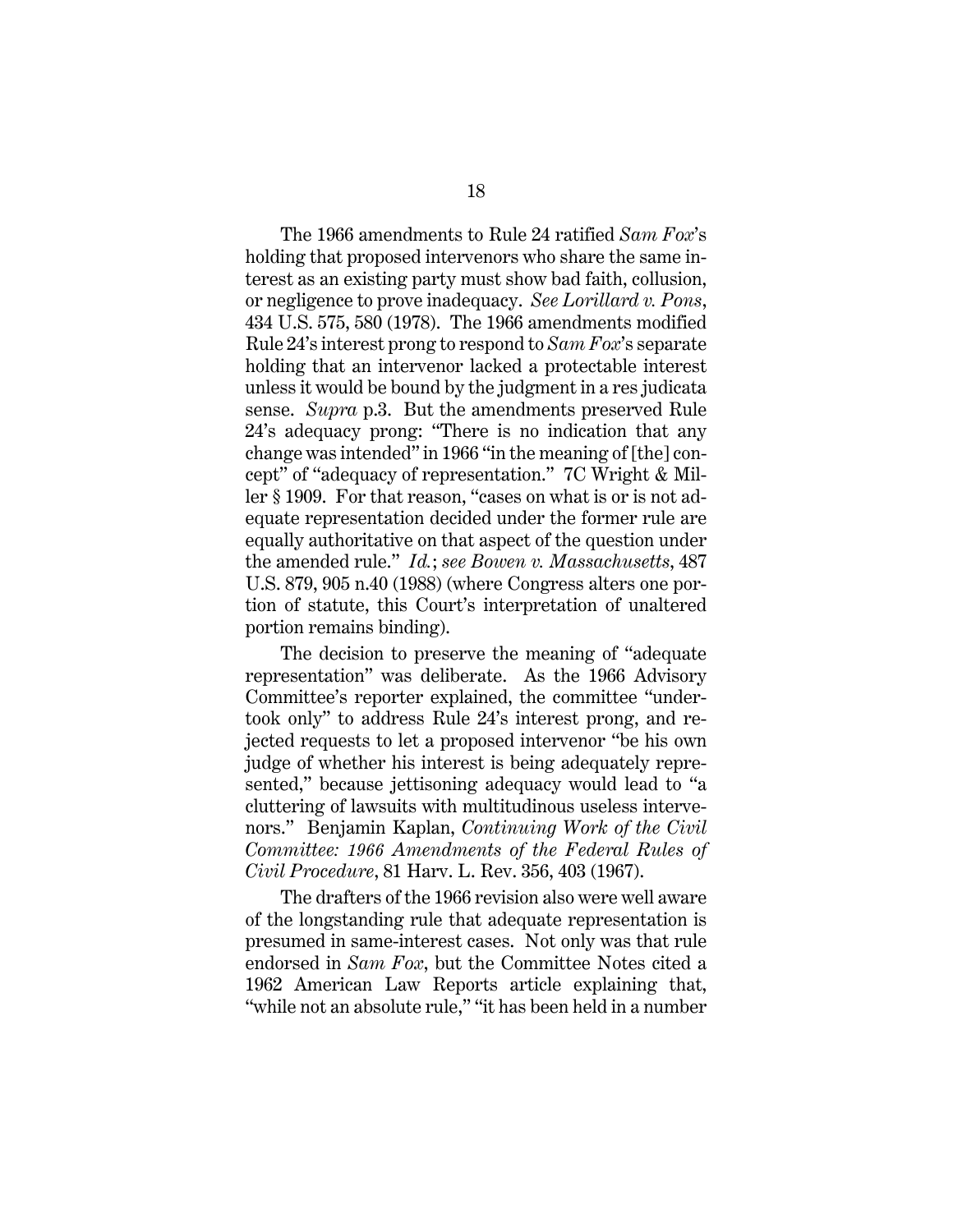of cases that where the applicant's interest is identical with that of a party to the litigation, his interest is adequately represented by that party." 84 A.L.R.2d 1412, § 5(b) (1962).

Numerous additional judicial decisions prior to 1966 reflected this rule. Surveying intervention law in 1962, the Eighth Circuit explained "that inadequacy of representation is or may be shown by proof of collusion between the representative and an opposing party, by the representative having or representing an interest adverse to the intervener, or by the failure of the representative in the fulfillment of his duty." *Stadin v. Union Elec. Co.*, 309 F.2d 912, 919 (8th Cir. 1962); *see Alleghany Corp. v. Kirby*, 344 F.2d 571, 573 (2d Cir. 1965) (citing *Sam Fox* for the proposition that a shareholder could not intervene as of right in suit defended by board "absent any allegations of bad faith, collusion or negligence").<sup>5</sup>

Indeed, the only changes to Rule 24's adequacy prong in 1966 made it *harder* to intervene. Original Rule 24 allowed intervention when representation "is *or may be*" inadequate, *see* Fed. R. Civ. P. 24(a)(2) (1938), but the 1966 amendments eliminated "may be," requiring proof that representation "is" inadequate. And while original Rule 24 required no inadequacy showing for intervenors who had a property interest, *see* Rule 24(a)(3) (1938), the 1966 revision required all intervenors to show inadequacy absent a statute granting unconditional intervention.

<sup>5</sup> Petitioners point (at 30-31) to *Atlantic Refining Co. v. Standard Oil Co.*, 304 F.2d 387 (D.C. Cir. 1962), which petitioners say rejected a "bad faith or malfeasance" requirement to intervene on the government's side. But movants there were private oil companies, not intervenors seeking to assert a party's "same interests." *Sam Fox*, 366 U.S. at 692 n.4. In any event, the Advisory Committee believed *Atlantic Refining* reached a "poor result[]." 1966 Advisory Committee's Notes.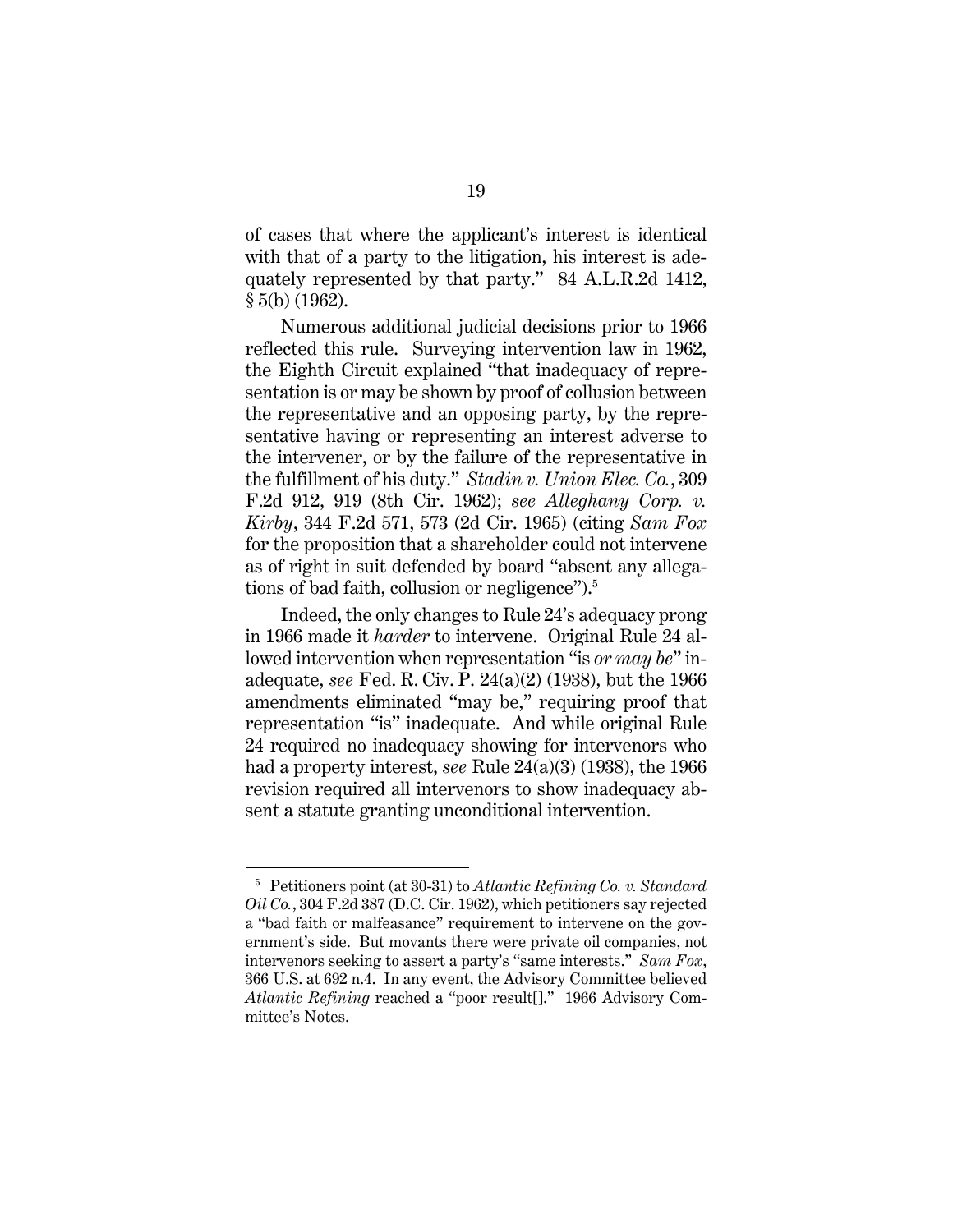4. Since 1966, every single federal court of appeals has adopted and routinely applied the same rule the *en banc* Fourth Circuit applied below: a "presumption of adequacy" that "may be overcome on a showing of adversity of interest, collusion, or malfeasance—but not by mere disagreement over how to approach the conduct of the litigation." Pet. App. 32 (quotation marks omitted); *see, e.g.*, *Baker v. Wade*, 743 F.2d 236, 240 (5th Cir. 1984) ("In this circuit, as in others, representation is presumed adequate unless the applicant alleges that the representatives engaged in collusion, nonfeasance, or had an interest antagonistic to his."); *Bumgarner v. Ute Indian Tribe of Uintah & Ouray Rsrv.*, 417 F.2d 1305, 1308-09 (10th Cir. 1969) (where "interests … are identical," showing that intervenors "would have handled the defense of the case differently … is not sufficient to challenge the adequacy of representation").<sup>6</sup>

Both major federal procedure treatises agree. 6 *Moore's Federal Practice* § 24.03[4][a][iii] (3d ed. 2021) ("[i]f a movant's interests in litigation are the same as the interests of one or more of the existing parties, adequate representation is assured," and a movant must show "collusion," "adversity," or "nonfeasance" to displace the presumption); 7C Wright & Miller § 1909 (if "interest of the absentee is identical with that of one of the existing

<sup>6</sup>*See also United Nuclear Corp. v. Cannon*, 696 F.2d 141, 144 (1st Cir. 1982); *Butler, Fitzgerald & Potter v. Sequa Corp.*, 250 F.3d 171, 179-80 (2d Cir. 2001); *Del. Valley Citizens' Council for Clean Air v. Pennsylvania*, 674 F.2d 970, 971-73 (3d Cir. 1982); *Virginia v. Westinghouse Elec. Corp.*, 542 F.2d 214, 216 (4th Cir. 1976); *United States v. Michigan*, 424 F.3d 438, 443-45 (6th Cir. 2005); *Kaul*, 942 F.3d at 799; *Stadin*, 309 F.2d at 919; *Arakaki v. Cayetano*, 324 F.3d 1078, 1086 (9th Cir. 2003); *Tri-State Generation & Transmission Ass'n, Inc. v. N.M. Pub. Reg. Comm'n*, 787 F.3d 1068, 1072-73 (10th Cir. 2015); *Athens Lumber Co. v. FEC*, 690 F.2d 1364, 1366 (11th Cir. 1982); *Env't Def. Fund, Inc. v. Higginson*, 631 F.2d 738, 740 (D.C. Cir. 1979).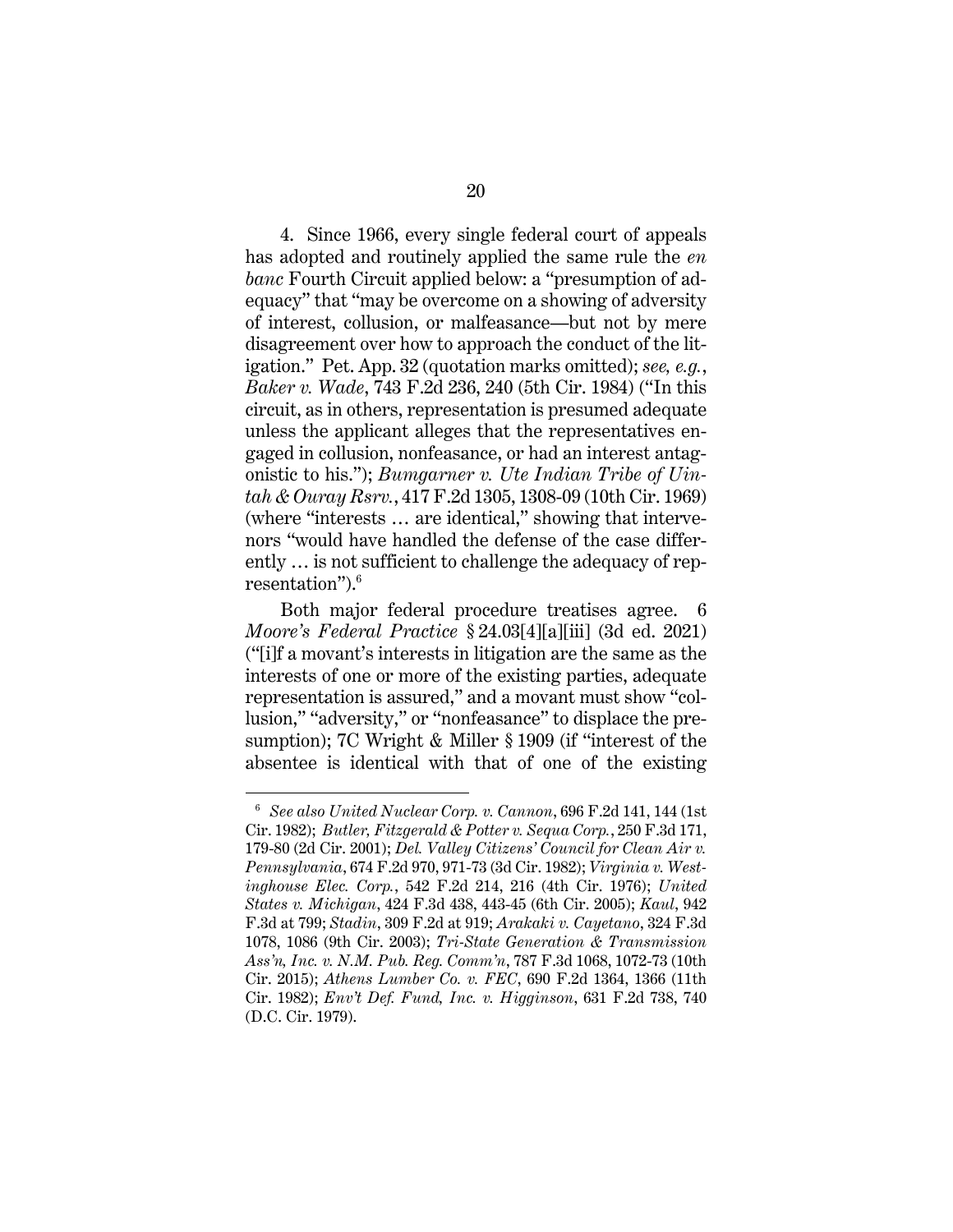parties or one of the existing parties is charged by law with representing the interest of the absentee," "representation will be presumed adequate" absent a showing of collusion or the like).

5. To rule for petitioners, this Court would have to upend the settled law of every circuit, reject the views of the rule's drafters in both 1938 and 1966, and overturn the Court's own adequacy holding in *Sam Fox*. *Stare decisis*  alone compels affirmance.

Petitioners do not come close to presenting the "special justification" necessary to jettison *Sam Fox*'s inadequacy holding and the unbroken historical practice. *Patterson v. McLean Credit Union*, 491 U.S. 164, 172 (1989); *see Halliburton Co. v. Erica P. John Fund, Inc.*, 573 U.S. 258, 274 (2014). They do not contend that the presumption has become "unworkable" or that any other justification for overruling precedent applies. *Kimble v. Marvel Ent., LLC*, 576 U.S. 446, 459 (2015). Nor could they. Every court of appeals has applied the presumption for decades, and when Congress had the opportunity to address this universal understanding of adequacy in 1966 (and again when it amended Rule 24 in 1987, and 1991, and 2006, and 2007), it chose to leave the presumption intact. *See Kimble*, 576 U.S. at 456-57.

6. Finally, this Court's interpretation of "adequate" representation under Rule 23(a)(4), which conditions class certification on proof that "the representative parties will fairly and adequately protect the interests of the class," strongly supports a presumption in identity-of-interest cases under Rule 24(a)(2). As this Court has repeatedly held, "[t]he adequacy inquiry under Rule  $23(a)(4)$  serves to uncover conflicts of interest between named parties and the class they seek to represent." *Amchem Prods., Inc. v. Windsor*, 521 U.S. 591, 625 (1997); *see Gen. Tel. Co. of the Nw. v. Equal Emp. Opportunity Comm'n*, 446 U.S. 318, 331 (1980) (similar). Rule 23 adequacy turns on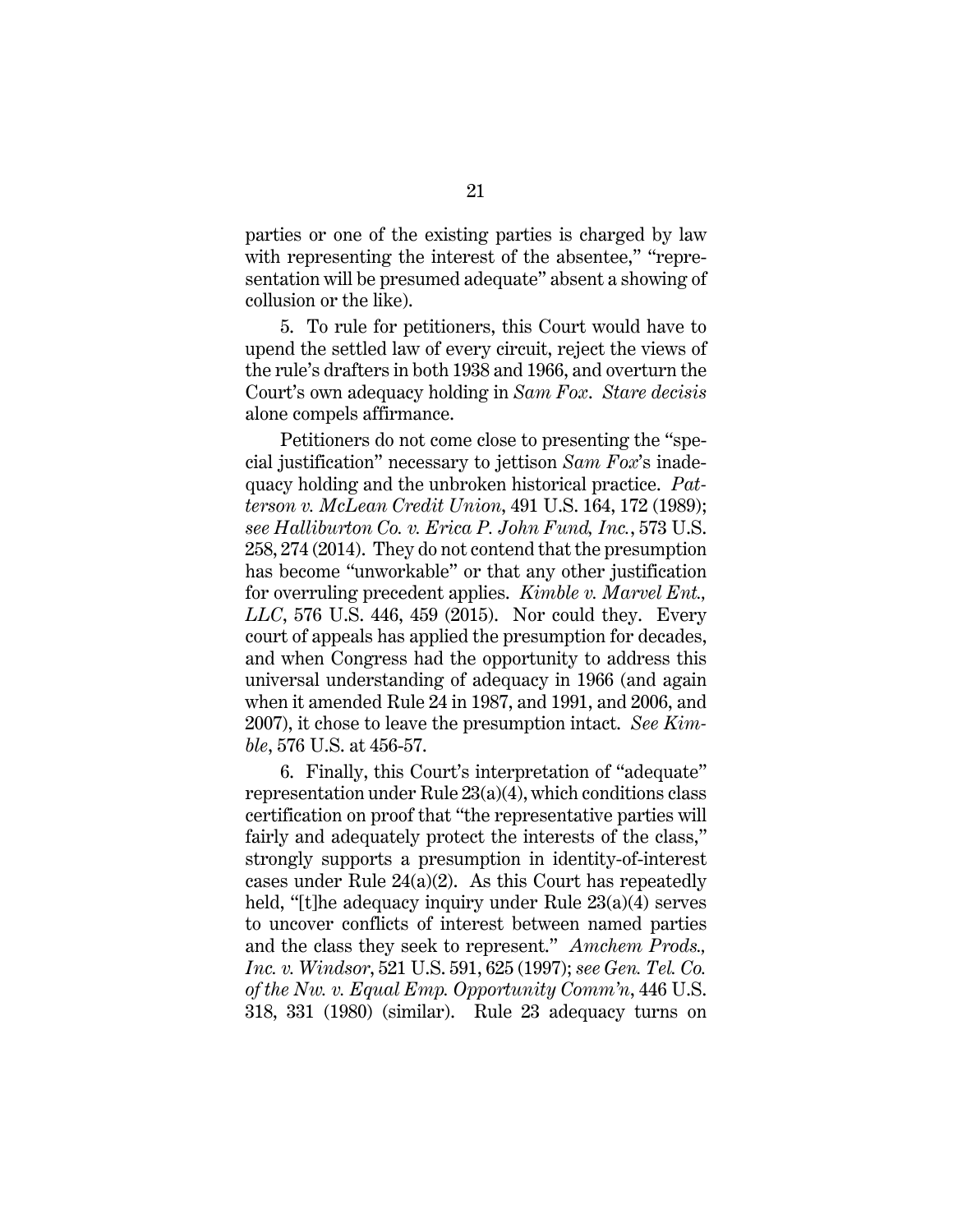"whether the named plaintiff's claim and the class claims are so interrelated that the interests of the class members will be fairly and adequately protected in their absence." *Gen. Tel. Co. of Sw. v. Falcon*, 457 U.S. 147, 157 n.13 (1982).

Where interests are the same, Rule 23 adequacy is presumptively established absent malfeasance or incompetence. The adequacy "test of Rule 23(a) is met" if the existing party and proposed intervenor have no "interests conflicting" and those interests have been "competently urged." *Sosna v. Iowa*, 419 U.S. 393, 403 (1975); *see Amchem*, 521 U.S. at 625-26 & n.20 (adequacy established where class representative "possess[es] the same interest and suffer[s] the same injury as the class members," absent indication of "[in]competency"). Moreover, "perfect symmetry of interest is not required," *Matamoros v. Starbucks Corp.*, 699 F.3d 129, 138 (1st Cir. 2012), only "fundamental" conflicts defeat adequacy, and "a conflict will not defeat the adequacy requirement if it is merely speculative or hypothetical," *Ward v. Dixie Nat. Life Ins. Co.*, 595 F.3d 164, 180 (4th Cir. 2010) (Wilkinson, J.); *see also* 5 *Moore's Federal Practice* § 23.25[2][b][ii], [viii] (3d ed. 2021) (collecting cases).

This Court's interpretation of "adequacy" in Rule 23 to focus on ferreting out conflicts-of-interest applies equally to Rule 24. For one thing, this Court generally reads terms in the federal rules "*in pari materia*." *Hamling v. United States*, 418 U.S. 87, 134-35 (1974). More important, Rule 24's conception of adequate representation was designed to align with Rule 23's. The 1966 Advisory Committee's notes explain that the revision "draws upon the revision" of Rule 23 such that, under the revised Rule 24, a "member of a class should have the right to intervene in a class action if he can show the inadequacy of the representation of his interest by the representative parties before the court." The only difference is that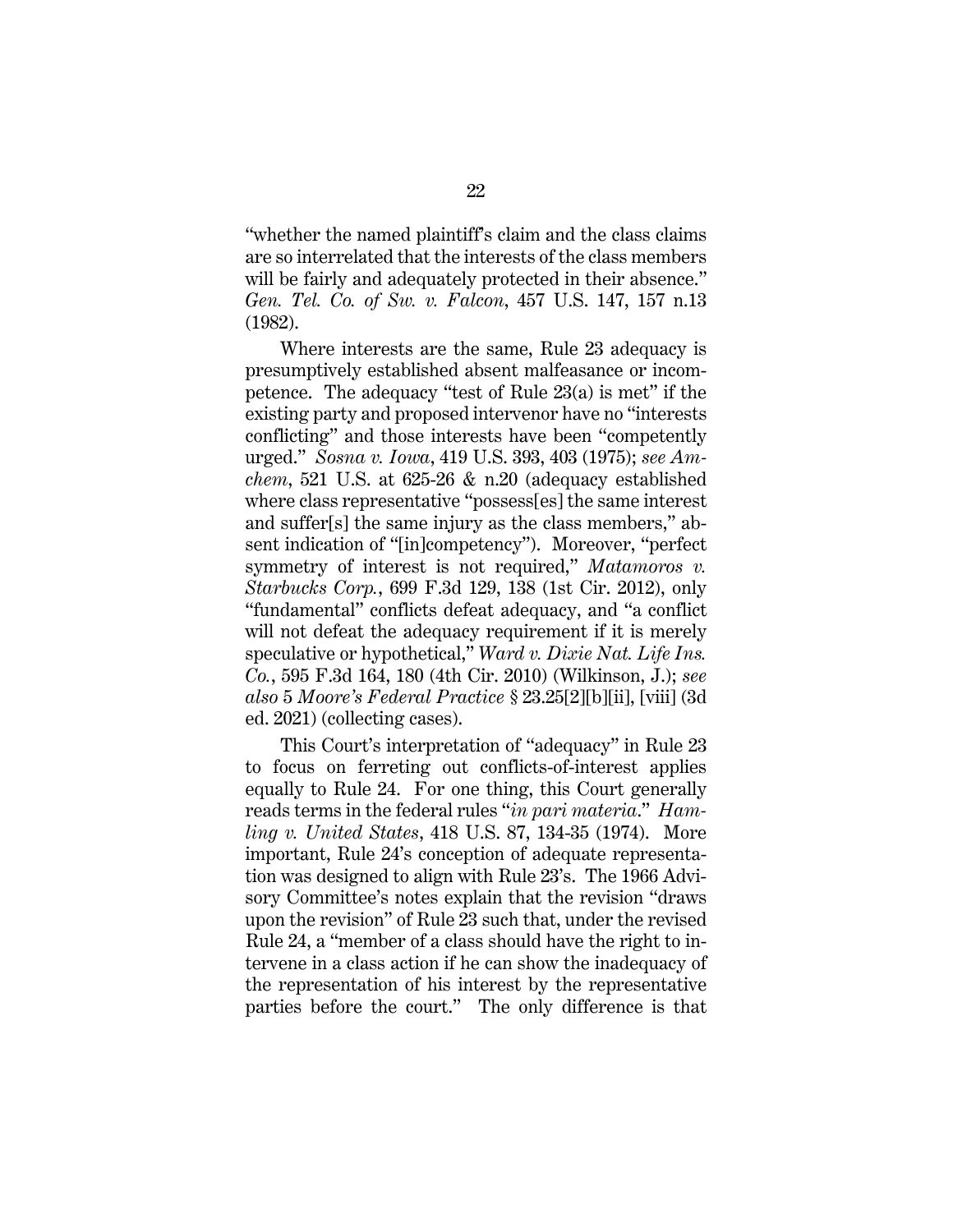adequate representation under Rule 24 "is not confined to formal representation like that provided by … a representative party in a class action"—rather, "practical representation" will do. 1966 Advisory Committee's Notes.

#### **B. The Presumption of Adequacy Applies With Greater Force Where the State Represents the Proposed Intervenors' Interest**

The justifications for a presumption of adequacy are stronger yet where intervenors seek to intervene as agents of the state. Federal law and the federal rules direct that states are entitled to only one representative as of right—not two or more. And this Court's presumption that government officials will adequately carry out their representative duties counsels strongly against declaring such officials "inadequate" on the basis of disagreement about their litigation choices.

## *1. Federal Law Instructs that States Get Only One Representative to Defend State Law*

Federal law embodies a strong presumption that states are entitled to only one representative of right in cases challenging state laws. Federal law speaks specifically to intervention by states in challenges to state laws in three places: 28 U.S.C. § 2403(b), Rule 5.1, and Rule  $24(b)(2)$ . These provisions refute petitioners' argument that state agents are entitled to special solicitude whenever they seek to intervene.

Start with 28 U.S.C. § 2403(b), which governs intervention of right in cases challenging the "constitutionality of any statute of [a] State affecting the public interest." In such cases, "the court … shall permit the State to intervene" only if the "State or any agency, officer, or employee thereof *is not a party*." 28 U.S.C. § 2403(b) (emphasis added). Rule 5.1, which implements § 2403(b), requires parties raising constitutional challenges to state law to notify the state attorney general—and allows the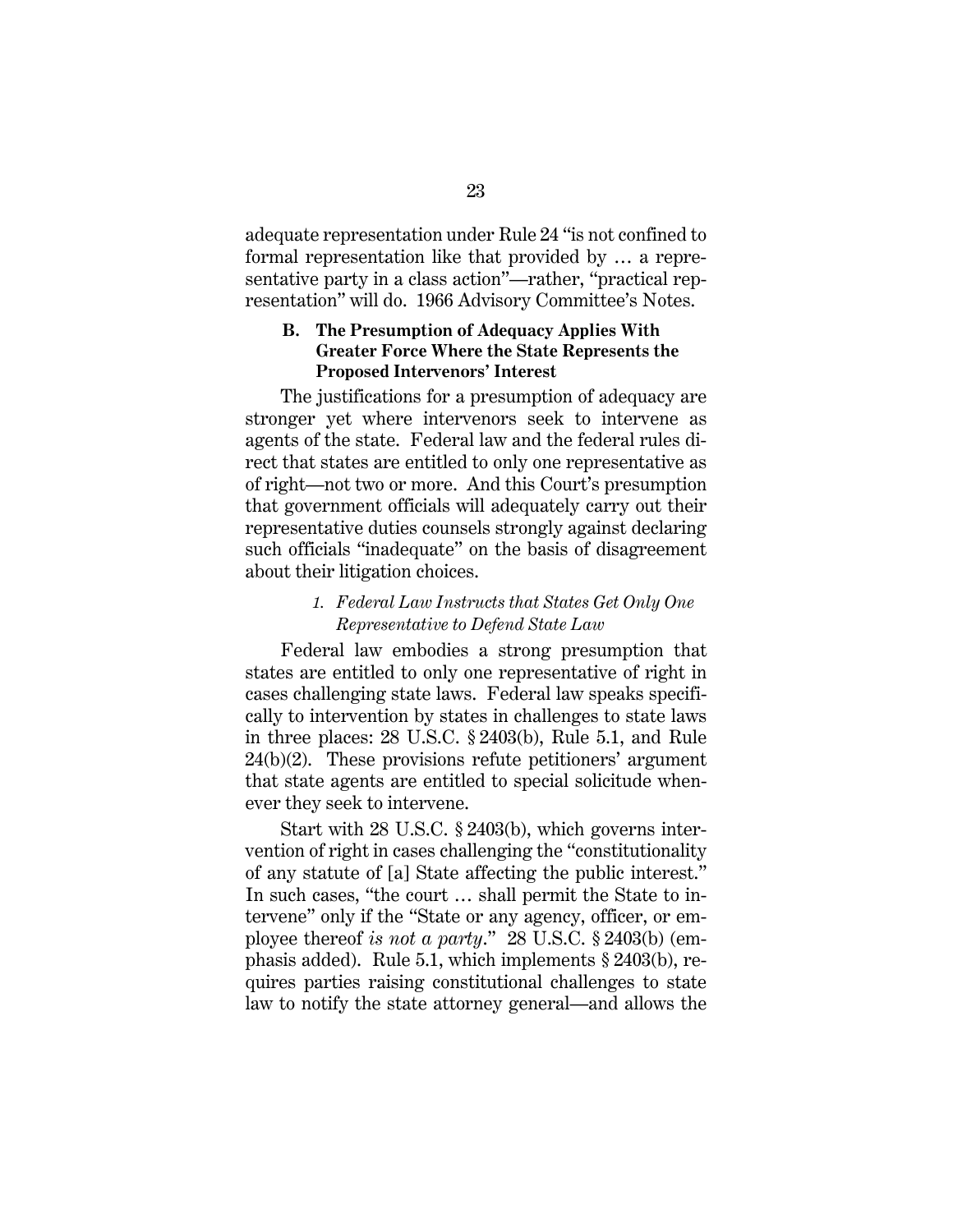attorney general to intervene—if "the parties *do not include* the state, one of its agencies, or one of its officers or employees in an official capacity." Fed. R. Civ. P. 5.1(a), (c) (emphasis added).

Federal law thus speaks directly to the question whether a state agent is entitled to intervene to assert an interest in defending the constitutionality of state laws when another state agent is already doing so, and it answers *no*. And as petitioners concede, federal law preempts any contrary state policy in this context. Pet. Br. 21; *see also Shady Grove Orthopedic Assocs. v. Allstate Ins.,* 559 U.S. 393, 403-04 (2010). Petitioners' proposition (at 47-48) that Rule 24(a)(2) already requires intervention whenever a state announces that it wants a particular agent to represent its interest, and that the state's position establishes both interest and adequacy, would render § 2403(b) largely superfluous. At minimum, § 2403(b) establishes that a single representative is *presumptively* adequate.

Rule 24(b)(2) provides further compelling evidence that Rule 24(a) confers no special status on states. Rule 24(b)(2) allows for *permissive* intervention by a "state governmental officer or agency" in cases involving a "claim or defense" based on "a statute or executive order administered by the officer or agency." In other words, Rule 24(b)(2) contemplates that there will be cases in which states or their agents have interests that may be impaired under Rule 24(a) but nonetheless have no absolute right to intervene.

Permissive rather than mandatory intervention in those circumstances was intentional. When the state "officer or agency" language was added to Rule 24(b) in 1946, the Advisory Committee rejected a proposal to "transfer[]" the category "from the permissive side to a right," explaining that intervention motions by state officials and agencies "may be just an unnecessary interference with a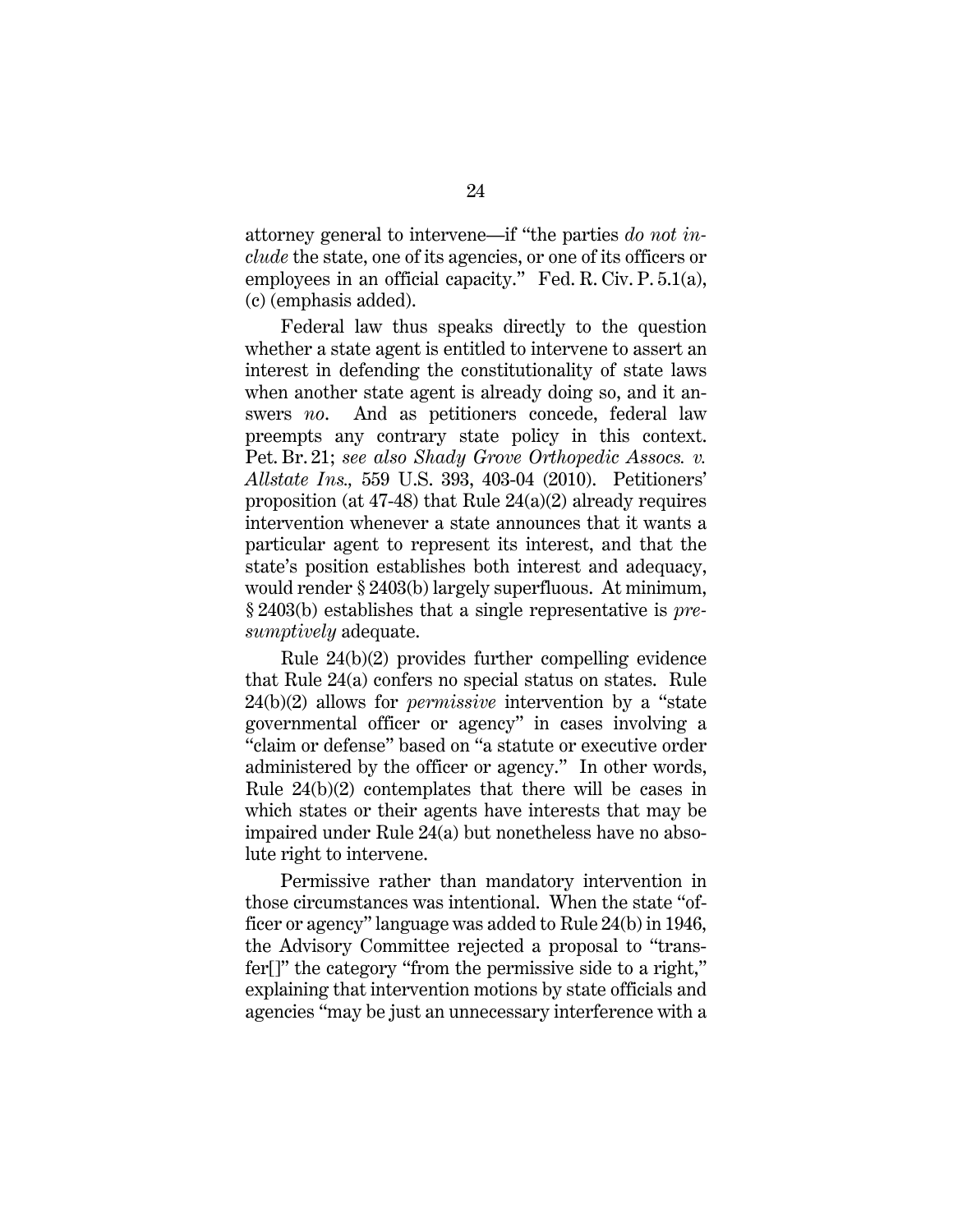lawsuit." *Proceedings of Advisory Comm. on Rules for Civil Procedure*, vol. 1, at 199-200 (1946).<sup>7</sup> Permissive intervention, the Committee concluded, properly enables district courts to let states in if there is "reason for it." *Id.*

# *2. The Presumption that Government Officials Adequately Represent the Government in Court Strongly Supports a Presumption Here*

As every court of appeals has held, the case for a presumption of adequacy under Rule 24 is even stronger for government actors because of the presumption that governmental representatives in legal proceedings will discharge their duties.

The rule that "[r]epresentation by the governmental authorities is considered adequate in the absence of gross negligence or bad faith on their part" is as well-established as the presumption of adequacy in identify-of-interest cases. Moore & Levi, *supra*, at 594. Every court of appeals has held that "[a] presumption of adequate representation also arises when the representative is a governmental body or officer charged by law with representing the interests of the absentee." *Baker*, 743 F.2d at 241; *see*  7C Wright & Miller § 1909.<sup>8</sup> That rule reflects this Court's longstanding presumption that government officials will faithfully defend their government's laws and policies in court.

And this Court has recognized that government officials will adequately represent their government's interest in the Rule 24(a) context: "The Department of Justice is the representative of the public in these antitrust suits.

<sup>7</sup> *Available at* https://www.uscourts.gov/sites/default/files/fr\_ import/CV03-1946-min-Vol1.pdf.

<sup>8</sup> *See, e.g.*, *Del. Valley*, 674 F.2d at 971-73 (denying intervention by state legislators when state attorney general was representing state); *Env't Defense Fund*, 631 F.2d 738 (denying intervention by local water districts when state was a party).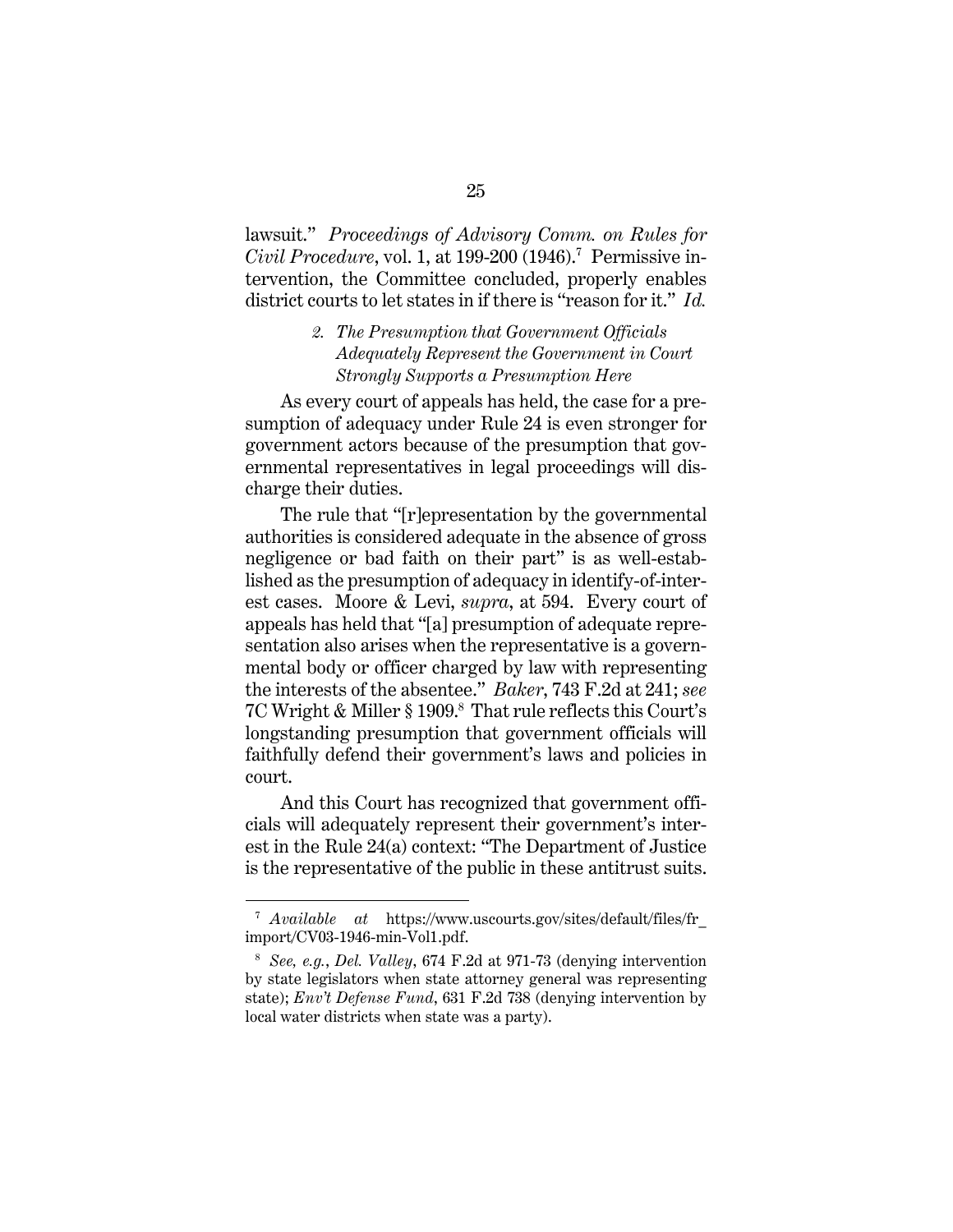So far as the protection of the public interest in free competition is concerned, the interests of those intervenors w[ere] adequately represented." *United States v. Paramount Pictures, Inc.*, 334 U.S. 131, 177 (1948). The Court has also applied it to state parties, denying Philadelphia's intervention motion in an original action because the rule that a state "'must be deemed to represent all its citizens' … is a necessary recognition of sovereign dignity, as well as a working rule for good judicial administration." *New Jersey v. New York*, 345 U.S. 369, 372-73 (1953). "An intervenor whose state is already a party should have the burden of showing some compelling interest in his own right, … which interest is not properly represented by the state." *Id.*

North Carolina's Attorney General is charged by law to "appear for and to defend the State or its agencies in all actions in which the State may be a party or interested." *Martin v. Thornburg*, 359 S.E.2d 472, 480 (N.C. 1987). Rule 24 embodies a presumption that the State Board and Attorney General will adequately discharge their duty to defend S.B. 824. Thus, as Judge Sykes explained, even where a state statute authorizes intervention, a legislature's "political and policy differences with the Attorney General …, as well as disagreements about litigation strategy in this and other cases," cannot show inadequacy. *Kaul*, 942 F.3d at 810 (concurrence).

# **C. Eliminating the Presumption Would Burden the Judiciary and Existing Parties and Draw Courts into Political Disputes**

Courts have universally applied a presumption of adequacy for practical reasons also: eliminating it would make trial management impossible. District courts would be required to admit multiple parties representing the same interest, all entitled to serve discovery, consume time at depositions, share argument, and present and cross-examine witnesses at trial. Jettisoning the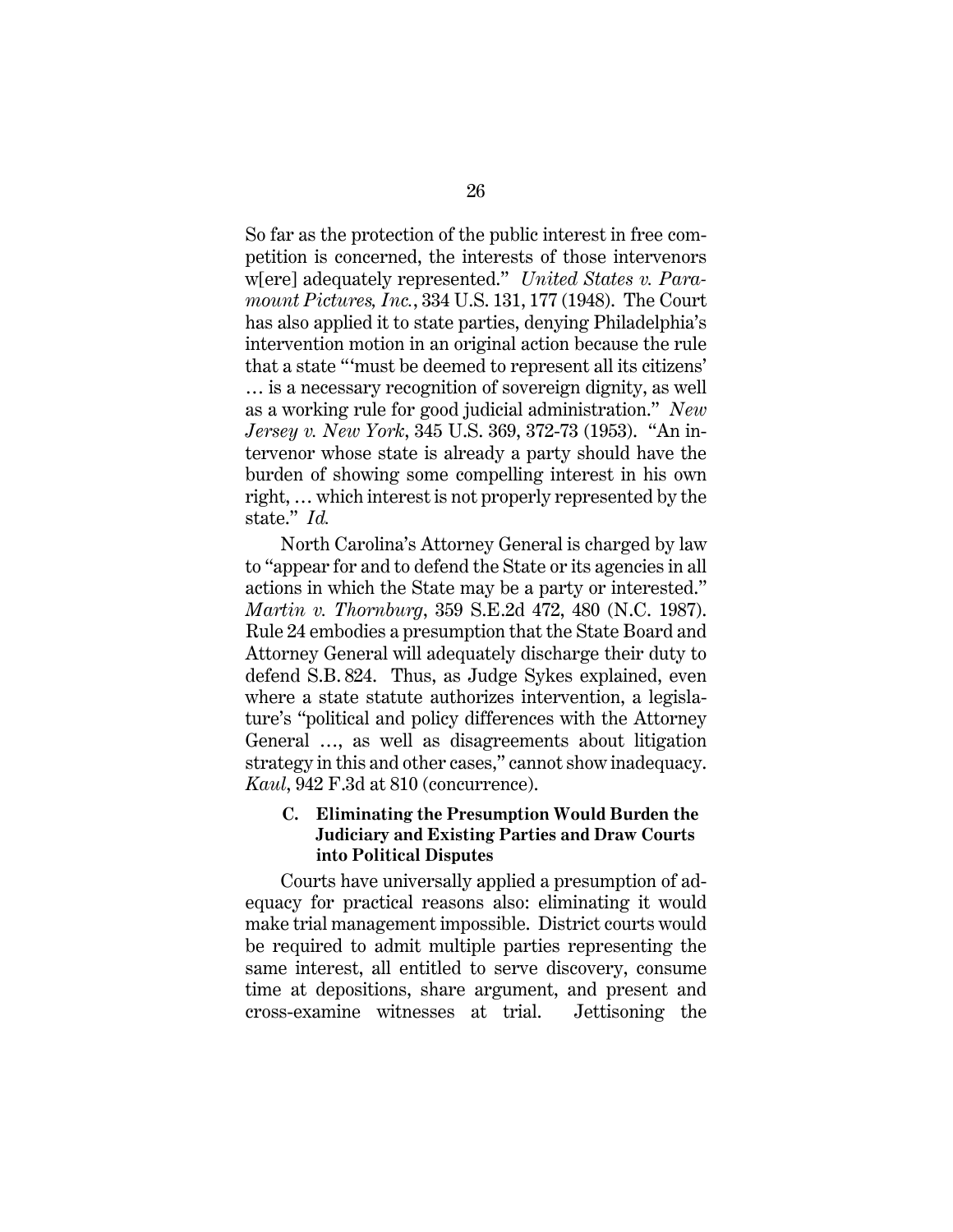presumption in this context, moreover, would embroil courts in political disputes among government agents vying to represent the state's interests and impugning each other's efforts, as has occurred here.

1. Federal courts are already overworked, with the Judicial Conference warning of "staggering" increases. *Judicial Conference's Recommendation for More Judgeships, S. Comm. on the Judiciary*, 117th Cong. 9 (2020) (statement of Hon. Brian S. Miller).<sup>9</sup> Some districts average as many as four years between filing and trial, which leads to "increase[d] expenses for civil litigants" and even a "lack of respect for the Judiciary and the judicial process." *Id.* 

Eliminating the presumption of adequacy would seriously exacerbate this "profound" problem, *id.*, contrary to Rule 1's mandate that the federal rules "should be construed, administered, and employed … to secure the just, speedy, and inexpensive determination of every action." Eliminating the presumption of adequacy "run[s] the risk of rendering litigation 'unmanageable' in the federal courts." Pet. App. 38. Unlike an *amicus*, "[a]n intervenor becomes a full-fledged party, able to conduct discovery, file motions, and add new issues and complexity and delay to the litigation." *N.M. Off-Highway Vehicle All. v. U.S. Forest Serv.*, 540 F. App'x 877, 883 (10th Cir. 2013) (Gorsuch, J., dissenting). More intervenors "would vastly complicate and delay already complicated and lengthy actions." *South Carolina v. North Carolina*, 558 U.S. 256, 289 (2010) (Roberts, C.J., concurring in part); *see Allen Calculators, Inc. v. Nat'l Cash Reg. Co.*, 322 U.S. 137, 141- 42 (1944). As the Advisory Committee's reporter explained, it was precisely to avoid that outcome—"a cluttering of lawsuits with multitudinous useless

<sup>9</sup> *Available at* https://www.uscourts.gov/sites/default/files/judge\_ brian s. miller testimony june 2020 0.pdf.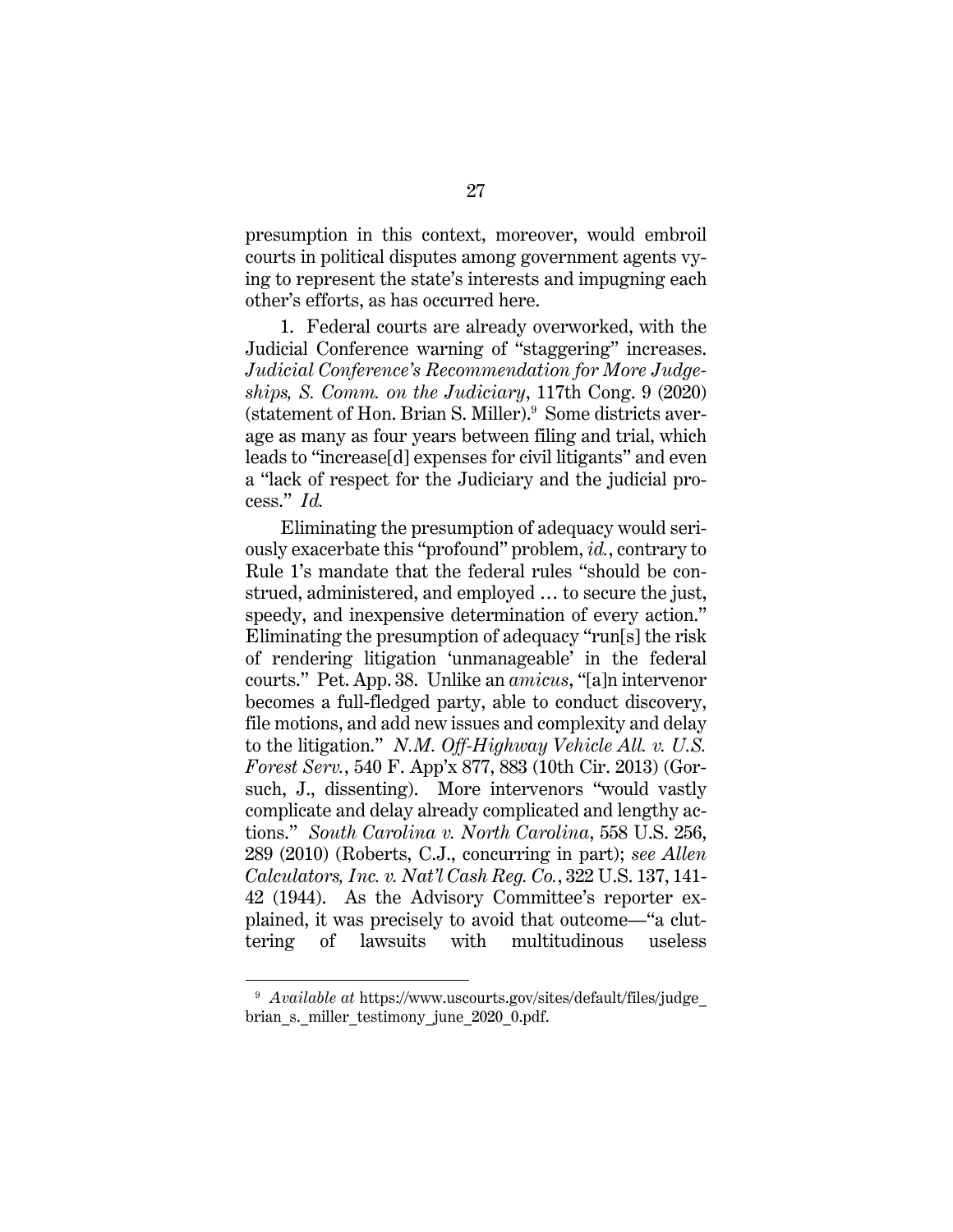intervenors"—that the inadequacy prong was retained in 1966. Kaplan, *supra*, at 403.

Absent the presumption, "multitudinous useless intervenors" would spring up in all manner of cases. Every county board of elections could intervene in suits concerning state voting laws. *E.g.*, *United States v. New York State Bd. of Elections*, 312 F. App'x 353, 354-55 (2d Cir. 2008) (applying presumption to affirm denial of county board's motion to intervene). Every shareholder could intervene in derivative actions. *E.g.*, *In re Ambac Fin. Grp., Inc., Derivative Litig.*, 257 F.R.D. 390, 394 (S.D.N.Y. 2009). Every property owner could intervene in local permitting disputes. *E.g.*, *Solid Waste Agency of N. Cook Cnty. v. U.S. Army Corps of Eng'rs*, 101 F.3d 503, 508 (7th Cir. 1996).

Petitioners note (at 31) that district courts may not consider practical consequences once Rule 24(a)(2)'s elements are established in any particular case, but such consequences are manifestly relevant, *see* Fed. R. Civ. P. 1, when this Court considers interpreting those elements to greatly expand intervention as of right. Rule 24 balances fairness to absentees with manageability and fairness to existing parties. Expansive intervention as of right imposes real costs: existing litigants may be forced to respond to double or triple or quadruple the number of experts, and the same for summary judgment briefs, and so on. Or litigants whose interests are affected directly will be forced to divide limited time at trial among a dozen intervenors whose similar law or policy could potentially be affected by precedent set in the case. Sometimes, Rule  $24(a)(2)$  will require intervention anyway. But fairness and orderly case management counsels strongly against intervention as of right for multiple parties representing identical interests on a "minimal" inadequacy showing.

2. Worse than the delay and raw increase in work entailed by petitioners' approach is the *kind* of work it would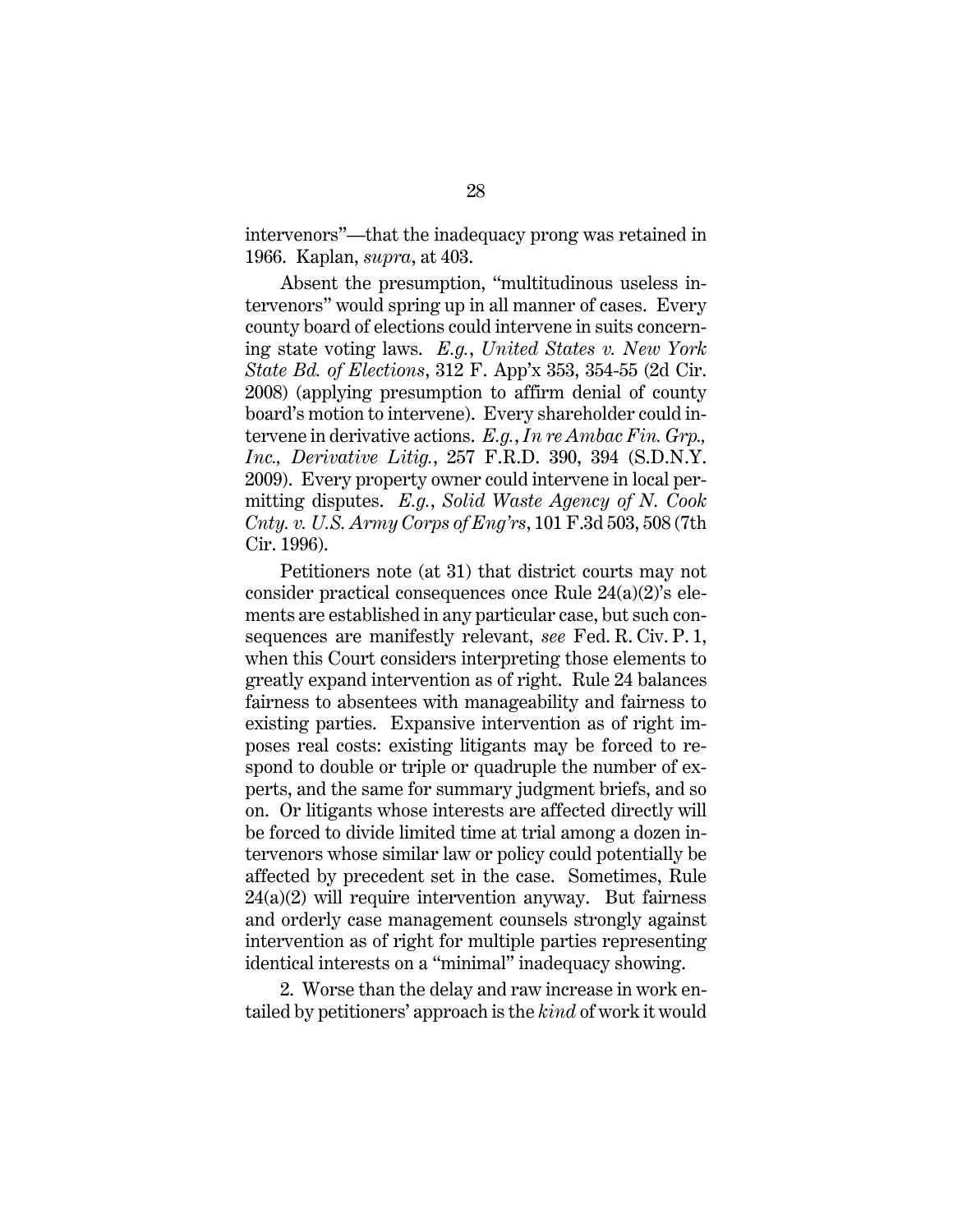impose: resolving "intramural dispute[s]" within state governments. *New Jersey*, 345 U.S. at 373. The burden on courts is "magnified" where "a government entity seeks intervention to represent the *same* state interest represented already by a state attorney general." Pet. App. 38.

Where two bodies of state government purport to speak for the state, district courts will be required to determine which "better represents" the state's interests a "fundamentally political question." Pet. App. 39. This creates an "intractable procedural mess": where the two state agents disagree, "[t]he district court would … have no basis for divining the true position of the [state] on issues like the meaning of state law, or even for purposes of doctrines like judicial estoppel." *Kaul*, 942 F.3d at 801-02. And federal courts will be required to resolve these questions on a "regular basis." Pet. App. 39*.* Thirteen states currently have divided government. State laws authorizing intervention by state legislators are growing more popular. *E.g.*, H.B. 6553 (Mich. 2018) (approved by legislature; vetoed by governor). Indeed, without the presumption of adequacy, a state could "designate not one but two representatives—or three, or more, because there is no discernible limiting principle here—in a single federal case." Pet. App. 39.

Petitioners (at 31-33) attempt to downplay these concerns with examples where courts have *permitted* separate state actors to intervene or where plaintiffs have *chosen* to sue multiple state actors. But abandoning the presumption of adequacy would require intervention in all these cases—even where the district court assesses that intervention would cause delay and prejudice.

Petitioners incorrectly state that the Court "need not impugn the integrity of any state official" to rule in their favor. Pet. Br. 33. Yet they argue, under their "minimal" inadequacy standard, that the Attorney General cannot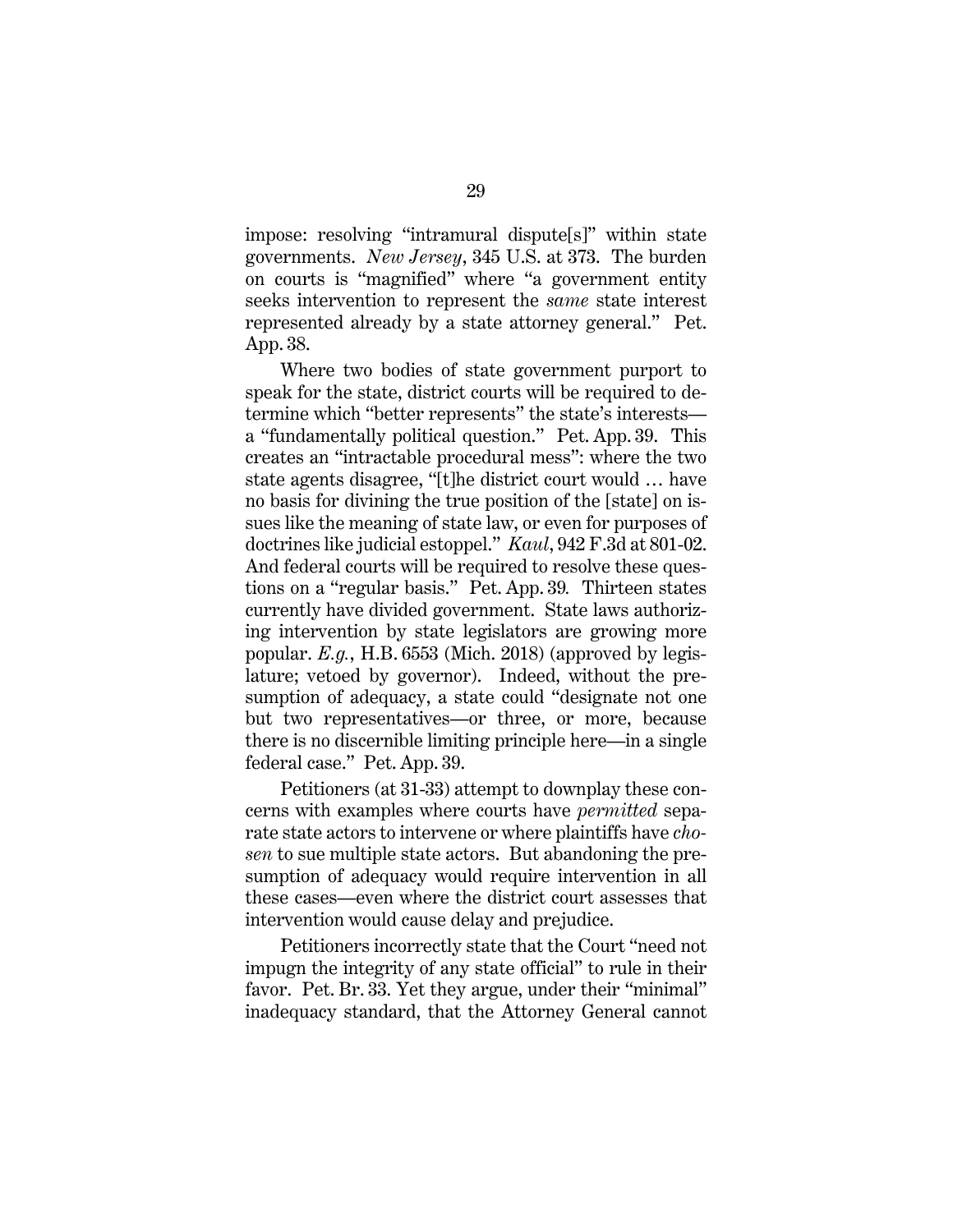be trusted to defend S.B. 824 because he opposed a different voter ID law. Pet. Br. 51-52. It is precisely this argument—that the Attorney General "would abdicate his official duty to the State by subterfuge, mounting a sham defense of the statute"—that the *en banc* Fourth Circuit considered "a disservice to the dignified work of government lawyers who each day put aside their own policy and political preferences to advocate dutifully on behalf of their governments and the general public." Pet. App. 47. Eliminating the presumption of adequacy will force courts to decide these sorts of internecine political disputes with greater frequency and to routinely declare that state officials are "inadequately" discharging their constitutional duties.

#### **D. Petitioners' Remaining Arguments Lack Merit**

# *1. This Court Has Never Rejected a Presumption of Adequacy*

This Court's decisions in *Trbovich v. United Mine Workers of America*, 404 U.S. 528 (1972), and *Cascade Natural Gas Corp. v. El Paso Natural Gas Co.*, 386 U.S. 129 (1967), did not reject a presumption of adequacy in identity-of-interest cases. *Contra* Pet. Br. 27-29. *Trbovich* involved conflicting interests, and *Cascade* found extraordinary malfeasance.

In *Trbovich*, the Court allowed a union member to intervene in the Secretary of Labor's suit to overturn a union election, because the Secretary's and union member's interests were not "identical." 404 U.S. at 538. The Secretary's sovereign role representing the "public interest" could conflict with the individualized, "narrower interest of the complaining union member." *Id.* at 539 (quotation marks omitted). It was in that context of potentially *conflicting* interests that the Court noted that Rule 24(a) applicants can "show[] that representation of his interest 'may be' inadequate" and that the burden is "minimal." *Id.* at 538 n.10.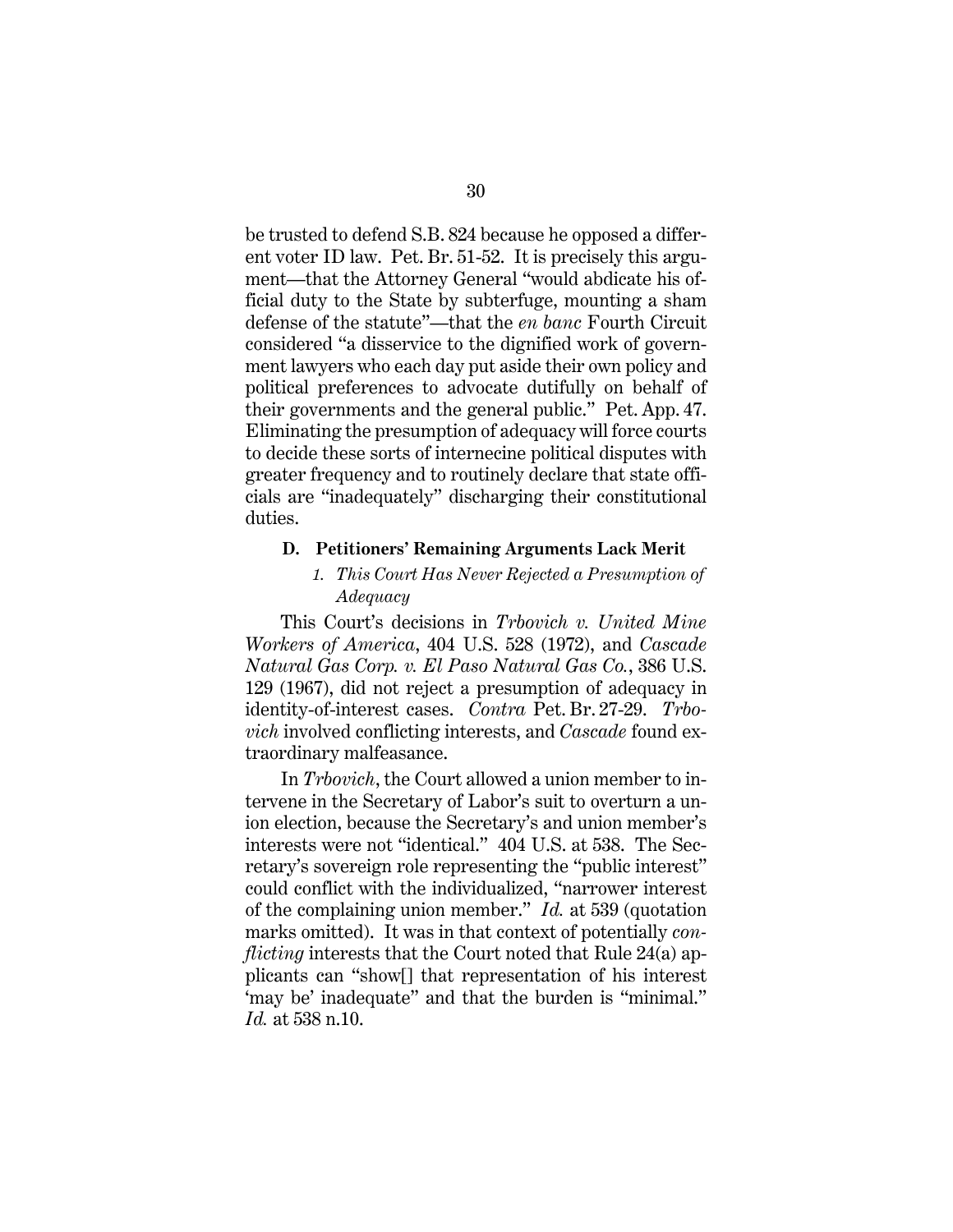*Trbovich*'s "minimal" burden standard does not apply when the proposed intervenor's interest is the same as an existing party's. Indeed, the very source *Trbovich*'s footnote cited—*Moore's Federal Practice*—has from its very first edition recognized "collusion" or "nonfeasance" as requirements for showing inadequacy unless the representative "has or represents some interest adverse to that of the" proposed intervenor. *Supra* pp. 16-17 & n.4. As Judge Wilkinson has explained, *Trbovich* merely "stand[s] for the conventional proposition that where the existing party and proposed intervenor seek divergent objectives, there is less reason to presume that the party (government agency or otherwise) will adequately represent the intervenor." *Stuart v. Huff*, 706 F.3d 345, 352 (4th Cir. 2013); *accord United States v. Hooker Chems. & Plastics Corp.*, 749 F.2d 968, 986-87 (2d Cir. 1984).<sup>10</sup>

Petitioners' other case, *Cascade*, said nothing about how to evaluate inadequacy in identity-of-interest cases. Cascade was a private gas distributor seeking to intervene to challenge a consent decree breaking up a gas monopoly, where the to-be-divested company was its sole supplier. 386 U.S. at 133. No one suggested that the United States represented Cascade's interests.

*Cascade* confirms, moreover, that proof that the government is inadequately enforcing or defending the laws cannot be "minimal." The Court found inadequacy only after concluding that the United States had engaged in extraordinary malfeasance: it "knuckled under to El Paso," the monopolist, and entered into a settlement that was "permeated" with "evil" and violated the Court's "prior opinion and mandate." *Id.* at 136, 141-42.

<sup>10</sup> *Trbovich*'s "may be" language was eliminated from the rule in 1966; as Judge Friendly noted, *Trbovich* relied on an older edition of *Moore's* quoting the pre-1966 version. *Hooker*, 749 F.2d at 986 n.16.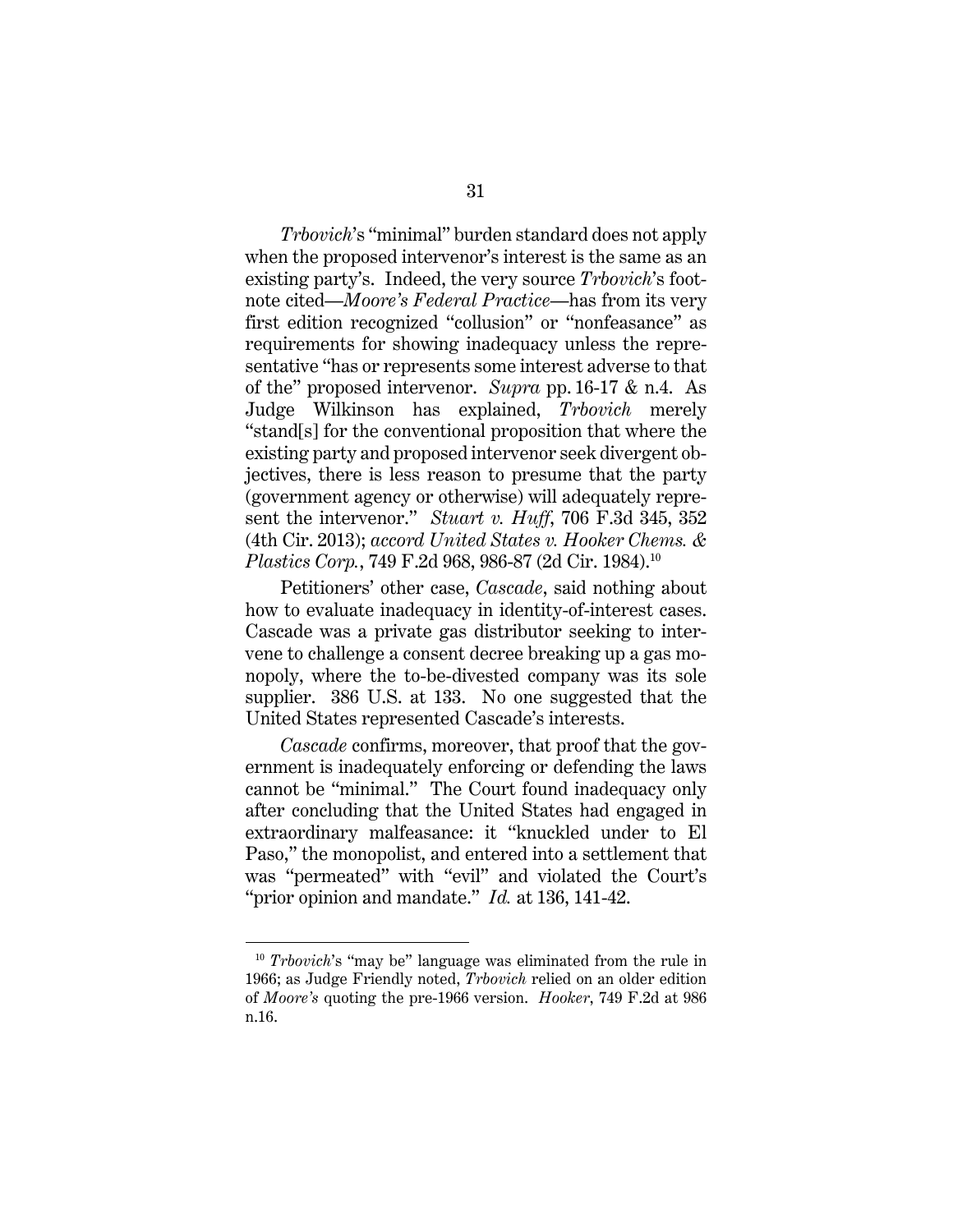#### *2. A Presumption of Adequacy Does Not Frustrate State Policies*

Respect for state dignity and sovereignty is a reason to presume adequacy of representation here. *New Jersey*, 345 U.S. at 373. At minimum, petitioners are wrong that the presumption somehow infringes on those interests.

a. The question presented is not whether states can choose their representatives in federal court. They can. *Kaul*, 942 F.3d at 802. If North Carolina repealed the law directing the Attorney General to "appear for the State … in any cause or matter … in which the State may be a party or interested," and to "represent all State departments" and "agencies," N.C. Gen. Stat. § 114-1(1), (2), and replaced him with the legislative leaders, it might violate the North Carolina Constitution, but Rule 24 would pose no obstacle.

So nothing about a presumption of adequacy fails to respect the "importance" (Pet. Br. 20) of the state interest in defending and enforcing its laws. Nothing frustrates North Carolina's ability to decide "who should speak for it" or "empowers plaintiffs … to decide which state agents will control the defense." Pet. Br. 21. And nothing requires any federal court to "displac[e] a State's allocation of governmental power and responsibility." Pet. Br. 21 (quoting *Alden v. Maine*, 527 U.S. 706, 752 (1999)).

What the presumption means, instead, is that a state, like other litigants, cannot force a federal court to let it speak through two different representatives in the same litigation. The presumption does not determine substance or outcomes, so it raises no concern about "substantial variations [in outcomes] between state and federal litigation," Pet. Br. 22 (quoting *Semtek Int'l Inc. v. Lockheed Martin Corp.*, 531 U.S. 497, 504 (2001))—a principle that applies only in diversity anyway. In any event, "[a] Federal Rule of Procedure is not valid in some jurisdictions and invalid in others—or valid in some cases and invalid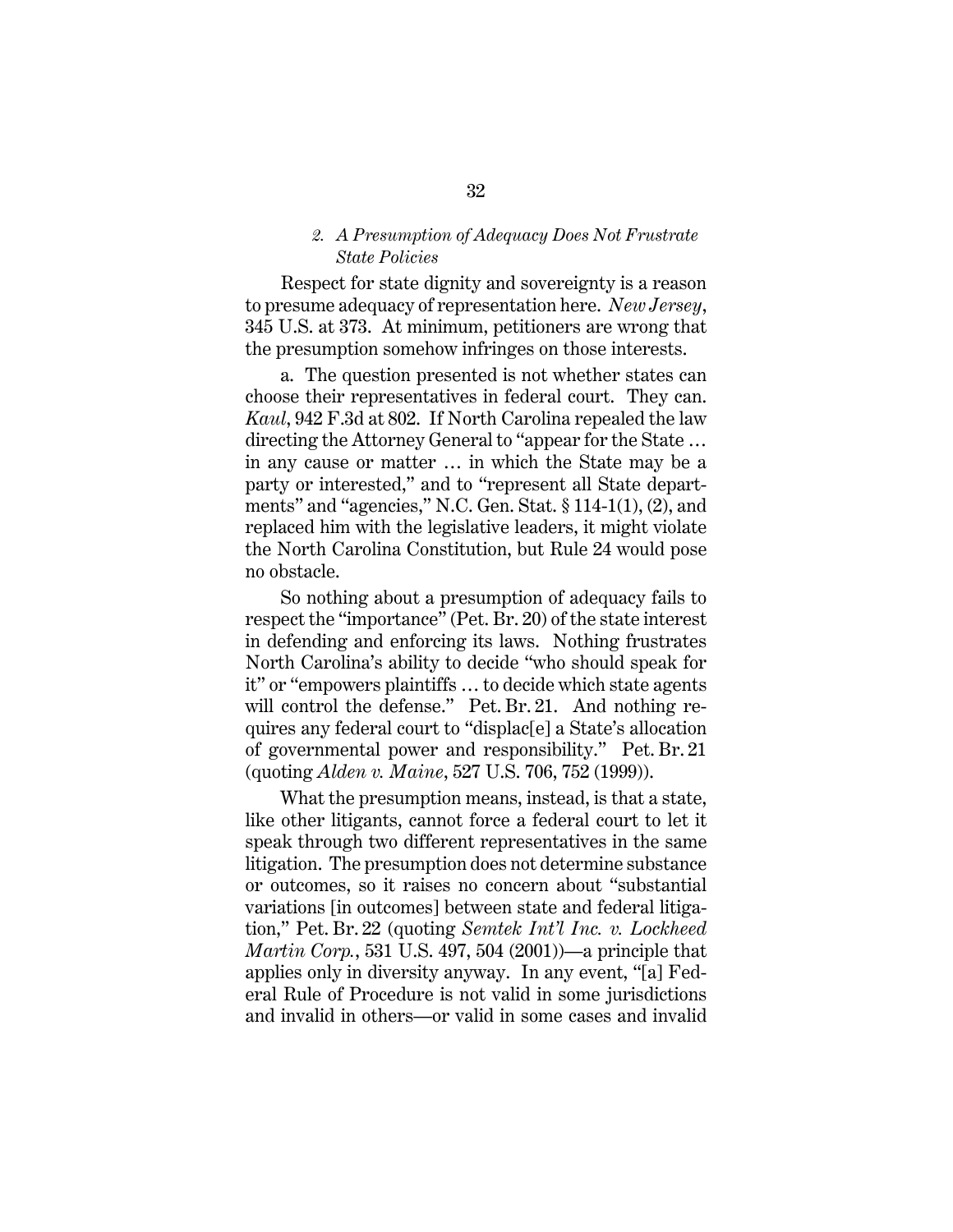in others—depending upon whether its effect is to frustrate a state substantive law (or a state procedural law enacted for substantive purposes)." *Shady Grove*, 559 U.S. at 409 (plurality).

Petitioners say that states have "more than one interest," that the State Board has pressed an interest in "administering elections" in addition to defending its laws, and that petitioners are "exclusively focused on defending the law." Pet. Br. 24-25. But petitioners cannot have it both ways. They concede that election administration is a significant state interest. Pet. Br. 48-49. Having come into court on the theory that they represent the State's interest, not the legislature's, they cannot contend that the court must let them in because the legislature apparently has less interest in election administration. Nor does their theory have any stopping point. Must federal courts let in fifty different state representatives all seeking to defend state law but deprioritizing certain interests in their briefs?

Petitioners' federal examples (at 24) are inapposite. They involved *amicus* briefs, not intervention. And in both examples, a second organ of government filed an *amicus* brief where it *disagreed* with the first on the merits. Petitioners cite no example of any court allowing one representative of the United States to intervene as of right in a case where another representative was already defending the relevant law.

b. Nor do petitioners identify any evidence that Rule 24 was intended to allow for intervention in such cases. Professors Moore and Levi extensively cataloged the pre-Rules practice and cited no decision allowing intervention by one arm of a government to defend a statute that another arm was already defending. *See* Moore & Levi, *supra*; *accord* 2 Thomas Atkins Street, *Federal Equity Practice* §§ 1349-70 (1909).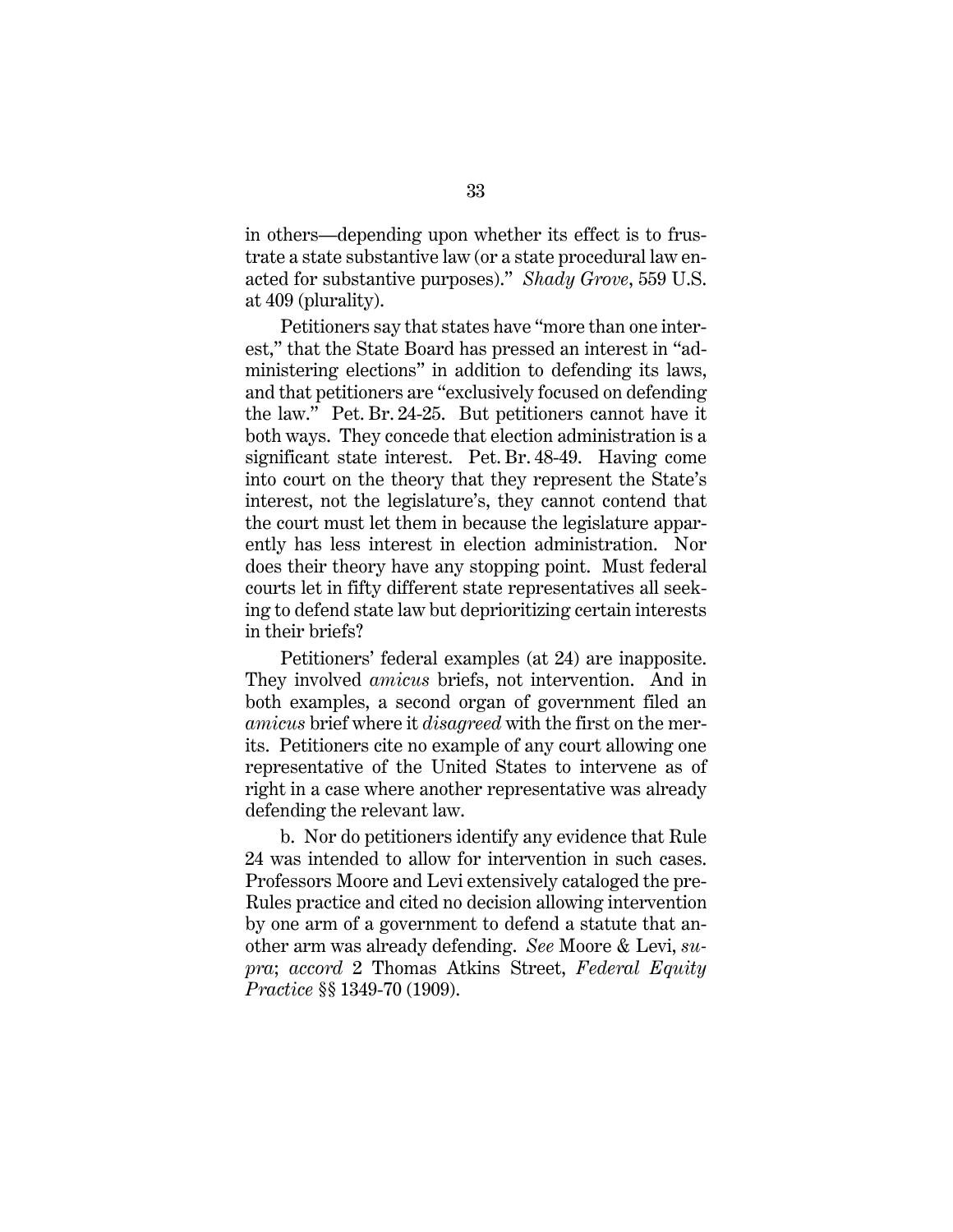Finally, nothing in this Court's decisions concerning state legislators' standing to appeal suggests that Rule 24 entitles states to designate multiple agents to represent them simultaneously in federal court.

In *Bethune-Hill*, Virginia's House of Delegates intervened on behalf of itself, asserting the House's particularized interest in the House redistricting plan rather than Virginia's interest in defending state laws. 139 S. Ct. at 1952-53. The Court held that the House's interest did not confer appellate standing, and that Virginia law did not authorize the House to represent the State's interests more broadly. The Court characterized the latter question as whether the House could "displace Virginia's Attorney General as representative of the state" given his failure to appeal. *Id.* at 1950. The Court did not decide any question concerning Rule 24 or adequacy, much less in a context where the state's agent is actively defending the statute. *See Kaul*, 942 F.3d at 800.

In *Karcher,* legislative leaders intervened as defendants only after the attorney general and defendant state entities declined to defend the statute. 484 U.S. at 75. After the leaders lost their leadership positions, this Court held that they lacked standing to appeal because they no longer represented the legislature "on behalf of the State." *Id.* at 81. The Court again did not decide any question concerning adequacy, intervention where the attorney general is defending a statute, or Rule 24.

And *Hollingsworth v. Perry*, 570 U.S. 693 (2013), held that proponents of Proposition 8 lacked standing to defend it on appeal, even though state officials declined to do so, because the proponents "have no role … in the enforcement of Proposition 8," *id.* at 707, and were not "agents of the State," *id.* at 713. The dissent disputed whether a formal agency relationship was required where "the State's usual legal advocates decline" to defend a statute, *id.* at 727-28, but no justice suggested that federal courts were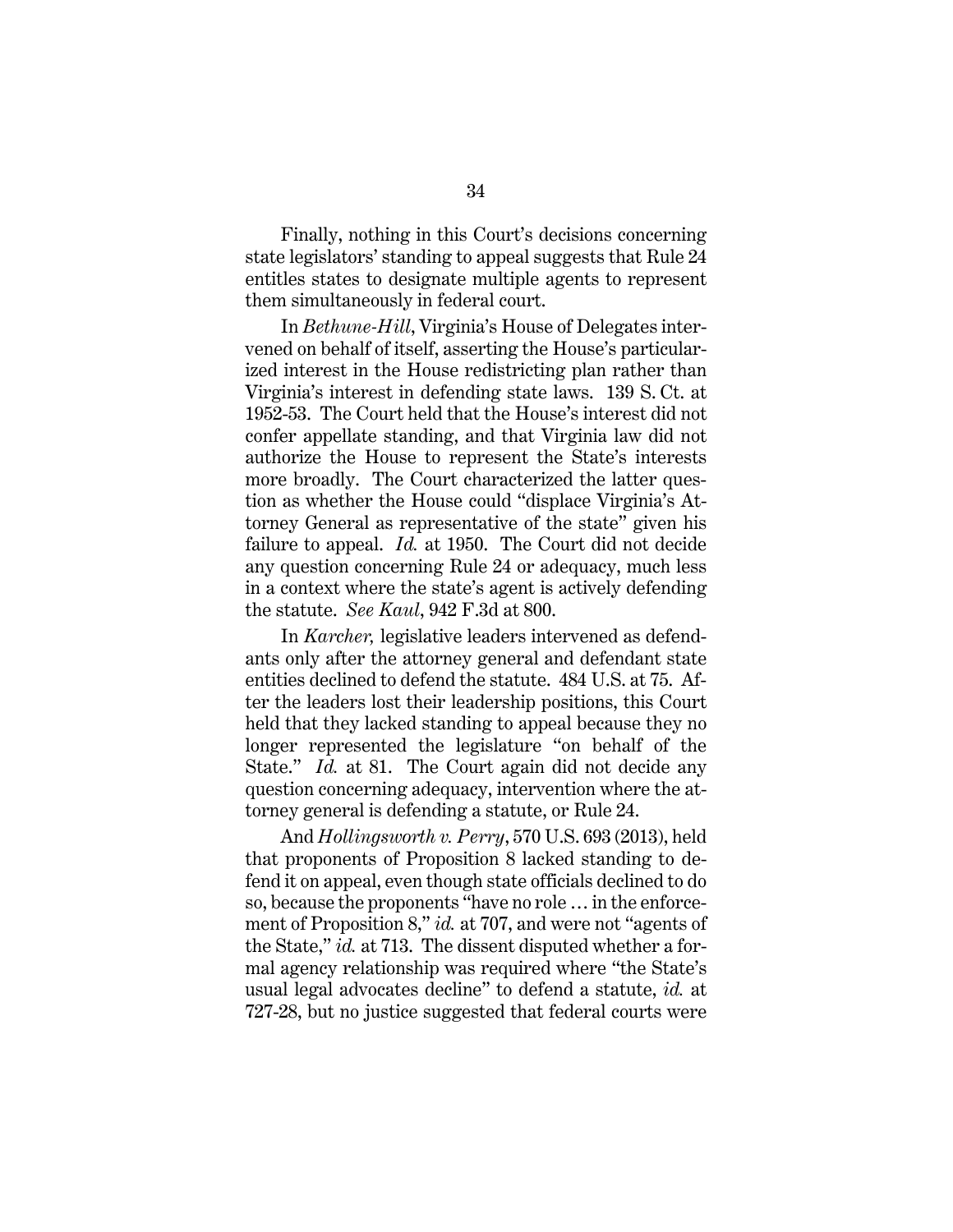required to let states appoint additional defenders where the attorney general *was* defending.

## *3. The Word "Unless" Does Not Support Burden-Shifting*

*Trbovich* requires the "applicant [to] show[]" inadequacy," 404 U.S. at 538 n.10, disposing of petitioners' argument (at 26) that existing parties bear that burden. So do the 1966 Advisory Committee's notes, which explain that the intervenor must "show the inadequacy of the representation of his interest," that a trust beneficiary can intervene "if he can show" inadequacy, and that an absent class member can intervene if he "is able to establish [inadequacy] with sufficient probability." 1966 Advisory Committee's Notes; *see also* 6 *Moore's Federal Practice* § 24.03[4][a] (3d ed. 2021) ("The person seeking intervention has the burden of proof on adequate representation."). Wright & Miller, which petitioners cite, recognizes that its contrary view is at odds with *Trbovich*. 7C Wright & Miller § 1909 n.5.

The word "unless" does not suggest a shift in burden from "where it usually falls, upon the party seeking relief," *Schaffer v. Weast*, 546 U.S. 49, 58 (2005), or otherwise renders the inadequacy requirement toothless. *Contra* Pet. Br. 26. To the contrary, when Congress wanted to require existing parties to demonstrate adequacy to defeat intervention, it has so specified. *E.g.*, 42 U.S.C. § 9613(i) (allowing CERCLA intervention "unless the President or the State shows" adequacy); § 11046(h)(2) (similar). Moreover, "[s]tatutes and opinions (judicial and administrative) teem with reservations, exceptions, provisos, and unless clauses." *Andershock's Fruitland, Inc. v. U.S. Dep't of Agric.*, 151 F.3d 735, 737 (7th Cir. 1998). Petitioners cite no support for their assertion (at 26) that the adequacy clause is not a "primary focus" of Rule 24.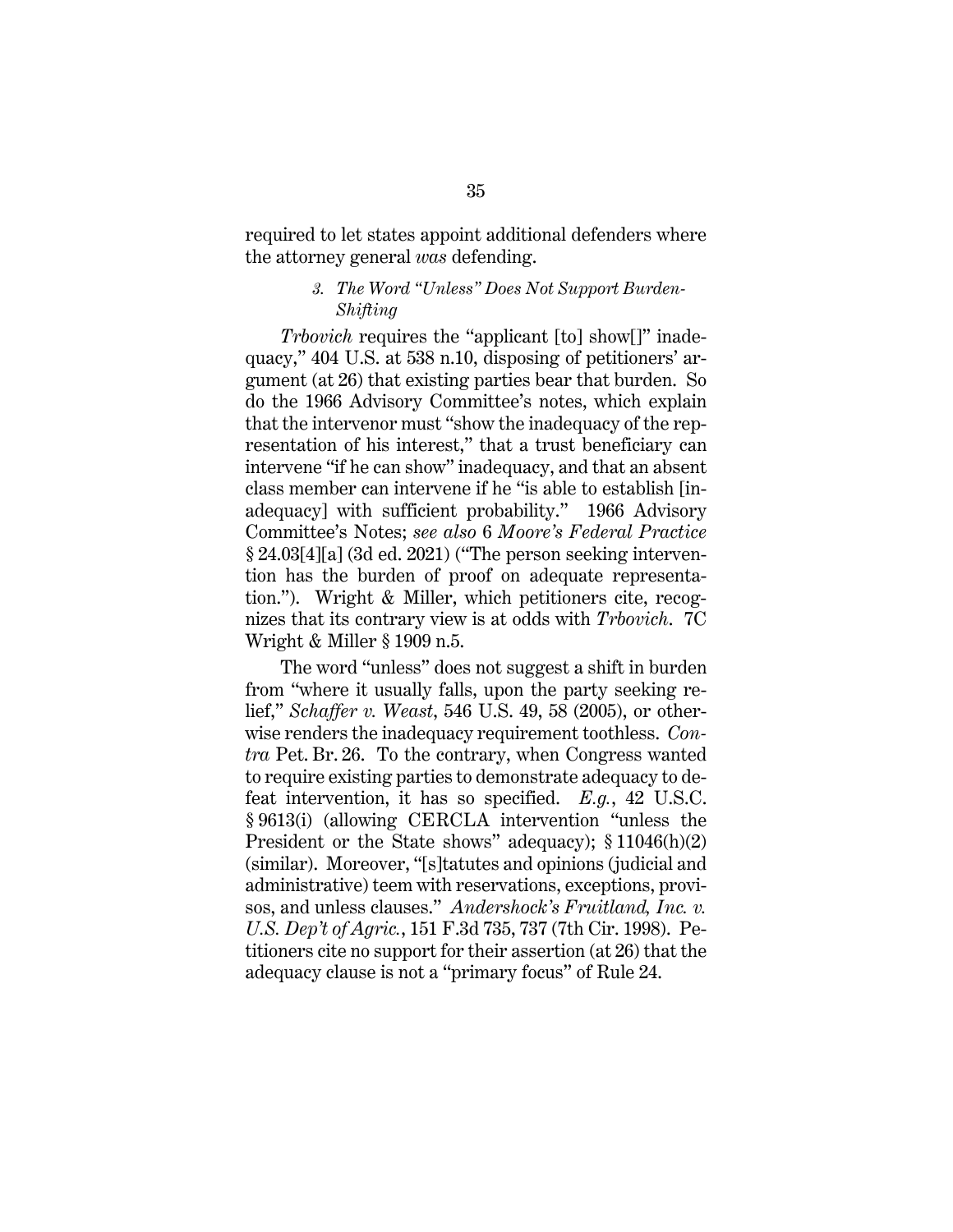#### **III. Adequacy Determinations Are Reviewed for Abuse of Discretion**

Petitioners' argument advocating *de novo* review conflicts with controlling precedent and is incorrect on first principles.

#### **A. This Court's Precedent Requires Abuse-of-Discretion Review**

This Court has already held that intervention decisions under Rule 24(a)—and adequacy determinations in particular—are reviewed for abuse of discretion.

In *NAACP v. New York*, the Court applied abuse-ofdiscretion review to Rule 24(a) timeliness determinations. 413 U.S. 345, 364, 366 (1973). Assessing timeliness, *NAACP* held, requires understanding "the facts and ... the history of the case," issues within the special competence of the district court. *Id.*

In *Georgia v. Ashcroft*, the Court extended *NAACP*'s abuse-of-discretion standard to Rule 24(a)(2) adequacy determinations. 539 U.S. 461, 477 (2003). The *Georgia*  district court granted intervention of right "because it found that the intervenors" had "'identifie[d] interests that are not adequately represented by the existing parties.'" *Id.* (quoting App. J.S. 218a). This Court affirmed, holding that "the District Court did not abuse its discretion" in concluding that the applicants "me[t] the requirements of Rule 24." *Id.* (citing *NAACP*, 413 U.S. at 367). The Court's citation to *NAACP* confirms that its extension of the abuse-of-discretion standard to Rule 24(a)'s non-timeliness factors was deliberate.

Petitioners are flat wrong (at 40 n.2) that the *Georgia*  district court "did not explain whether it granted intervention as of right under Rule 24(a)(2) or permissive intervention under Rule 24(b)(2)." This Court quoted the district court's invocation of the Rule 24(a)(2) test. *Georgia*, 539 U.S. at 477. And the district court's order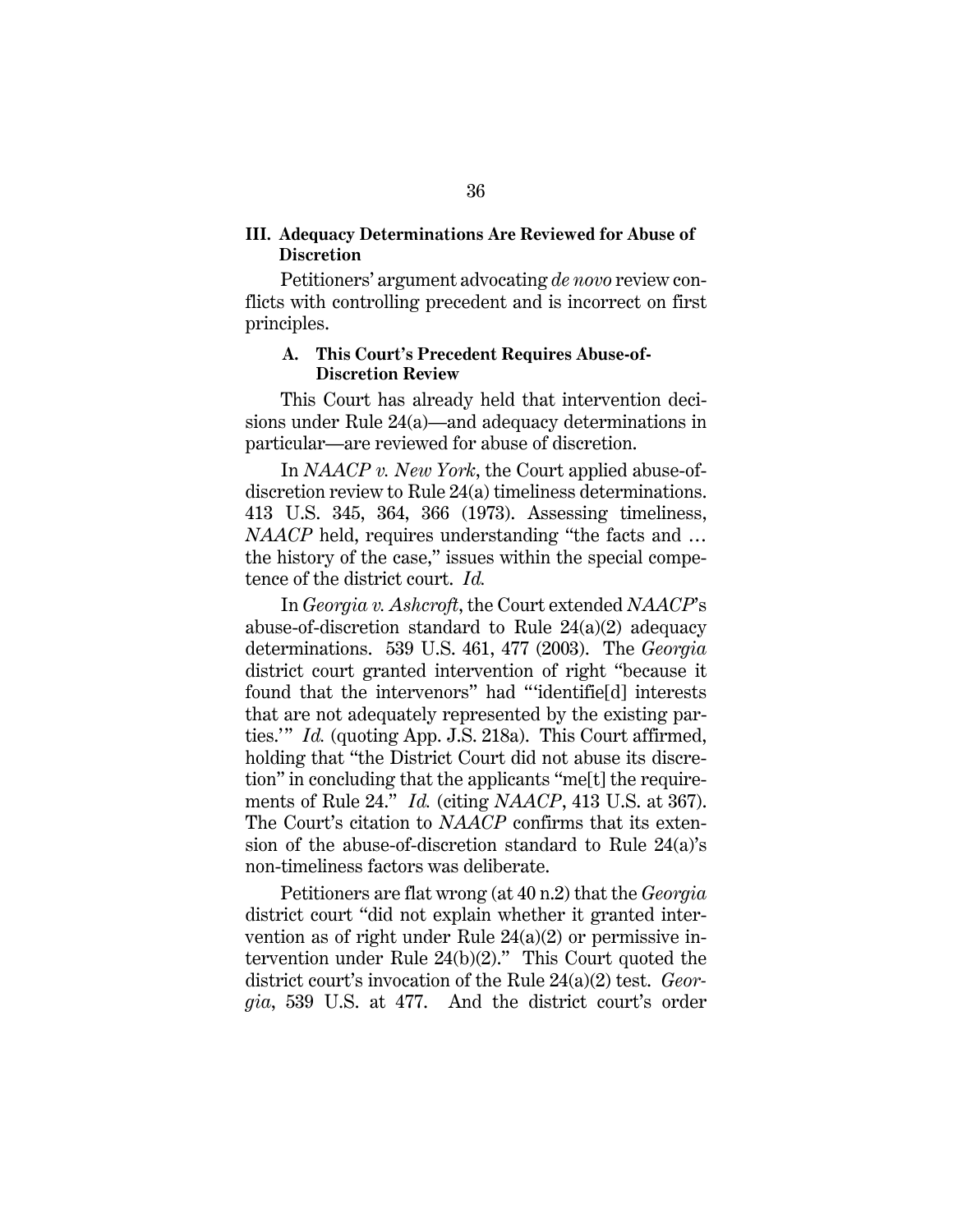invoking that test explicitly cited Rule 24(a)(2): Intervenors "identif[y] interests that are not adequately represented by the existing parties. Therefore, the Court grants movants' request to intervene as to the State Senate and State House Plans. Fed. R. Civ. P. 24(a)(2)*.*" App. J.S. 218a.11

Against these conclusive precedents, petitioners invent (at 39-40) a "historical practice" under which this Court "implicitly" has reviewed adequacy *de novo*. To start, every authority forming this supposed practice predates *Georgia v. Ashcroft* by decades. Pet. Br. 39-40; *see id.* at 41 (same for cases cited in 1966 commentary). None of these cases actually mentions the standard of review. And even then, the supposed "practice" is consistent with abuse-of-discretion review. *Trbovich*, for example, reversed after finding "clear" doubt on adequacy, 404 U.S. at 358; *Cascade* concluded that the existing parties' representation fell "far short" and ordered the case reassigned to another district court, 386 U.S. at 135-36, 142- 43. Other cases affirmed or reversed denial of intervention on grounds other than adequacy, *Allen Calculators*, 322 U.S. at 141, or did not even involve Rule 24(a)(2), *Bhd. of R.R. Trainmen v. Baltimore & O. R. Co.*, 331 U.S. 519 (1947). None casts doubt on this Court's subsequent holdings endorsing abuse of discretion review.

# **B. Rule 24(a)(2)'s Text, Structure, and History Support Abuse-of-Discretion Review**

Rule  $24(a)(2)$  requires courts to assess whether "existing parties adequately represent" an interest. The ordinary meaning of "adequately" suggests discretion—it means "sufficiently" or "suitably," words that connote judgment. Oxford English Dictionary 108 (1933); *see id.* (3d ed. 2011) (similar).

<sup>11</sup> *Available at* 2002 U.S. S. Ct. Briefs LEXIS 815.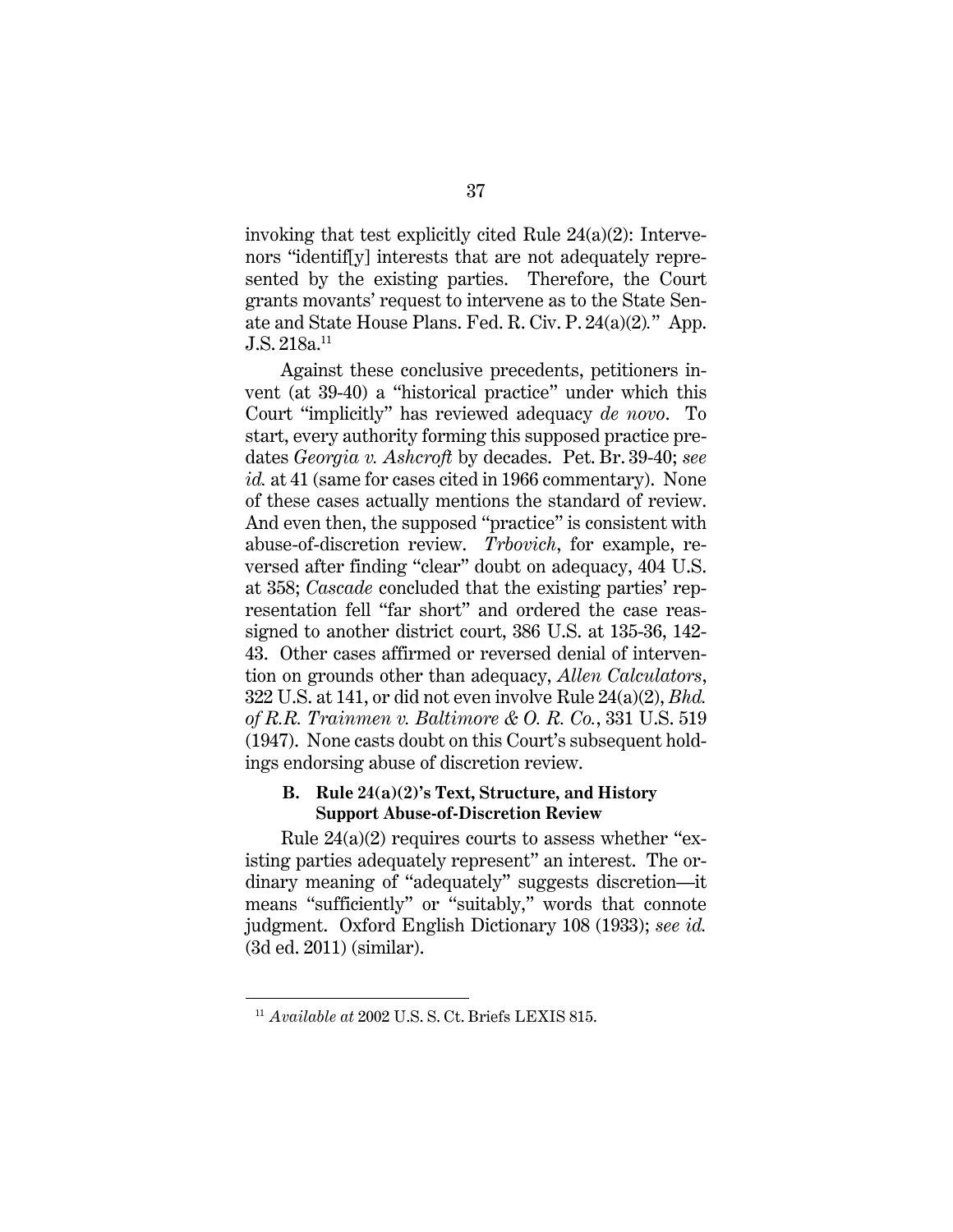Courts universally review adequacy determinations under Rule 23(a) for abuse of discretion, strongly supporting abuse-of-discretion rule here. *See* 7A Wright & Miller § 1765 (citing examples); *Califano v. Yamasaki*, 442 U.S. 682, 703 (1979) (holding that class certification generally is "committed … to the discretion of the district court"). Rule 24(a) and Rule 23(a) adequacy determinations arise under materially identical text and were designed to be "overlapping" and interrelated. *Lelsz v. Kavanagh*, 710 F.2d 1040, 1044 (5th Cir. 1983); *see* 3 William Rubenstein *et al.*, *Newberg on Class Actions* § 9:35 (5th ed. 2021); 1966 Advisory Committee's Notes. They must be reviewed under the same standard.

Petitioners point (at 41) to the 1966 Advisory Committee's citation to five circuit decisions, but none discussed the standard of review. The notion that these cases "implicitly" foreclosed deference (*id.*) is belied by the fact that three came from the Second and D.C. Circuits, which apply the abuse-of-discretion standard. *See Chance v. Bd. of Educ.*, 496 F.2d 820, 826 (2d Cir. 1974); *Nat. Res. Def. Council v. Costle*, 561 F.2d 904, 913 (D.C. Cir. 1977). In fact, the Committee cited those decisions for the proposition that "[a] party to an action may provide practical representation to the absentee …, and the adequacy of this practical representation *will then have to be weighed*." 1966 Advisory Committee's Notes (emphasis added). Assessments requiring weighing by the factfinder are quintessentially discretionary. *Sprint/United Mgmt. Co. v. Mendelsohn*, 552 U.S. 379, 384 (2008).

It does not matter that intervention under Rule 24(a) is mandatory if its requirements are met. *Contra*  Pet. Br. 35, 38. Discretionary determinations often have mandatory consequences—like Rule 11 sanctions, which are also reviewable for abuse of discretion. *Cooter & Gell v. Hartmarx Corp.*, 496 U.S. 384, 404 (1990). "That sanctions 'shall' be imposed when a violation is found does not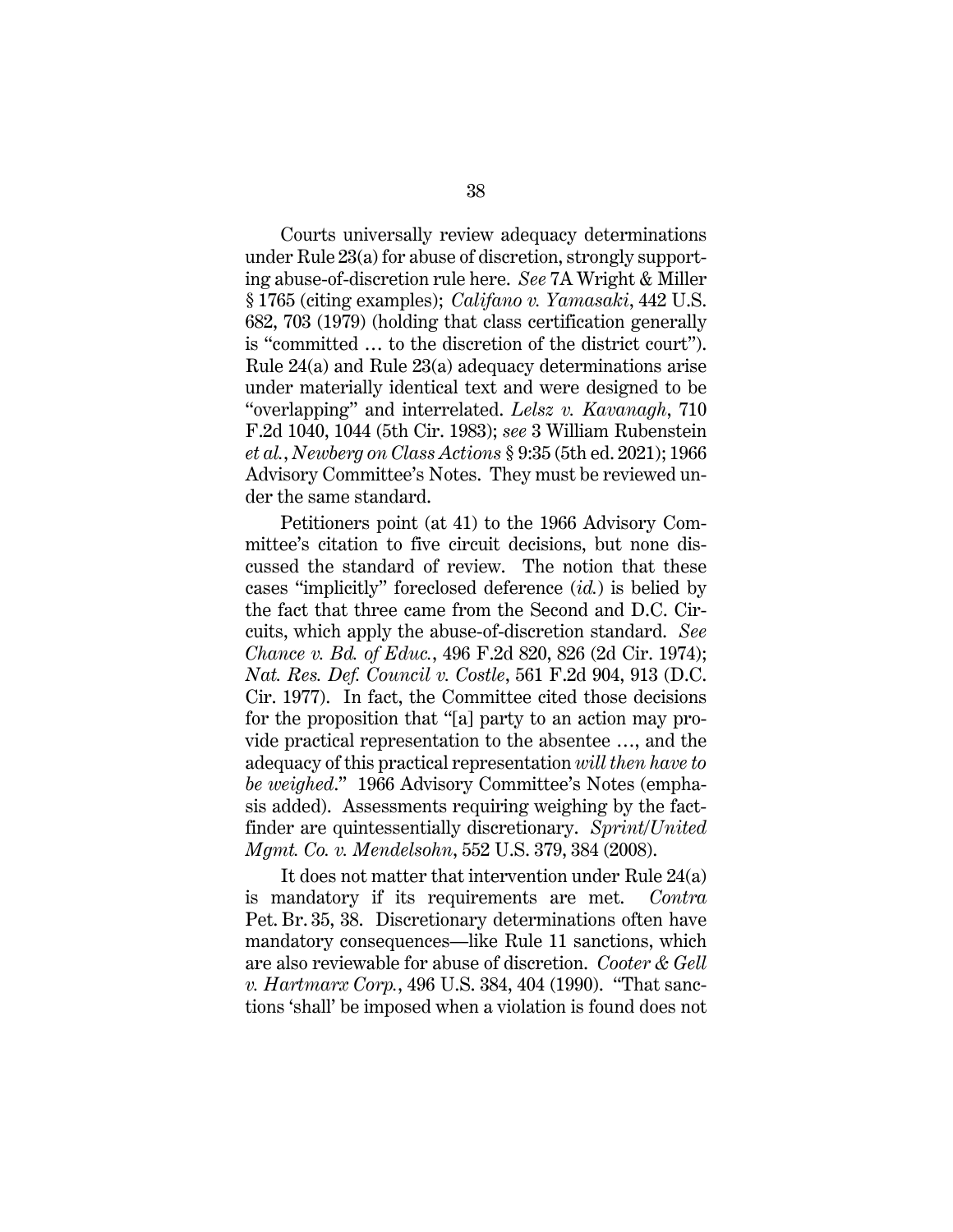have any bearing on how to review the question whether the attorney's conduct violated Rule 11." *Id.*<sup>12</sup>

And petitioners' theory that a rule cannot confer discretion unless it uses the word "discretion" (Pet. Br. 36) or declares that a finding is one "for the district court to make" (Pet. Br. 38) finds no support in the caselaw and would require *de novo* review of timeliness determinations and class-certification decisions as well.

Abuse-of-discretion review would not inappropriately blur mandatory and permissive intervention. *Contra*  Pet. Br. 35-37. If a district court clearly errs in finding representation adequate, and Rule 24(a)'s other requirements are met, correction of the error would require granting intervention. This is the sense in which Rule  $24(a)(2)$  intervention "pose[s] only a question of law"—if its factors are satisfied, the court cannot exercise *additional* discretion to deny intervention. Pet. Br. 36 (quoting 7C Wright & Miller § 1902). But all manner of ultimate legal conclusions depend on "subsidiary" findings (Pet. Br. 37) reviewed deferentially. *See, e.g.*, *Teva Pharms. USA, Inc. v. Sandoz, Inc.*, 574 U.S. 318, 324-25 (2015) (applying clear-error review "when a court of appeals reviews a district court's resolution of subsidiary factual matters," even though ultimate issue presents a "question of law").

## **C. District Courts Are Best Positioned To Assess Adequacy**

Finally, "the sound administration of justice" counsels strongly for abuse-of-discretion review. *McLane Co. v. EEOC*, 137 S. Ct. 1159, 1166-67 (2017). Adequacy of representation, like other findings this Court has deemed discretionary, "depends greatly on factual determinations" and benefits from "[f]amiliar[ity] with the issues

<sup>&</sup>lt;sup>12</sup> The "shall" language has since been amended.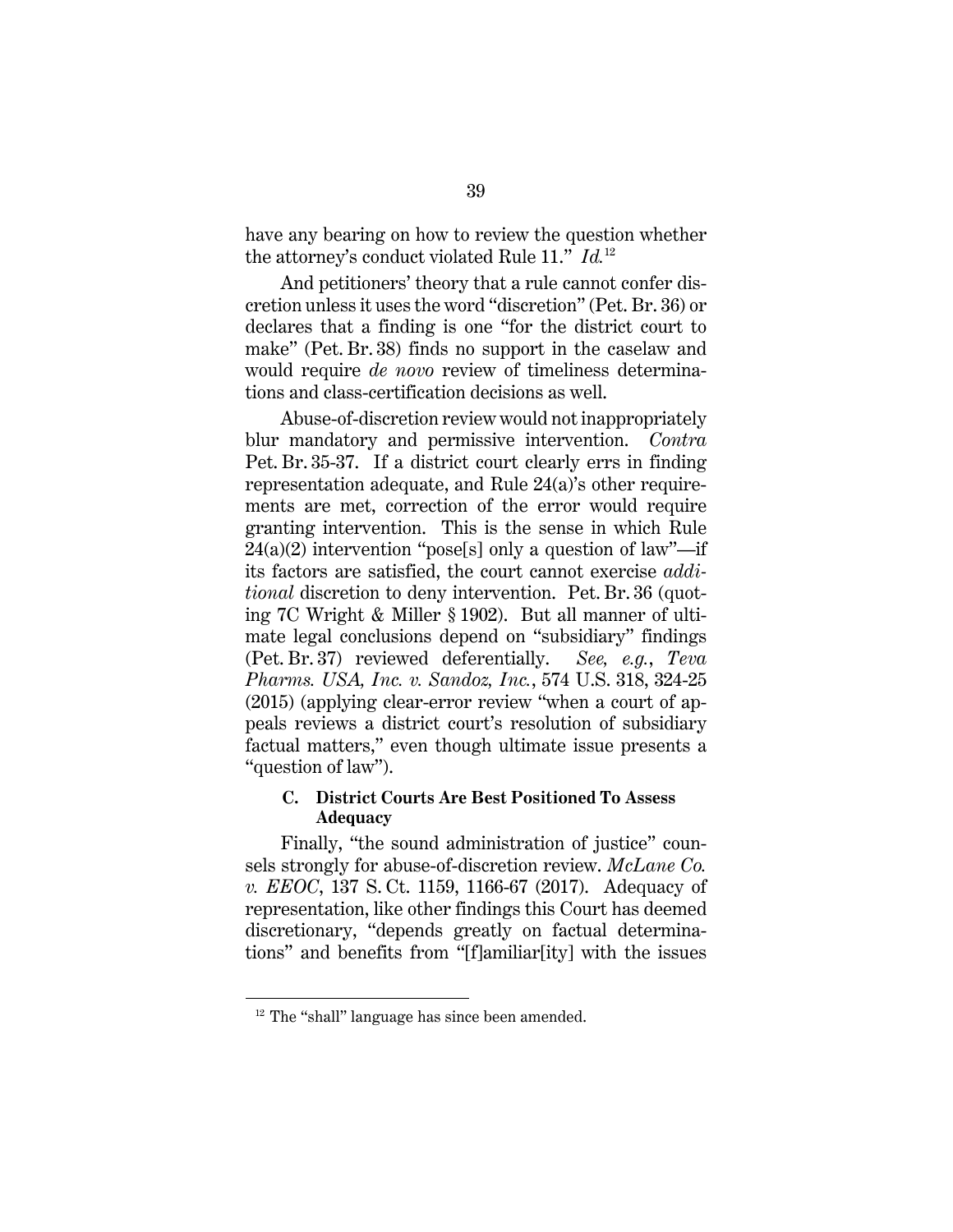and litigants." *Cooter*, 496 U.S. at 402-03 (Rule 11 sanctions); *see*, *e.g.*, *NAACP*, 413 U.S. at 366 (Rule 24 timeliness); *Highmark Inc. v. Allcare Health Mgmt. Sys., Inc.*, 572 U.S. 559, 563 (2014) (whether patent case is "exceptional"); *Pierce v. Underwood*, 487 U.S. 552, 562 (1988) (whether party's position is "substantially justified"); *McLane*, 137 S. Ct. at 1167 ("whether to enforce an EEOC subpoena").

As Judge Friendly explained, "the great variety of factual circumstances in which intervention motions must be decided, the necessity of having the 'feel of the case' in deciding these motions, and other considerations essential under a flexible reading of Rule  $24(a)(2)$  ... are precisely those which support an abuse of discretion standard of review." *Hooker*, 749 F.2d at 991. On this point, even the dissenters below agreed: "The district court is best situated to assess the 'adequacy' of an existing party's representation of a proposed intervenor's interest. The parties are right there in front of it." Pet. App. 52 (Wilkinson, J., dissenting); *see* Pet. App. 59 (Quattlebaum, J., dissenting) (similar).

To be sure, sometimes "objective factors" or "undisputed facts" (Pet. Br. 42) could determine adequacy. Or sometimes legal error may require reversal. But that is a feature, not a bug. Abuse-of-discretion review is not "bifurcated" (Pet. Br. 37); it appropriately accounts for the fact that intervention will rest on "different kinds of determinations" in different cases. *Fund For Animals, Inc. v. Norton*, 322 F.3d 728, 732 (D.C. Cir. 2003).

This case illustrates the point. Petitioners' theory of inadequacy rests largely on "'multifarious,'" "case-specific" facts. *McLane*, 137 S. Ct. at 1167. They call adequacy analysis "highly contextual." Pet. Br. 19. Below, they relied on a hodgepodge of documentary evidence from press releases and campaign statements to letters and court filings—all of which purportedly showed that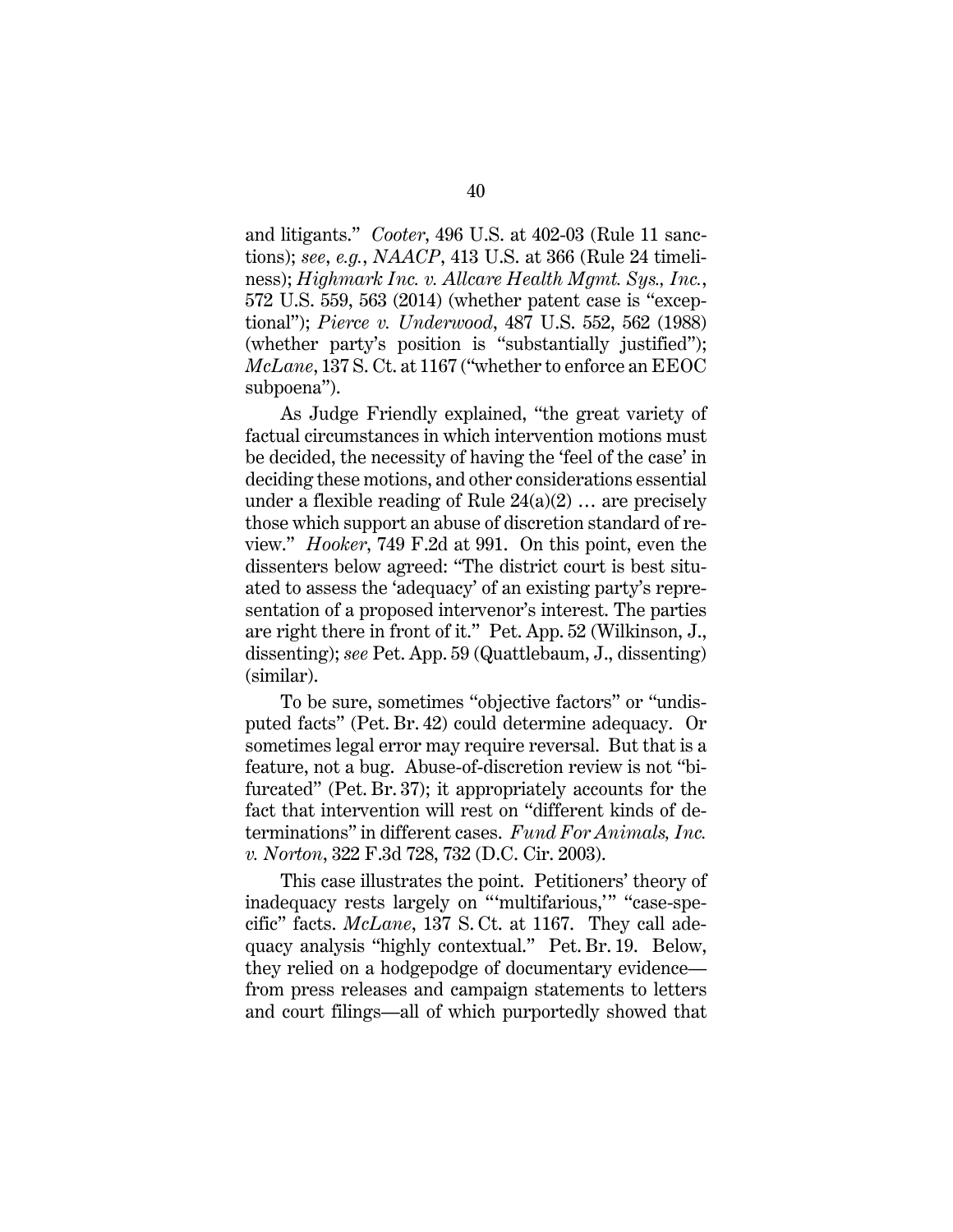the Governor lacked sufficient "ability and incentive to litigate," and that the State Board "ultimately will likely take the Governor's side." J.A. 65-70; *see* J.A. 166 (renewed motion). In this Court, too, petitioners rely extensively on comparative litigation strategy. Pet. Br. 2-14, 47-50. They impugn the credibility of the Attorney General, suggesting that he will ignore his state-law duty because he opposed voter ID "[a]s a state senator." Pet. Br. 51.

These arguments cannot be squared with *de novo* review. Questions about "how the litigation has played out so far," Pet. Br. 49, or whether the State Board has inappropriately "prioritize[ed] … its interest in election administration," Pet. Br. 50, or whether a party's presentation was sufficiently "vigorous[]," Pet. Br. 9, or whether counsel is credible, Pet. Br. 51-52, are not the types of questions appellate courts answer in the first instance. *Cooter*, 496 U.S. at 401-02. They are best entrusted to courts with "superior familiarity with, and understanding of, the dispute." *United States v. Clarke*, 573 U.S. 248, 256 (2014).

#### **IV. The Court Should Affirm the Denial of Intervention or, at Minimum, Remand**

If the Court concludes that any presumption of adequacy applies, it must affirm: petitioners do not contend that they can satisfy any inadequacy standard beyond a ""minimal' threshold" that representation ""may be' inadequate." Pet. Br. 47. If the Court holds that a "minimal" standard applies, however, it should remand for the lower courts to address adequacy under that standard, as well as to address whether petitioners have a protectable interest. That latter question—which the Fourth Circuit assumed without deciding—presents novel questions of state law this Court should not decide in the first instance.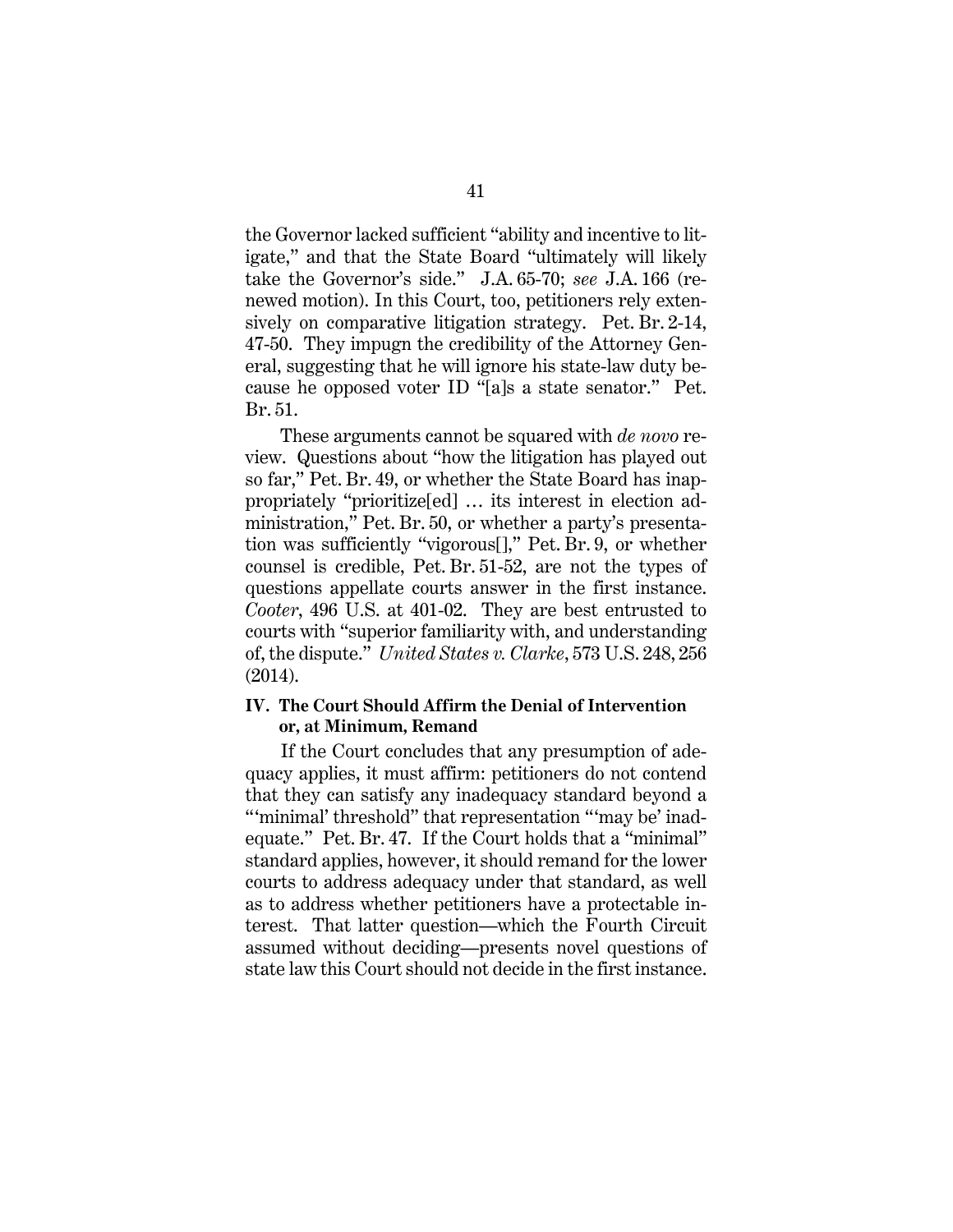#### **A. If the Court Reaches the Question, It Can Affirm Denial of Intervention With or Without a Presumption of Adequacy**

If the Court announces a new adequacy standard, it should vacate and remand for application of that standard. *See, e.g.*, *Perdue v. Kenny A.,* 559 U.S. 542, 546 (2010).

But if the Court does assess adequacy, it should affirm. Unless Rule 24(a) requires intervention on a mere showing of differences of opinion about trial strategy—a standard that would read the inadequacy prong out of existence—petitioners fail to establish inadequacy.

The record demonstrates that the State Board and the Attorney General have zealously defended S.B. 824 from day one. The State Board and the Governor (both represented by the Attorney General) moved to dismiss on several bases. C.A. App. 233-72. The Governor won dismissal. C.A. App. 391-413. Since then, the State Board has continued to defend S.B. 824, including by deposing plaintiffs' experts, opposing plaintiffs' motion for a preliminary injunction, C.A. App. 1705-50, and submitting over 1,400 pages of evidence supporting that opposition, C.A. App. 1751-3230. The State Board successfully overturned the preliminary injunction "based on the record the Attorney General created in the district court." Pet. App. 44. The State Board has now moved for summary judgment on all claims. Nothing about the State Board's conduct suggests that it is unwilling or unable to continue defending this lawsuit.

Petitioners point (at 47-48) to state law and purported federalism concerns, arguing that Rule 24's adequacy prong must advance the State's choices about who should represent it in court. Even if state law actually authorized petitioners to represent the State, *but see infra* pp. 45-46, that would bear only on whether petitioners can assert a legally protectable interest at all; petitioners cannot bootstrap their interest into a showing of inadequacy too. As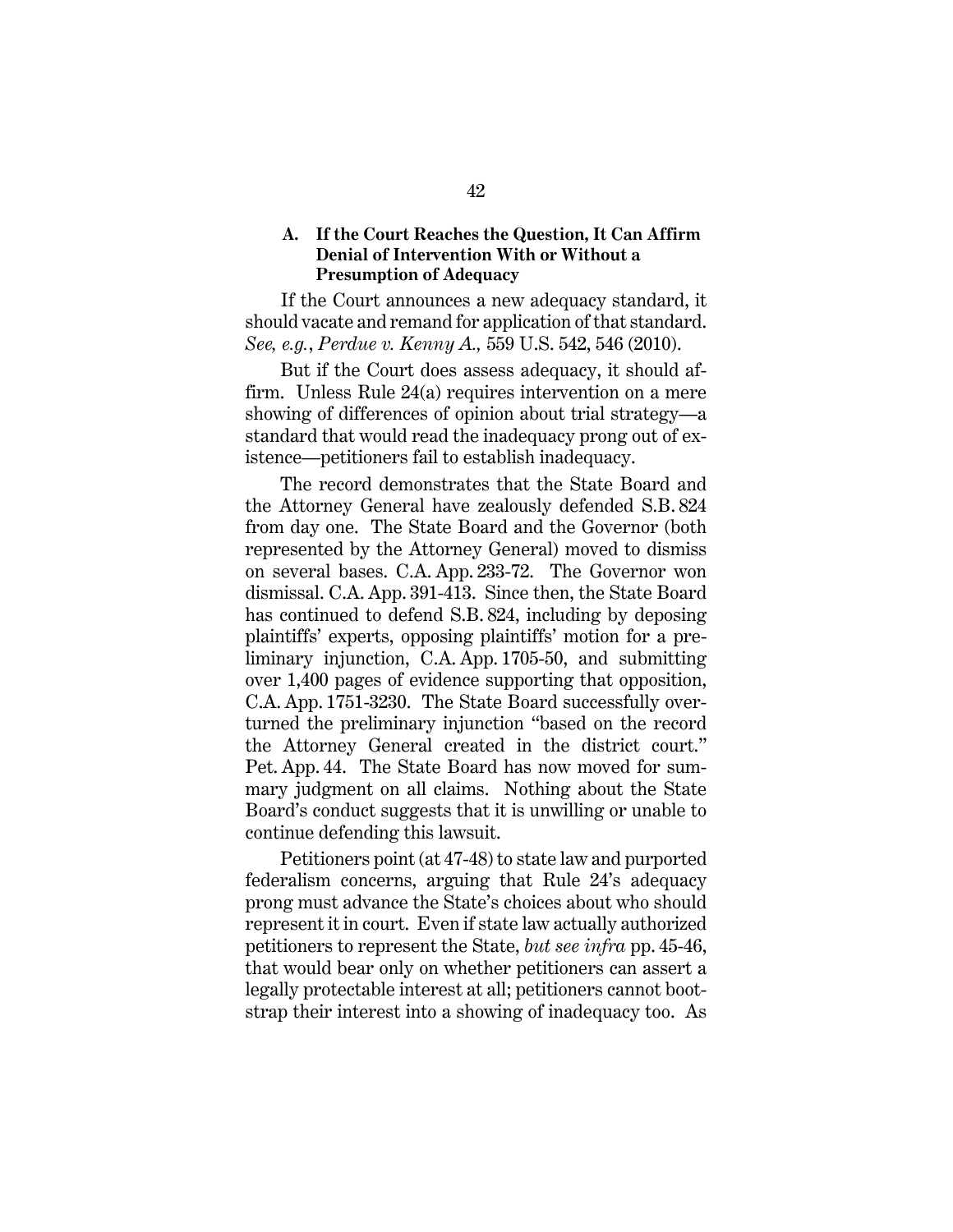the Fourth Circuit observed, "[a] state's policy judgment about the value of legislative intervention may bestow a protectable interest in certain court cases, but it does not override our normal standards for evaluating the adequacy of existing representation in those cases." Pet. App. 29-30 n.3.

Petitioners' contrary view "would risk turning over to state legislatures, rather than district courts, control over litigation involving the states." *Id.*; *see Kaul*, 942 F.3d at 799, 802. Indeed, petitioners acknowledged below that, if the adequacy determination were not independent, it would mean "automatic intervention as of right by every legislative body" authorized to represent the State. C.A. Br. 32 n.2. For that reason, they did not cite state law or policy as evidence of inadequacy below. C.A. Br.  36-43. They were correct then and are incorrect now.

Petitioners further assert that they are "focus[ed] entirely on defending [S.B. 824's] constitutionality," and not on the State's interest in "overseeing elections." Pet. Br. 48. But as petitioners concede (at 49), properly administering elections is an important state interest, not least because it implicates enforcement of many other state laws. That the State Board is representing *both* the State's "interest in election administration" (Pet. Br. 50) *and* the State's interest in defending and executing its laws does not render the Board inadequate under any plausible meaning of the term. *Hooker*, 749 F.2d at 991 (argument that intervenors' "interests are more 'focused'" than existing parties' does not establish inadequacy).

When petitioners finally say *how specifically* they think the Attorney General has performed inadequately, they muster only quibbles over litigation strategy. Petitioners complain (at 49) that the State Board did not move to dismiss on the merits. But plaintiffs' claims of intentional racial discrimination are inherently fact-intensive.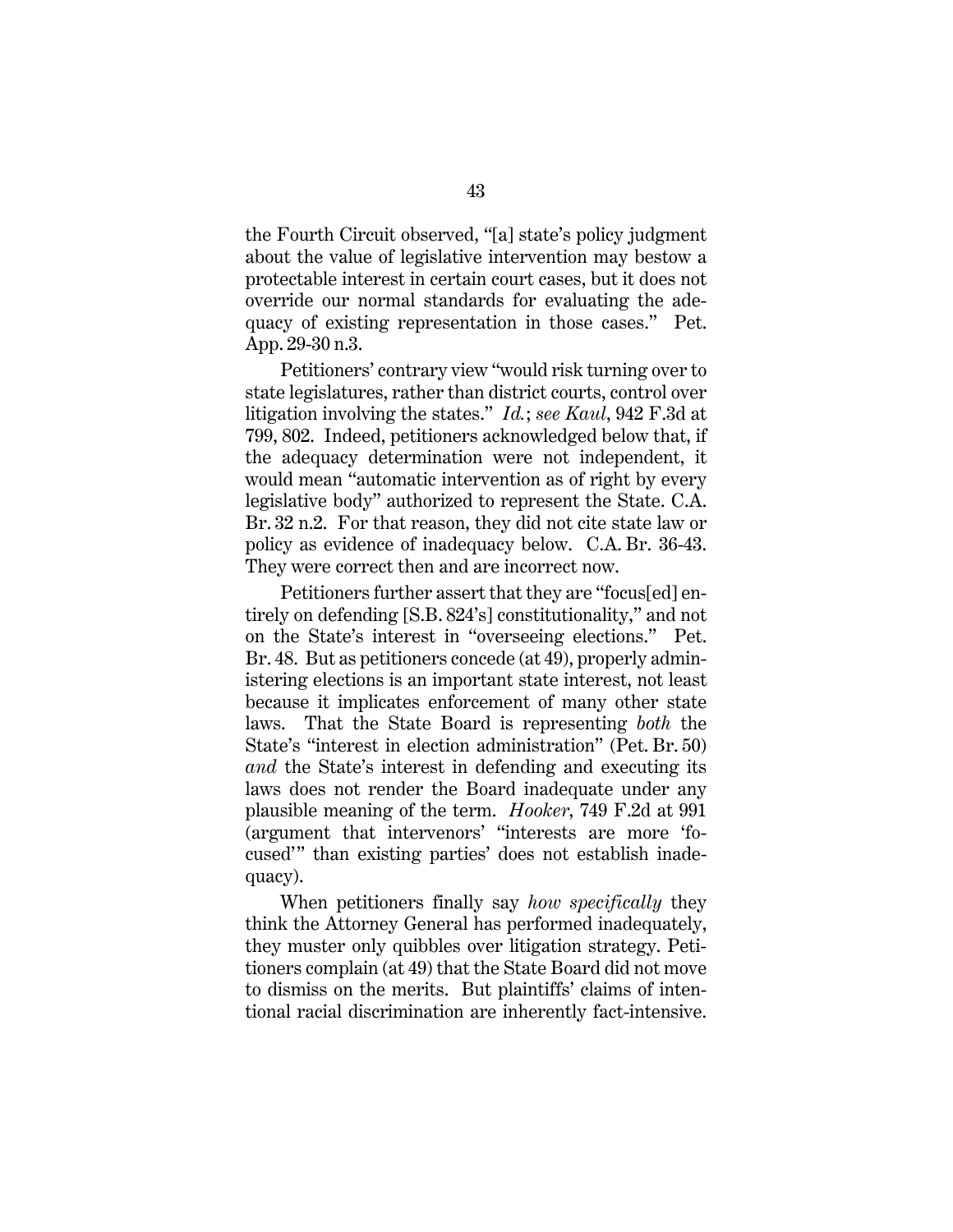Petitioners protest (at 49-50) that the State Board offered 1,400 pages of evidence but no expert witnesses at the preliminary injunction stage, but that is not unusual. Monday-morning quarterbacking on litigation strategy cannot demonstrate inadequacy—especially when the State Board's strategy *won*. Pet. App. 43-44.

Petitioners argue (at 50) that the State Board's litigation conduct in *Holmes* (the parallel state-court challenge) demonstrates potential inadequacy. But conduct in a *different* case doesn't establish inadequacy, as a party's briefing strategy may appropriately differ in a situation like *Holmes* where it has active co-defendants (petitioners) spearheading the law's defense on the merits. Pet. App. 45. The State Board's affiant spoke to election administration, while petitioners' affiants spoke to whether the law they passed was based on racial animus. *See* Pet. Br. 50-51. Petitioners' and the State Board's choice to divide the legal issues between themselves in *Holmes* does not support an inference that the State Board might stop defending S.B. 824's constitutionality here.

Finally, petitioners speculate (at 51-52) that the Governor (who is no longer a party) or the Attorney General might someday shirk their duty to defend state law for political reasons. But that "startling accusation" (Pet. App. 47) is belied by every decision the Attorney General has made in this case thus far. Petitioners' speculation (at 51) that the Governor could direct Board members to stop defending S.B. 824 because they serve "at his pleasure," is not only unseemly but false. N.C. Gen. Stat. § 143B-16 (governor may remove members only for cause).

"Should the Attorney General or State Board in fact abandon their defense of S.B. 824 in the future," petitioners "would be free to seek intervention once again." Pet. App. 48-49. In the meantime, speculative conspiracy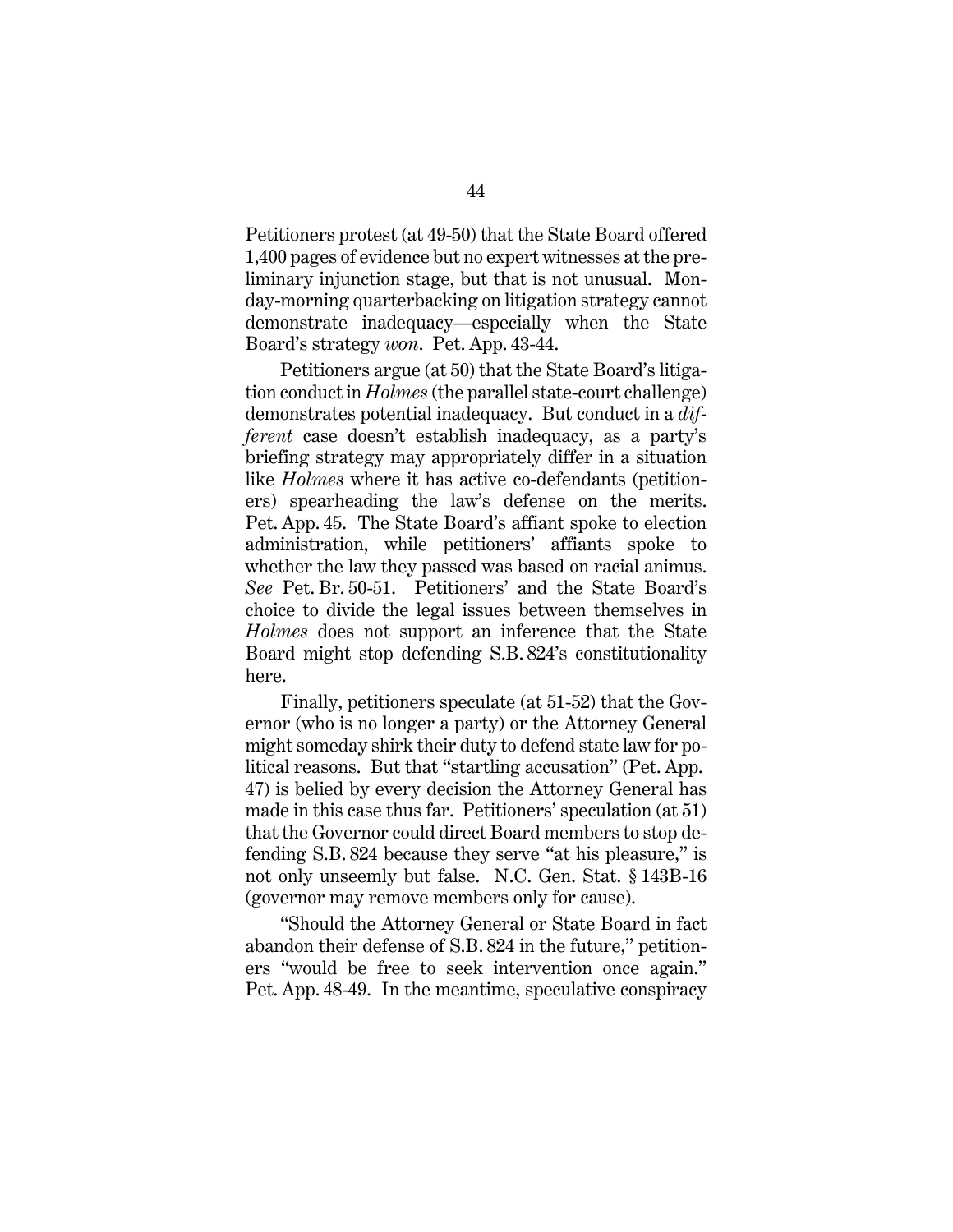theories cannot establish inadequacy, under any standard.

#### **B. Rule 24(a)(2)'s Interest Prong Requires Remand**

This case comes to the Court on the "assum[ption]" that petitioners have the requisite significantly protectable interest. Pet. App. 24. Whether that is true turns "upon state law," *United States v. Stitt*, 139 S. Ct. 399, 407 (2018), namely, N.C. Gen. Stat. §§ 1-72.2 and 120-32.6, which petitioners (at 43) say assign them the right to represent the State's interest in enforcing and defending state law, the only interest they continue to assert. But both plaintiffs and the Attorney General dispute petitioners' interpretation; these laws "ha[ve] yet to be given an authoritative construction by North Carolina's courts," Pet. App. 145; and "the lower [federal] courts have not considered," much less resolved, these issues, *Stitt*, 139 S. Ct. at 407.

In such circumstances, this Court's long-settled practice is to remand. *See id*. The practice reflects not only that this is "a court of review, not of first view," *id.*, but also "that district courts and courts of appeals are better schooled in and more able to interpret the laws of their respective States," *Frisby v. Schultz*, 487 U.S. 474, 482 (1988); *see McKesson v. Doe*, 141 S. Ct. 48, 50-51 (2020) (declining to answer question presented because it presented an "unsettled" issue of state law).

Remand is particularly prudent where, as here, the meaning of state law is not only fiercely contested but also raises sensitive constitutional questions under North Carolina's separation of powers clause. North Carolina's legislative branch argues that N.C. Gen. Stat. §§ 1-72.2 and 120-32.6 authorize its leaders to intervene *on behalf of the State*. *See* Pet. Br. 47-48. The State Board, represented by the Attorney General, disagrees, as do plaintiffs. That view is supported by the law's plain text, which provides that petitioners may intervene only "on behalf of the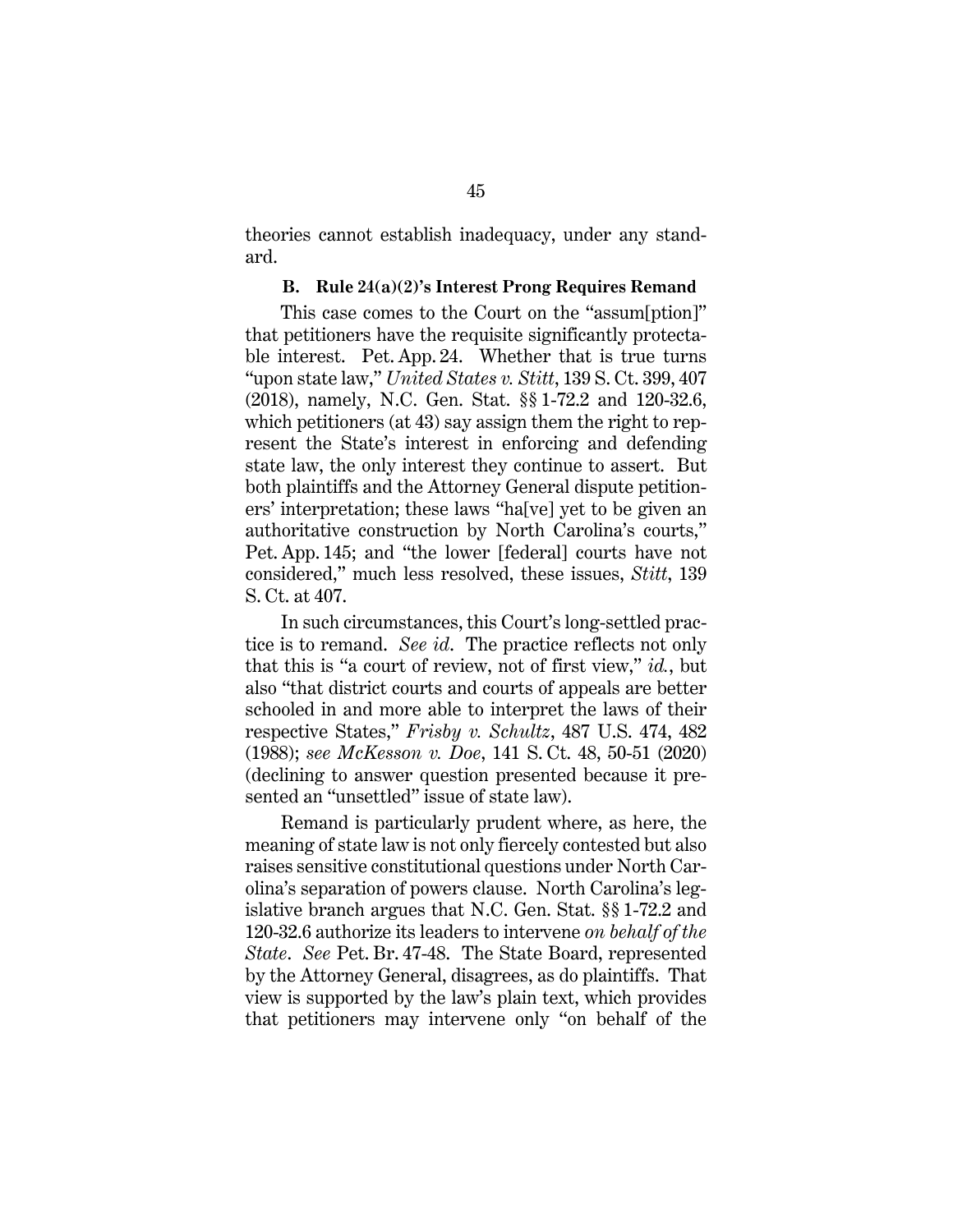General Assembly." N.C. Gen. Stat. § 1-72.2(b); *see* § 120- 32.6(b) (petitioners "deemed to be the State" only "to the extent provided in"  $§ 1-72.2(a)$ ). And the only state court to consider the question has confirmed that these statutes permit petitioners to "appear … on behalf of the legislative branch alone," not to assert "any interest of the State in the execution and enforcement of its laws." *N.C. All. for Retired Ams. v. N.C. Bd. of Elections*, 2020 WL 10758664, at \*4 (N.C. Super. Oct. 5, 2020). A contrary interpretation, the court held, "would violate the North Carolina Constitution's separation of powers clause." *Id.*

The Court often declines to pass on federal questions when doing so would require it to weigh in on the "unsettled relationship between the state constitution and a [state] statute." *Harris Cnty. Comm'rs Ct. v. Moore*, 420 U.S. 77, 84 (1975). If this Court does not affirm the district court's adequacy finding, it should remand for the lower courts to address Rule 24's interest prong in the first instance.